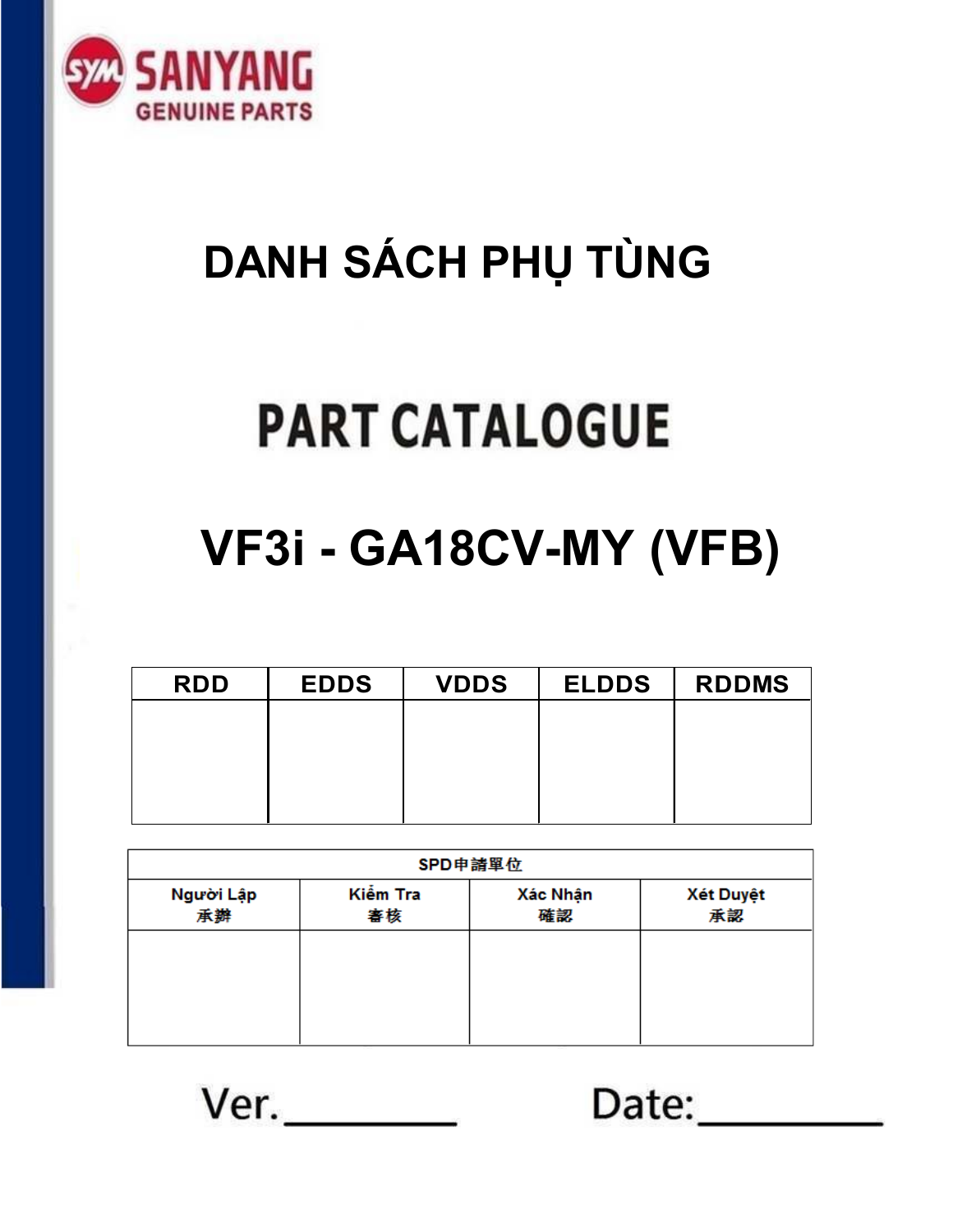|                | Model                                   |                                |                              |                          | VF3i - GA18CV-MY (VFB)             |                              |                             |          |    |                      |
|----------------|-----------------------------------------|--------------------------------|------------------------------|--------------------------|------------------------------------|------------------------------|-----------------------------|----------|----|----------------------|
|                | Date                                    |                                |                              | Apr-21                   |                                    | Apr-21                       | Apr-21                      |          |    |                      |
| NO             | <b>Basic Color</b>                      |                                |                              | <b>KRU</b>               |                                    | <b>BKA</b>                   | KYO                         |          |    |                      |
|                | <b>Color Code</b>                       |                                |                              | BK-501U/<br>R-3089S      |                                    | BK-501U/<br><b>VBM-2020S</b> | Y-7067S                     | BK-501U/ |    |                      |
|                |                                         |                                |                              | <b>MATTE BLACK / RED</b> |                                    | <b>MATTE BLACK/BLUE</b>      | <b>MATTE BLACK / GOLD</b>   |          |    |                      |
|                | Parts Name                              | <b>Parts Number</b>            |                              |                          |                                    |                              |                             |          |    | <b>Color Remarks</b> |
| $\mathbf{1}$   | <b>METER COVER</b>                      | 53204-VF3-000                  | R-3089S                      | <b>TR</b>                | <b>VBM-2020S</b>                   | DH                           | Y-7067S                     | YO       | DH | <b>VBM-2020S</b>     |
| $\overline{2}$ | FR. HANDLE COVER                        | 53205-VF3-000                  | <b>BK-501U</b>               | KT                       | <b>BK-501U</b>                     | KT                           | <b>BK-501U</b>              | KT       | TR | R-3089S              |
| $\mathbf{3}$   | FR. FENDER                              | 61100-VF3-000                  | R-3089S /<br><b>BK-501U</b>  | <b>RKT</b>               | VBM-2020S /<br><b>BK-501U</b>      | DEK                          | Y-7067S/<br><b>BK-501U</b>  | YKT      | KT | <b>BK-501U</b>       |
| $\overline{4}$ | <b>UNDER SPOILER</b>                    | 64300-VF3-000                  | <b>BK-001UL</b>              | KU                       | <b>BK-001UL</b>                    | KU                           | <b>BK-001UL</b>             | KU       | YO | Y-7067S              |
| 5              | R. FR. COVER                            | 64301-VF3-000                  | <b>BK-501U</b>               | KT                       | <b>BK-501U</b>                     | KT                           | <b>BK-501U</b>              | KT       |    |                      |
| 6              | L. FR. COVER                            | 64302-VF3-000                  | <b>BK-501U</b>               | KT                       | <b>BK-501U</b>                     | KT                           | <b>BK-501U</b>              | KT       |    |                      |
| $\overline{7}$ | R. MAIN PIPE INNER COVER                | 64303-VF3-000                  | <b>BK-501U</b>               | KT                       | <b>BK-501U</b>                     | KT                           | <b>BK-501U</b>              | KT       |    |                      |
| 8              | L. MAIN PIPE INNER COVER                | 64304-VF3-000                  | <b>BK-501U</b>               | KT                       | <b>BK-501U</b>                     | KT                           | <b>BK-501U</b>              | KT       |    |                      |
| 9              | FR. TOP COVER                           | 64310-VF3-000                  | <b>BK-501U</b>               | KT                       | <b>BK-501U</b>                     | KT                           | <b>BK-501U</b>              | KT       |    |                      |
| 10             | FR. GARNISH                             | 64311-VF3-000                  | <b>BK-501U</b>               | KT                       | <b>BK-501U</b>                     | KT                           | <b>BK-501U</b>              | KT       |    |                      |
| 11             | R. BODY COVER                           | 83500-VF3-000                  | <b>BK-501U</b>               | KT                       | <b>BK-501U</b>                     | KT                           | <b>BK-501U</b>              | KT       |    |                      |
| 12             | BODY COVER                              | 83600-VF3-000                  | <b>BK-501U</b>               | KT                       | <b>BK-501U</b>                     | KT                           | <b>BK-501U</b>              | KT       |    |                      |
| 13             | R. SIDE COVER                           | 83510-VF3-000                  | <b>BK-501U</b>               | KT                       | <b>BK-501U</b>                     | KT                           | <b>BK-501U</b>              | KT       |    |                      |
| 14             | L. SIDE COVER                           | 83610-VF3-000                  | <b>BK-501U</b>               | KT                       | <b>BK-501U</b>                     | KT                           | <b>BK-501U</b>              | KT       | ٠  |                      |
|                | R. BODY LOWER COVER                     |                                |                              | KT                       | <b>BK-501U</b>                     | KT                           | <b>BK-501U</b>              | KT       |    |                      |
| 15             |                                         | 83550-VF3-000                  | <b>BK-501U</b>               |                          |                                    |                              |                             |          |    |                      |
| 16             | L. BODY LOWER COVER                     | 83650-VF3-000                  | <b>BK-501U</b>               | KT                       | <b>BK-501U</b>                     | KT                           | <b>BK-501U</b>              | KT       |    |                      |
| 17             | RR. CARRIER                             | 81200-VF3-000                  | R-3089S /S<br>T1 (BK-001U/   | TR                       | <b>VBM-2020S/S</b><br>T1 (BK-001U/ | DH                           | Y-7067S /S<br>T1 (BK-001U / | YO       |    |                      |
| 18             | MUFFLER PROTECTOR                       | 18318-VF3-000                  | KB-501U)                     | KKT                      | KB-501U)                           | KKT                          | KB-501U)                    | KKT      |    |                      |
| 19             | RR. HANDLE COVER                        | 53206-VF3-000                  | <b>BK-001U</b>               |                          | <b>BK-001U</b>                     |                              | <b>BK-001U</b>              |          |    |                      |
| 20             | MAIN PIPE COVER                         | 64101-VF3-000                  | <b>BK-001U</b>               |                          | <b>BK-001U</b>                     |                              | <b>BK-001U</b>              |          |    |                      |
| 21             | <b>CENTER COVER</b>                     | 64100-VF3-000                  | <b>BK-001U</b>               |                          | <b>BK-001U</b>                     |                              | <b>BK-001U</b>              |          |    |                      |
| 22             | MAIN PIPE JOINT CAP                     | 64102-VF3-000                  | <b>BK-001U</b>               |                          | <b>BK-001U</b>                     |                              | <b>BK-001U</b>              |          |    |                      |
| 23             | FR. UNDER SPOILER                       | 64500-VF3-000                  | <b>BK-001U</b>               |                          | <b>BK-001U</b>                     |                              | <b>BK-001U</b>              |          |    |                      |
| 24             | R. ENG. HANGER PROTECTOR                | 50350-VF3-000-VN               | <b>BK-001U</b>               |                          | <b>BK-001U</b>                     |                              | <b>BK-001U</b>              |          |    |                      |
| 25             | RR. INNER FENDER                        | 80106-VF3-000                  | <b>BK-001U</b>               |                          | <b>BK-001U</b>                     |                              | <b>BK-001U</b>              |          |    |                      |
| 26             | RR. FENDER                              | 80100-VF3-000                  | <b>BK-001U</b>               |                          | <b>BK-001U</b>                     |                              | <b>BK-001U</b>              |          |    |                      |
| 27             | <b>CHAIN COVER</b>                      | 40510-VF3-000                  | <b>BK-001U</b>               |                          | <b>BK-001U</b>                     |                              | <b>BK-001U</b>              |          |    |                      |
| 28             | <b>BATTERY CASE</b>                     | 50327-VF3-000                  | <b>BK-001U</b>               |                          | <b>BK-001U</b>                     |                              | <b>BK-001U</b>              |          |    |                      |
| 29             | FR. BRAKE DISK                          | 45121-VF3-000-VN               | <b>BK-001C</b>               |                          | <b>BK-001C</b>                     |                              | <b>BK-001C</b>              |          |    |                      |
| 30             | RR. BRAKE DISK                          | 43121-VF3-000-VN               | <b>BK-001C</b>               |                          | <b>BK-001C</b>                     |                              | <b>BK-001C</b>              |          |    |                      |
| 31             | FR. WHEEL CAST                          | 44701-VF3-000-T0-VN            | T0 (DV-042)                  |                          | T0 (DV-042)                        |                              | T0 (DV-042)                 |          |    |                      |
| 32             | RR. WHEEL CAST                          | 42701-VF3-000-VN               | T0 (DV-042)                  |                          | T0 (DV-042)                        |                              | T0 (DV-042)                 |          |    |                      |
|                |                                         | 45100-VF3-000-VN               |                              |                          |                                    |                              |                             |          |    |                      |
| 33             | FR. CALIPER ASSY.                       |                                | YL-01912                     |                          | YL-01912                           |                              | YL-01912                    |          |    |                      |
| 34             | RR. CALIPER ASS'Y                       | 43100-VF3-000-VN               | YL-01912                     |                          | YL-01912                           |                              | YL-01912                    |          |    |                      |
| 35             | R.STEP HOLDER                           | 50650-VF3-000                  | BK-501U/S                    | KT                       | BK-501U/S                          | KT                           | BK-501U/S                   | KT       |    |                      |
| 36             | L. STEP HOLDER                          | 50750-VF3-000                  | BK-501U/S                    | KT                       | BK-501U/S                          | KT                           | <b>BK-501U/S</b>            | KT       |    |                      |
| 37             | <b>REAR FORK COMP</b>                   | 52100-VF3-000                  | BK-01AC-C                    |                          | BK-01AC-C                          |                              | BK-01AC-C                   |          |    |                      |
|                | 38 R.FR.CUSHION ASS'Y                   | 51400-VF3-000                  | BK-01AC-C                    |                          | BK-01AC-C                          |                              | BK-01AC-C                   |          |    |                      |
| 39             | L. FR. CUSHION ASS'Y                    | 51500-VF3-000                  | BK-01AC-C                    |                          | BK-01AC-C                          |                              | BK-01AC-C                   |          |    |                      |
| 40             | RR. BRAKE BRKT                          | 52105-VF3-000                  | BK-01AC-C                    |                          | BK-01AC-C                          |                              | BK-01AC-C                   |          |    |                      |
| 41             | RR. CUSHION ASSY                        | 52400-VF3-000                  | BK-01AC-C                    |                          | BK-01AC-C                          |                              | BK-01AC-C                   |          |    |                      |
| 42             | R. PILLION STEP BAR                     | 50715-VF3-000                  | coloraluminum                |                          | coloraluminum                      |                              | coloraluminum               |          |    |                      |
| 43             | L. PILLION STEP BAR                     | 50716-VF3-000                  | coloraluminum                |                          | coloraluminum                      |                              | coloraluminum               |          |    |                      |
| 44             | CYL. HEAD COVER                         | 12301-VF3-000                  | BK-01AC-C                    | KG                       | BK-01AC-C                          | KG                           | BK-01AC-C                   | KG       |    |                      |
| 45             | CYLINDER HEAD COMP                      | 12200-VFA-000                  | BK-01AC-C                    |                          | BK-01AC-C                          |                              | BK-01AC-C                   |          |    |                      |
| 46             | <b>CYLINDER COMP</b>                    | 1210A-VF3-000                  | BK-01AC-C                    |                          | BK-01AC-C                          |                              | BK-01AC-C                   |          |    |                      |
| 47             | R CRANK CASE COMP                       | 11100-VF3-000                  | BK-01AC-C                    | SP                       | BK-01AC-C                          | SP                           | BK-01AC-C                   | SP       |    |                      |
| 48             | L. CRANK CASE COMP                      | 11200-VF3-000                  | BK-01AC-C                    | SP                       | BK-01AC-C                          | SP                           | BK-01AC-C                   | SP       |    |                      |
| 49             | THERMOSTAT COVER                        | 19315-BAA-000                  | BK-01AC-C                    | KG                       | BK-01AC-C                          | KG                           | BK-01AC-C                   | KG       |    |                      |
| 50             | WATER PUMP ASSY                         | 1922A-VF3-000                  | <b>BK-001C</b>               |                          | <b>BK-001C</b>                     |                              | <b>BK-001C</b>              |          |    |                      |
| 51             | R. CRANK CASE COVER COMP                | 11330-VF3-000                  | BK-501U/S                    | KT                       | BK-501U/S                          | KT                           | BK-501U/S                   | KT       |    |                      |
| 52             | <b>L.CRANK CASE COVER</b>               | 11341-VF3-000                  | BK-501U/S                    | KT                       | BK-501U/S                          | KT                           | BK-501U/S                   | KT       |    |                      |
| 53             | L CRANK CASE REAR COVER                 | 11361-VF3-000                  | <b>BK-501U</b>               | KT                       | <b>BK-501U</b>                     | KT                           | <b>BK-501U</b>              | KT       |    |                      |
| 54             | RR. FORK END CAP                        | 40546-VF3-000-SV               | S-420                        |                          | S-420                              |                              | S-420                       |          |    |                      |
| 55<br>56       | VF3i STRIPE<br><b>GEAR CHANGE PEDAL</b> | 87148-VFB-0000                 | $\lor$                       |                          | $\vee$<br><b>BLACK</b>             |                              | $\lor$<br><b>BLACK</b>      |          |    |                      |
| 57             | RR.BRAKE PEDAL                          | 24700-VF3-900<br>46500-VF3-900 | <b>BLACK</b><br><b>BLACK</b> |                          | <b>BLACK</b>                       |                              | <b>BLACK</b>                |          |    |                      |
| 58             | SYM-LOGO                                | 87554-AZA-000                  |                              |                          |                                    | SYM LOGO (40 EMBLEM)         |                             |          |    |                      |
| 59             | <b>MARK STRIPE</b>                      |                                | T <sub>1</sub>               |                          | T <sub>2</sub>                     |                              | T3                          |          |    |                      |
| 60             | DOUBLE SEAT COMP                        | 77200-VF3-900                  | <b>BK-001L</b>               |                          | <b>BK-001L</b>                     |                              | <b>BK-001L</b>              |          |    |                      |
| 61             | A.C.G CAP 14mm                          | 90084-VBA-000                  | BK-501U/S                    | KT                       | BK-501U/S                          | KT                           | BK-501U/S                   | KT       |    |                      |
| 62             | A.C.G CAP 33mm                          | 90087-VF3-000                  | BK-501U/S                    | KT                       | BK-501U/S                          | KT                           | BK-501U/S                   | KT       |    |                      |
| 63             | R. BODY COVER STRIPE B                  | 87141-VFB-0000                 | V                            |                          | V                                  |                              | V                           |          |    |                      |
| 64             | L. BODY COVER STRIPE B                  | 87142-VFB-0000                 | T <sub>1</sub>               |                          | T <sub>2</sub>                     |                              | T <sub>2</sub>              |          |    |                      |
| 65             | R. FR. TOP COVER STRIPE                 | 87143-VFB-0000                 | T <sub>1</sub>               |                          | T <sub>2</sub>                     |                              | T <sub>2</sub>              |          |    |                      |
| 66             | L. FR. TOP COVER STRIPE                 | 87144-VFB-0000                 | T <sub>1</sub>               |                          | T2                                 |                              | T <sub>2</sub>              |          |    |                      |
| 67             | L. FR. COVER STRIPE D                   | 87136-VFB-0000                 | T <sub>1</sub>               |                          | T2                                 |                              | T <sub>2</sub>              |          |    |                      |

| <b>Color Remarks</b> |                  |  |  |  |
|----------------------|------------------|--|--|--|
|                      |                  |  |  |  |
| DH                   | <b>VBM-2020S</b> |  |  |  |
| <b>TR</b>            | R-3089S          |  |  |  |
| KT                   | <b>BK-501U</b>   |  |  |  |
| YO                   | Y-7067S          |  |  |  |
|                      |                  |  |  |  |
|                      |                  |  |  |  |
|                      |                  |  |  |  |
|                      |                  |  |  |  |
|                      |                  |  |  |  |
|                      |                  |  |  |  |
|                      |                  |  |  |  |
|                      |                  |  |  |  |
|                      |                  |  |  |  |
|                      | ٠                |  |  |  |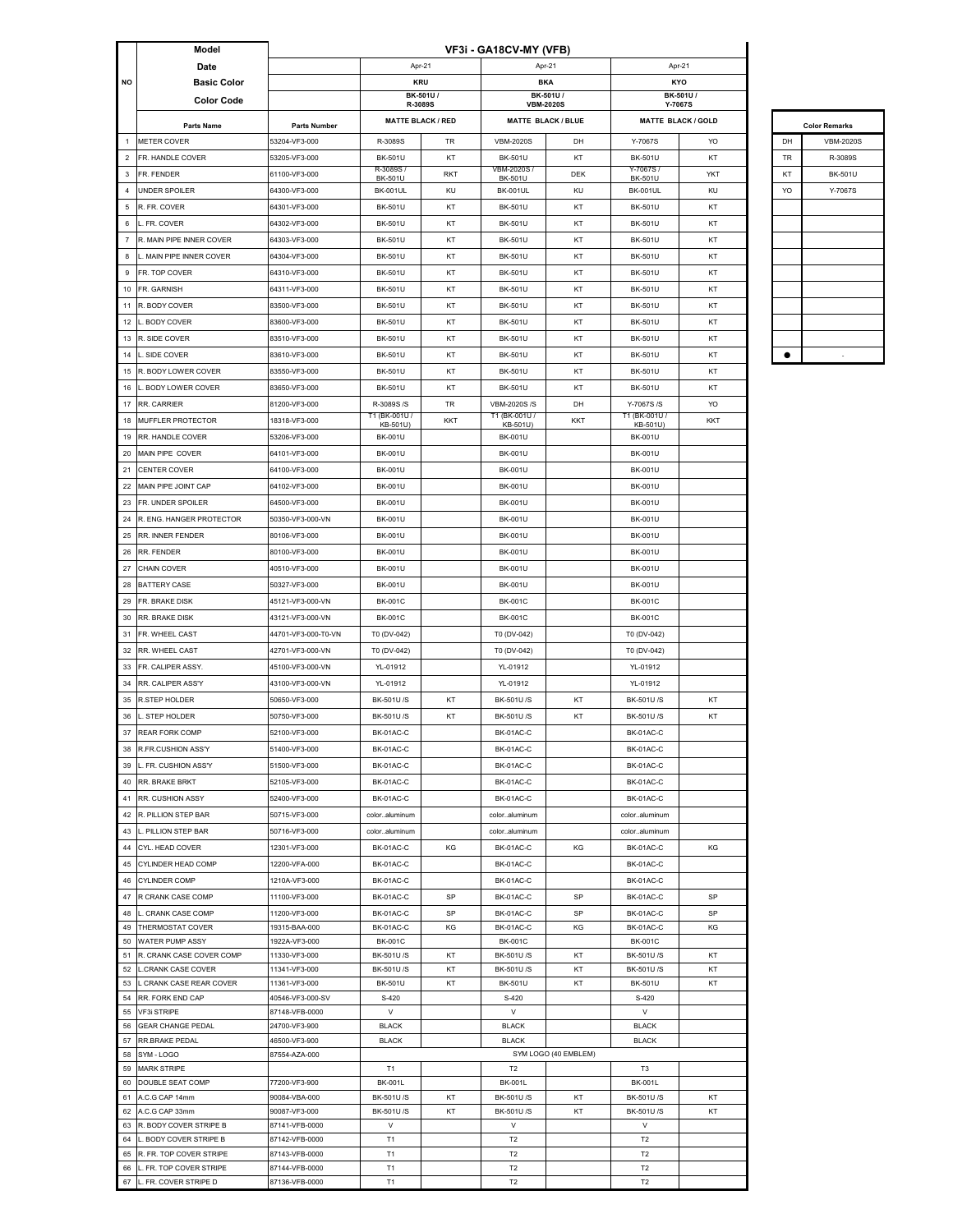### **E01 VF3i - GA18CV-MY (VFB) CYLINDER HEAD COVER**

|                         |                     | $\mathbf 1$<br>e          |                | Pictures reference only |
|-------------------------|---------------------|---------------------------|----------------|-------------------------|
| <b>NO</b>               | <b>Parts Number</b> | Parts Name                | QTY            | <b>REMARK</b>           |
| $\mathbf{1}$            | 12301-VF3-000-KG    | Cylinder Head Cover       | $\mathbf 1$    |                         |
| $\overline{2}$          | 12302-VF3-000       | Breather Separating Plate | $\mathbf{1}$   |                         |
| 3                       | 12305-F6A-3000-L1   | <b>Breather Joint</b>     | $\mathbf{1}$   |                         |
| $\overline{\mathbf{4}}$ | 12308-VF3-000       | Separating Plate Gasket   | $\mathbf{1}$   |                         |
| $\,$ 5 $\,$             | 12391-VF3-000       | Head Cover Packing        | $\mathbf{1}$   |                         |
| 6                       | 9000A-BHA-000       | Special Bolt Ass'y        | $\overline{4}$ |                         |
| $\boldsymbol{7}$        | 93903-34120         | Tapping Screw 4*8 mm      | $\overline{4}$ |                         |
|                         |                     |                           |                |                         |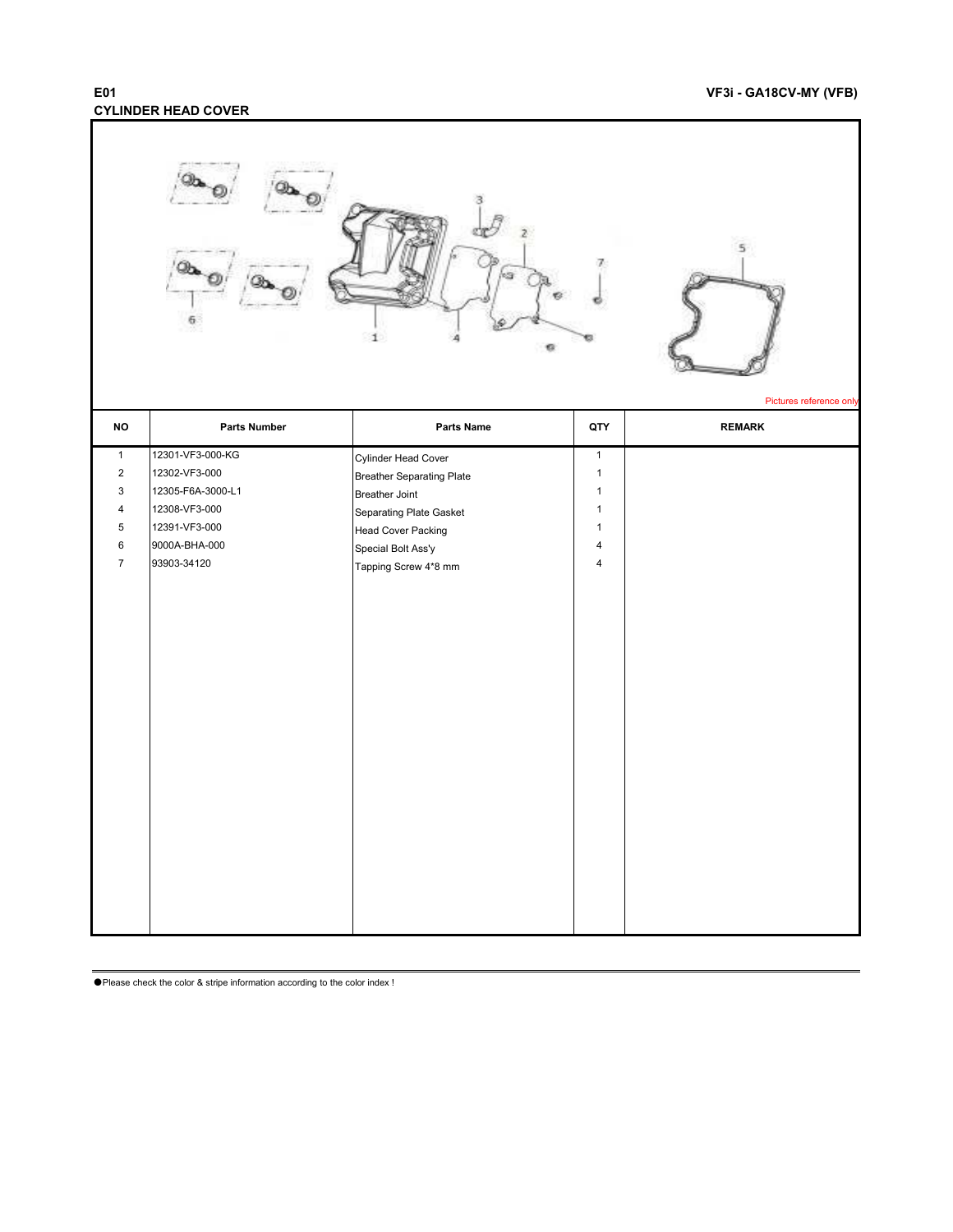### **E02 VF3i - GA18CV-MY (VFB) CYLINDER HEAD - SPARK PLUG**

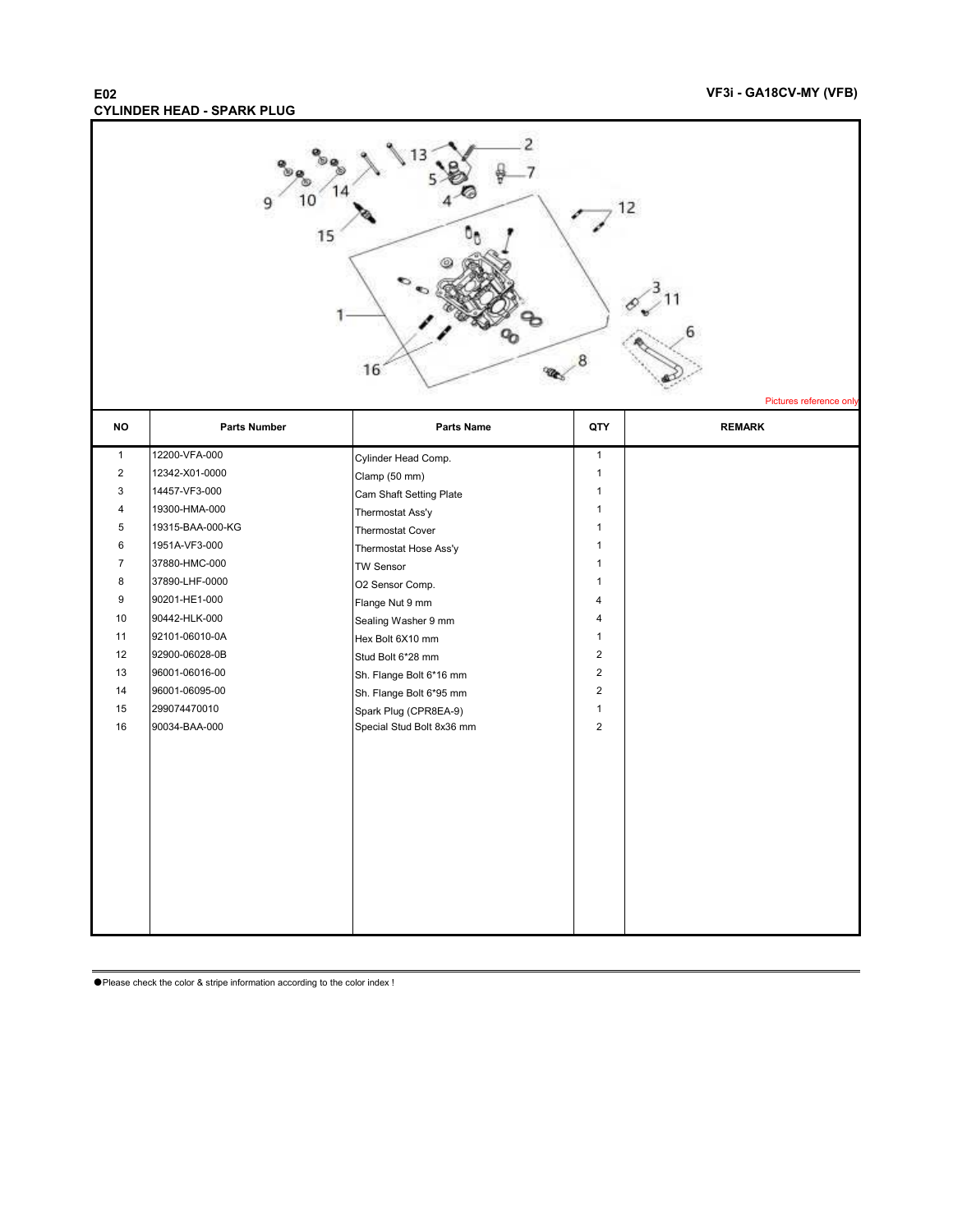### **E03 VF3i - GA18CV-MY (VFB) CYLINDER - TENSIONER LIFTER**

|                         |                     | 10<br>11                |                | 12<br>ź<br>10<br>Pictures reference only |
|-------------------------|---------------------|-------------------------|----------------|------------------------------------------|
| <b>NO</b>               | <b>Parts Number</b> | Parts Name              | QTY            | <b>REMARK</b>                            |
| $\mathbf{1}$            | 1210A-VF3-000       | Cylinder Ass'y.         | $\mathbf{1}$   |                                          |
| $\overline{2}$          | 12191-VF3-000       | Cylinder Gasket         | $\mathbf{1}$   |                                          |
| 3                       | 12251-VF3-000-VN    | Cylinder Head Gasket    | $\mathbf{1}$   |                                          |
| $\overline{\mathbf{4}}$ | 14520-BAA-000       | Tensioner Lifter Ass'y  | $\mathbf{1}$   |                                          |
| 5                       | 14522-H6T-000       | Adjuster Bolt           | $\mathbf{1}$   |                                          |
| 6                       | 14523-M9Q-000       | Tensioner Lifter Gasket | $\mathbf{1}$   |                                          |
| $\overline{7}$          | 14524-H6T-000       | O-Ring                  | $\mathbf{1}$   |                                          |
| 8                       | 14525-H6T-000       | Adjuster Spring         | $\mathbf{1}$   |                                          |
| 9                       | 90478-700-000       | Washer A 6 mm           | $\mathbf{1}$   |                                          |
| 10                      | 90704-HLK-000       | Dowel Pin 11*14 mm      | $\overline{4}$ |                                          |
| 11                      | 96001-06010-00-L1   | Sh. Flange Bolt 6*10 mm | $\mathbf{1}$   |                                          |
| 12                      | 96001-06022-07      | Sh Flange Bolt 6*22 mm  | $\overline{c}$ |                                          |
| 13                      | 11335-BAA-300-K1    | Water Hose Joint        | $\mathbf{1}$   |                                          |
|                         |                     |                         |                |                                          |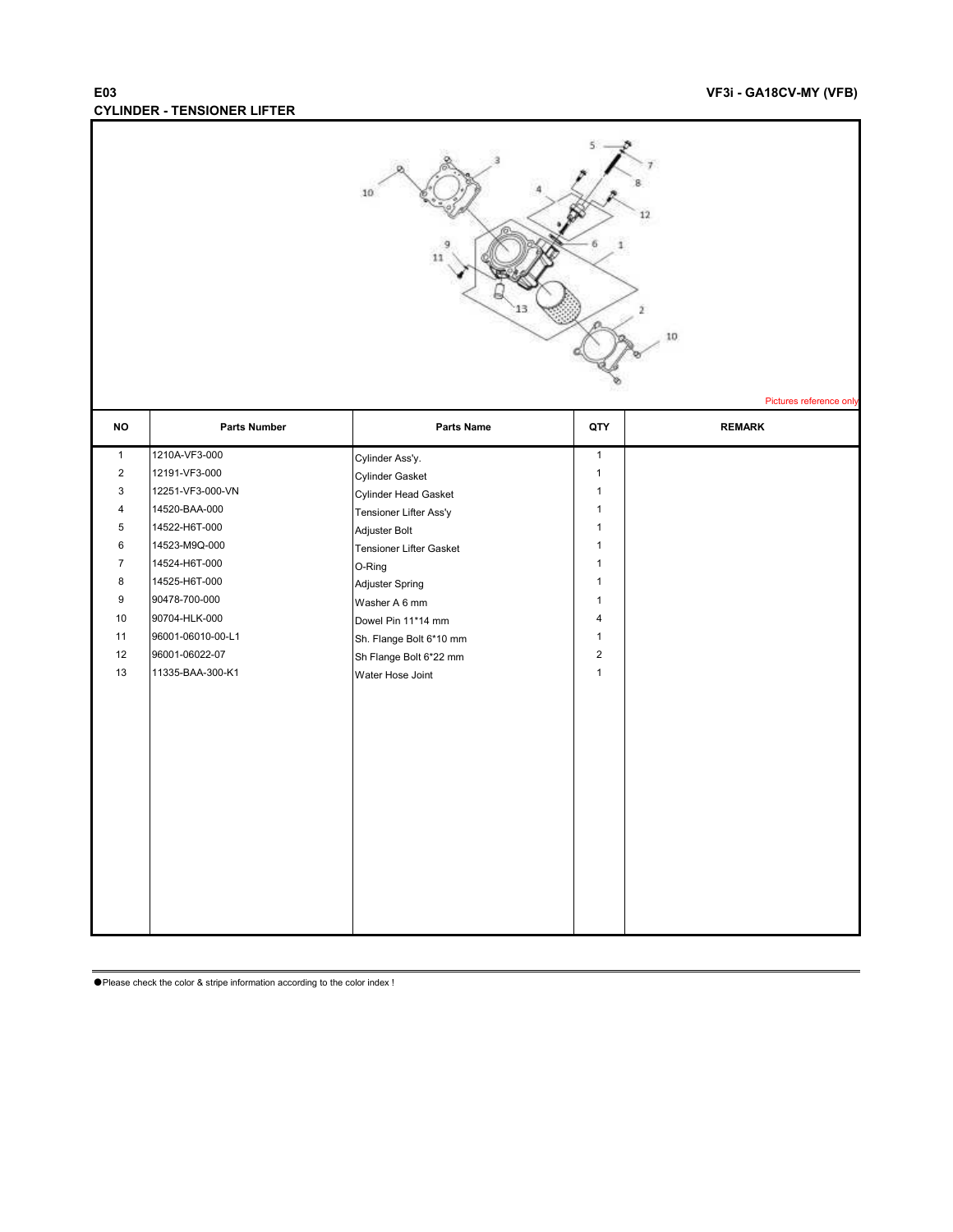## **WATER PUMP ASSY**

ī

| 21<br>19<br>14<br>18<br>15<br>1<br>5<br>22<br>Pictures reference only |                     |                             |                |               |  |
|-----------------------------------------------------------------------|---------------------|-----------------------------|----------------|---------------|--|
| <b>NO</b>                                                             | <b>Parts Number</b> | Parts Name                  | QTY            | <b>REMARK</b> |  |
| $\mathbf{1}$                                                          | 1922A-VF3-000       | Water Pump Ass'y            | $\mathbf{1}$   |               |  |
| $\overline{c}$                                                        | 19502-VF3-000       | Water Hose (17*25) mm       | $\mathbf{1}$   |               |  |
| 3                                                                     | 19505-VF3-000       | Tube Clamp D23              | $\overline{2}$ |               |  |
| 4                                                                     | 96001-06030-00      | Sh. Flange Bolt 6*30 mm     | 3              |               |  |
| 5                                                                     | 12342-X01-000       | Clamp (50mm)                | $\mathbf{1}$   |               |  |
| $\overline{7}$                                                        | 17102-M9Q-300-L1    | Fuel Joint                  | $\mathbf{1}$   |               |  |
| 9                                                                     | 19217-H9A-300       | <b>Mechanical Seal</b>      | $\mathbf{1}$   |               |  |
| 13                                                                    | 91205-KF0-003       | Oil Seal 12*20*5 mm         | $\mathbf{1}$   |               |  |
| 14                                                                    | 91302-VF3-000       | Water Pump Cover O-Ring     | $\mathbf{1}$   |               |  |
| 15                                                                    | 91308-HMA-000       | O-Ring 34*2.0mm             | $\mathbf{1}$   |               |  |
| $18$                                                                  | 96001-06016-00      | Sh. Flange Bolt 6*16 mm     | $\mathbf{1}$   |               |  |
| 19                                                                    | 96140-60010-00      | Radial Ball Brg. 6001 (CJB) | $\mathbf{1}$   |               |  |
| 21                                                                    | 94301-08140         | Dowel Pin 8X14 mm           | $\overline{2}$ |               |  |
| 22                                                                    | 95005-35250-50      | Tube(3.5*250) mm            | $\mathbf{1}$   |               |  |
|                                                                       |                     |                             |                |               |  |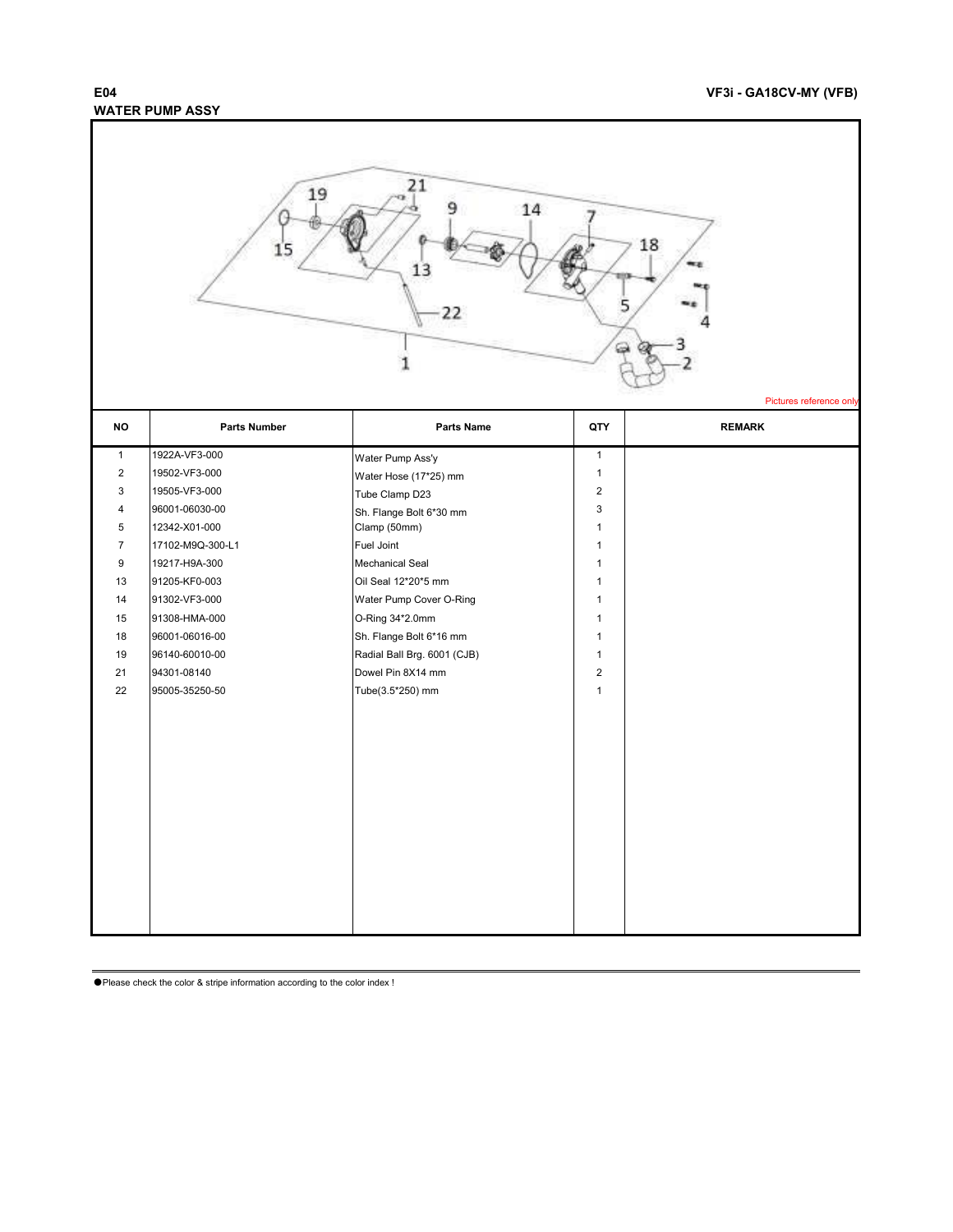### **E05 VF3i - GA18CV-MY (VFB) EX-IN. VALVE ROCKER ARM**

|                                |                                   |                                       |                                | 2<br>10<br>Pictures reference only |
|--------------------------------|-----------------------------------|---------------------------------------|--------------------------------|------------------------------------|
| <b>NO</b>                      | <b>Parts Number</b>               | Parts Name                            | QTY                            | <b>REMARK</b>                      |
| $\mathbf{1}$<br>$\overline{2}$ | 12209-L1N-000<br>1443A-VFA-000-VN | Valve Stem Seal                       | $\overline{4}$<br>$\mathbf{1}$ |                                    |
| 3                              | 1444A-VFA-000-VN                  | In. Valve Rocker Arm Ass'y            | $\mathbf{1}$                   |                                    |
| 4                              | 14711-VFA-000-VN                  | Ex. Valve Rocker Arm Ass'y            | $\overline{c}$                 |                                    |
| $\mathbf 5$                    | 14721-VFA-000-VN                  | <b>Inlet Valve</b>                    | $\overline{2}$                 |                                    |
| $\,6\,$                        | 14751-VFA-000                     | <b>Exhaust Valve</b>                  | 4                              |                                    |
| $\overline{7}$                 | 14771-L1N-000-VN                  | Valve Spring<br>Valve Spring Retainer | 4                              |                                    |
| $\bf 8$                        | 14777-L1N-000-VN                  | Valve Spring Seat                     | 4                              |                                    |
| 9                              | 14781-L1N-000-VN                  | <b>Valve Cotter</b>                   | 8                              |                                    |
| 10                             | 14451-VFA-000                     | Rocker Arm Shaft                      | $\overline{2}$                 |                                    |
|                                |                                   |                                       |                                |                                    |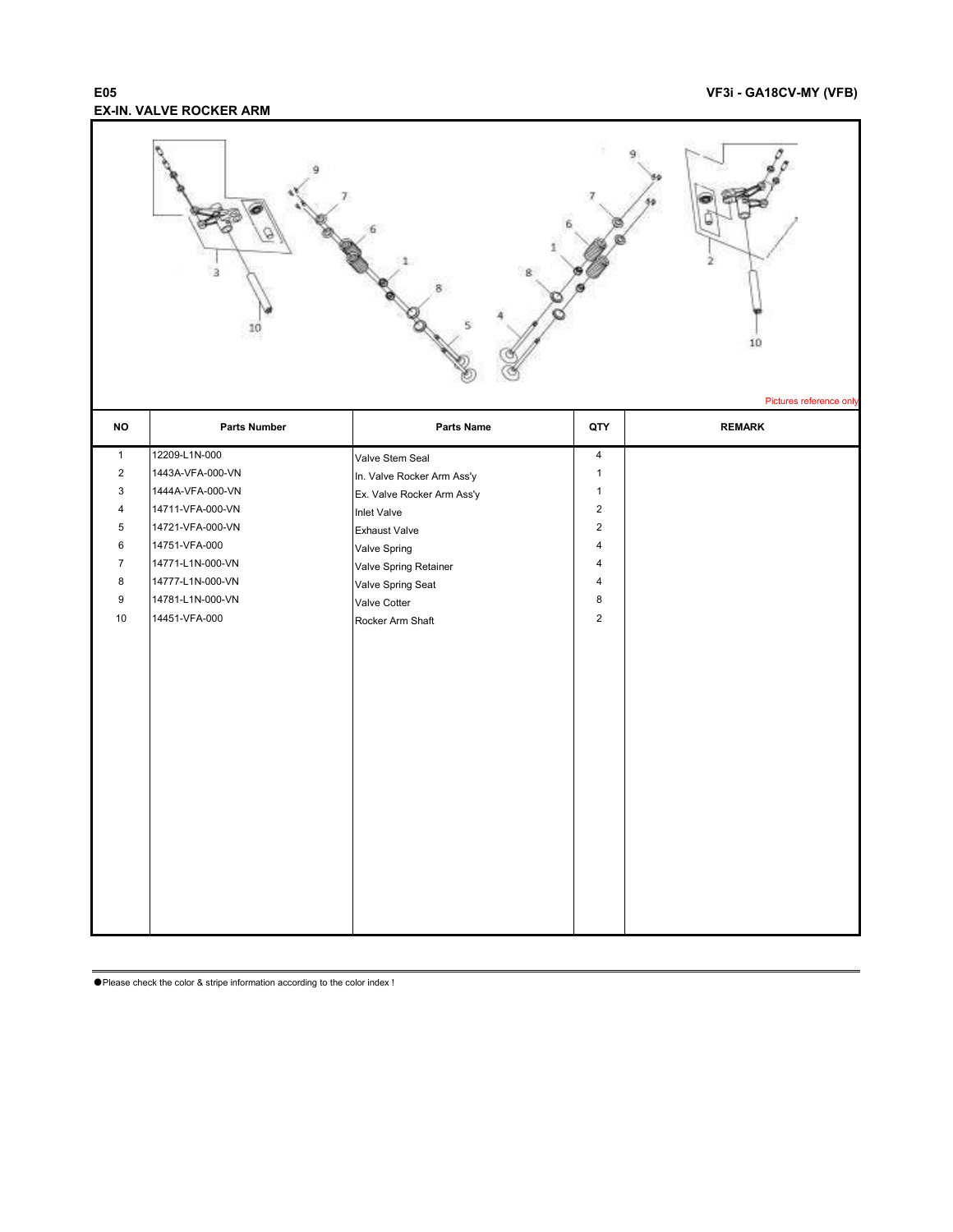### **E06 VF3i - GA18CV-MY (VFB) CAM SHAFT ASSY - SILENT CHAIN**

|                         |                     |                                 |              | 10<br>Pictures reference only |
|-------------------------|---------------------|---------------------------------|--------------|-------------------------------|
| NO                      | <b>Parts Number</b> | <b>Parts Name</b>               | QTY          | <b>REMARK</b>                 |
| $\mathbf{1}$            | 14100-VFA-000-VN    | Cam Shaft Comp.                 | $\mathbf{1}$ |                               |
| $\overline{\mathbf{c}}$ | 14105-VJ6-0000      | Cam Sprocket                    | $\mathbf{1}$ |                               |
| 3                       | 14106-VF3-000       | Sprocket Washer                 | $\mathbf{1}$ |                               |
| 4                       | 1CD SCR X 94L       | Cam Chain (94L)                 | $\mathbf{1}$ |                               |
| 5                       | 14510-F8A-0001-L1   | Cam Chain Tensioner             | $\mathbf{1}$ |                               |
| 6                       | 14531-M9Q-000       | Pivot Cam Chain Tensioner       | $\mathbf{1}$ | <b>Gold Colour</b>            |
| 6                       | 14531-M9Q-0000      | Pivot Cam Chain Tensioner       | $\mathbf{1}$ | Silver Colour                 |
| 7                       | 14610-F8A-0001-L1   | Cam Chain Guide                 | $\mathbf{1}$ |                               |
| 8                       | 90083-B12-0000      | Knock Bolt 6 mm                 | $\sqrt{2}$   |                               |
| 9                       | 1453A-M92-0000      | Pivot Cam Chain Tensioner Ass'y | $\mathbf{1}$ | Silver Colour                 |
| 10                      | 91304-M9Q-000       | O-Ring 15.2*1.5 mm              | $\mathbf{1}$ |                               |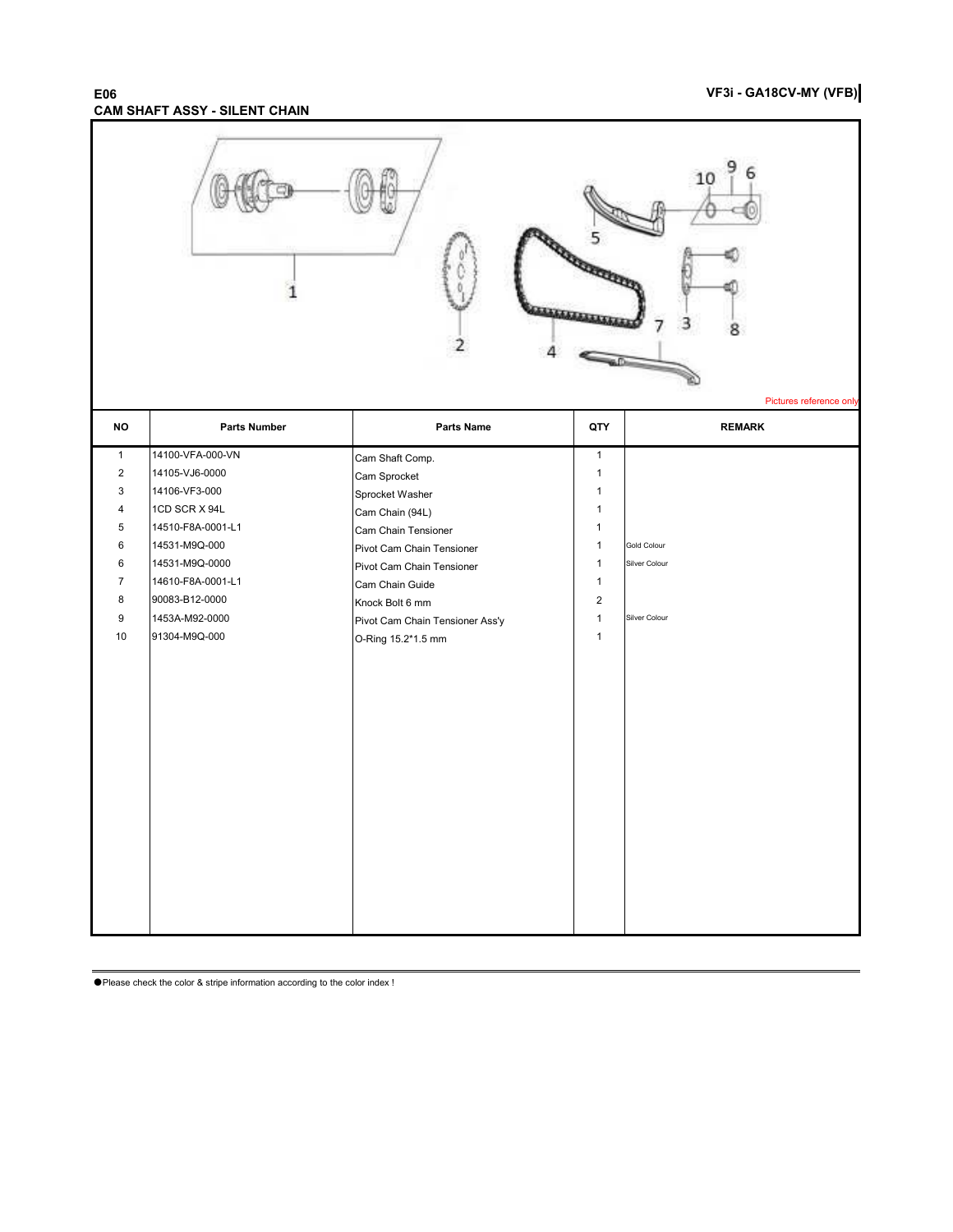## **E07 VF3i - GA18CV-MY (VFB) L. CRANK CASE COVER ASSY - STATOR COMP**

ī

|                | 10<br>11<br>10<br>14<br>11 | 3                       |                | Pictures reference only |
|----------------|----------------------------|-------------------------|----------------|-------------------------|
| <b>NO</b>      | <b>Parts Number</b>        | Parts Name              | QTY            | <b>REMARK</b>           |
| $\mathbf{1}$   | 11341-VF3-000-KT           | L. Crank Case Cover     | $\mathbf{1}$   | KT - Black              |
| $\overline{c}$ | 11361-VF3-000-KT           | L. Crank Case Rr. Cover | $\mathbf{1}$   | KT - Black              |
| 3              | 11395-VF3-000              | L. Crank Case Gasket    | $\mathbf{1}$   |                         |
| 4              | 31120-VF3-000              | Stator Comp             | $\mathbf{1}$   |                         |
| 5              | 32961-VF3-000              | A.C.G. Cord Clamper     | $\mathbf{1}$   |                         |
| 6              | 90084-VBA-000-KT           | A.C.G. Cap 14 mm        | $\mathbf{1}$   | KT - Black              |
| $\overline{7}$ | 90087-VF3-000-KT           | A.C.G. Cap 33 mm        | $\mathbf{1}$   | KT - Black              |
| 8              | 91302-M9Q-000              | O-Ring 30.8 mm          | $\mathbf{1}$   |                         |
| 9              | 91304-VA2-0000             | O-Ring 13.8X2.5 mm      | $\mathbf{1}$   |                         |
| 10             | 93500-05012-0A             | Pan Screw 5*12 mm       | 3              |                         |
| 11             | 94301-08140                | Dowel Pin 8X14 mm       | $\overline{2}$ |                         |
| 12             | 96001-06030-00             | Sh. Flange Bolt 6*30 mm | $\overline{2}$ |                         |
| 13             | 96001-06040-00             | Sh. Flange Bolt 6*40 mm | 9              |                         |
| 14             | 96700-06018-07             | Socket Bolt 6*18 mm     | 3              |                         |
|                |                            |                         |                |                         |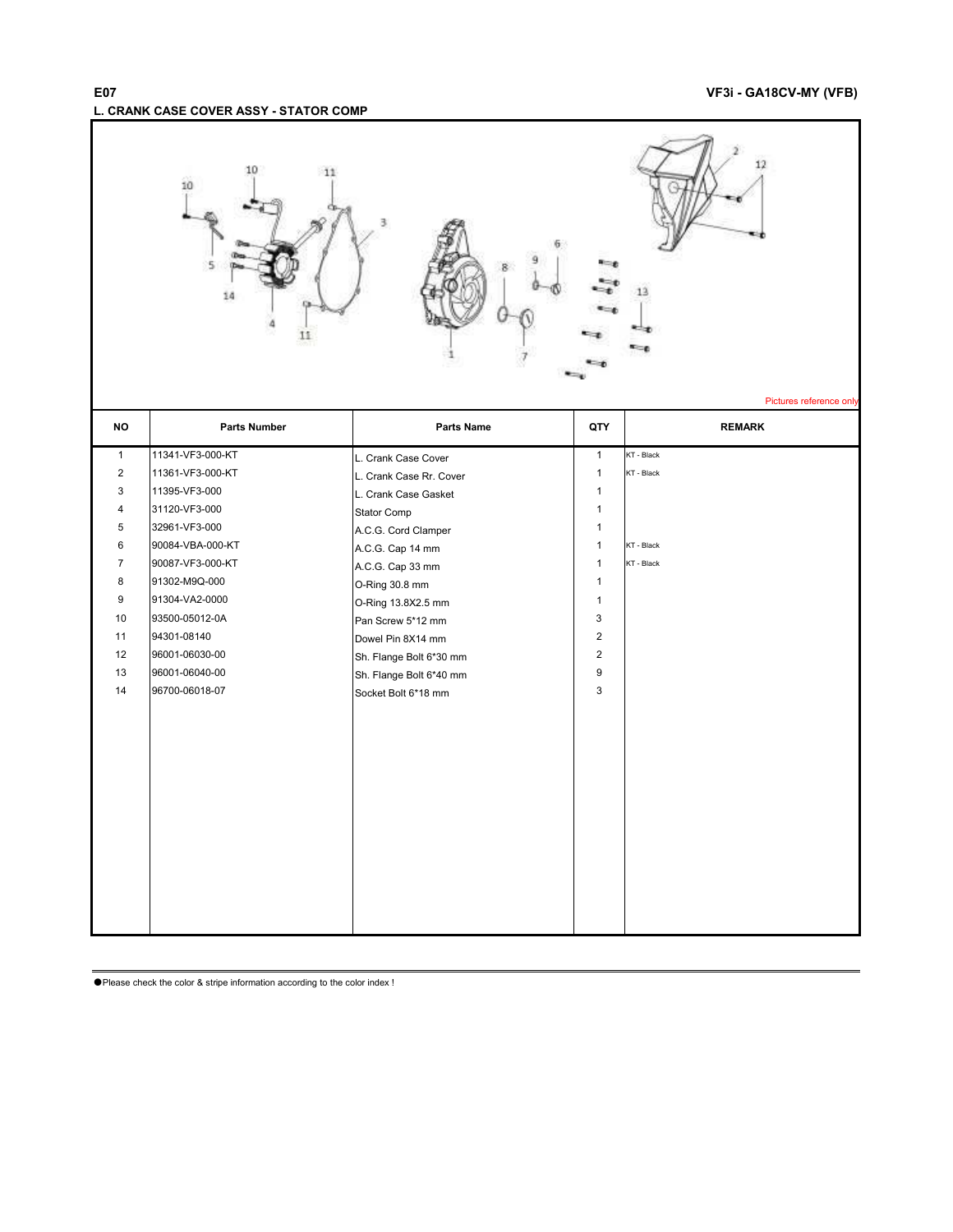#### **E08 VF3i - GA18CV-MY (VFB) FLYWHEEL ASSY - STARTER GEAR COMP**

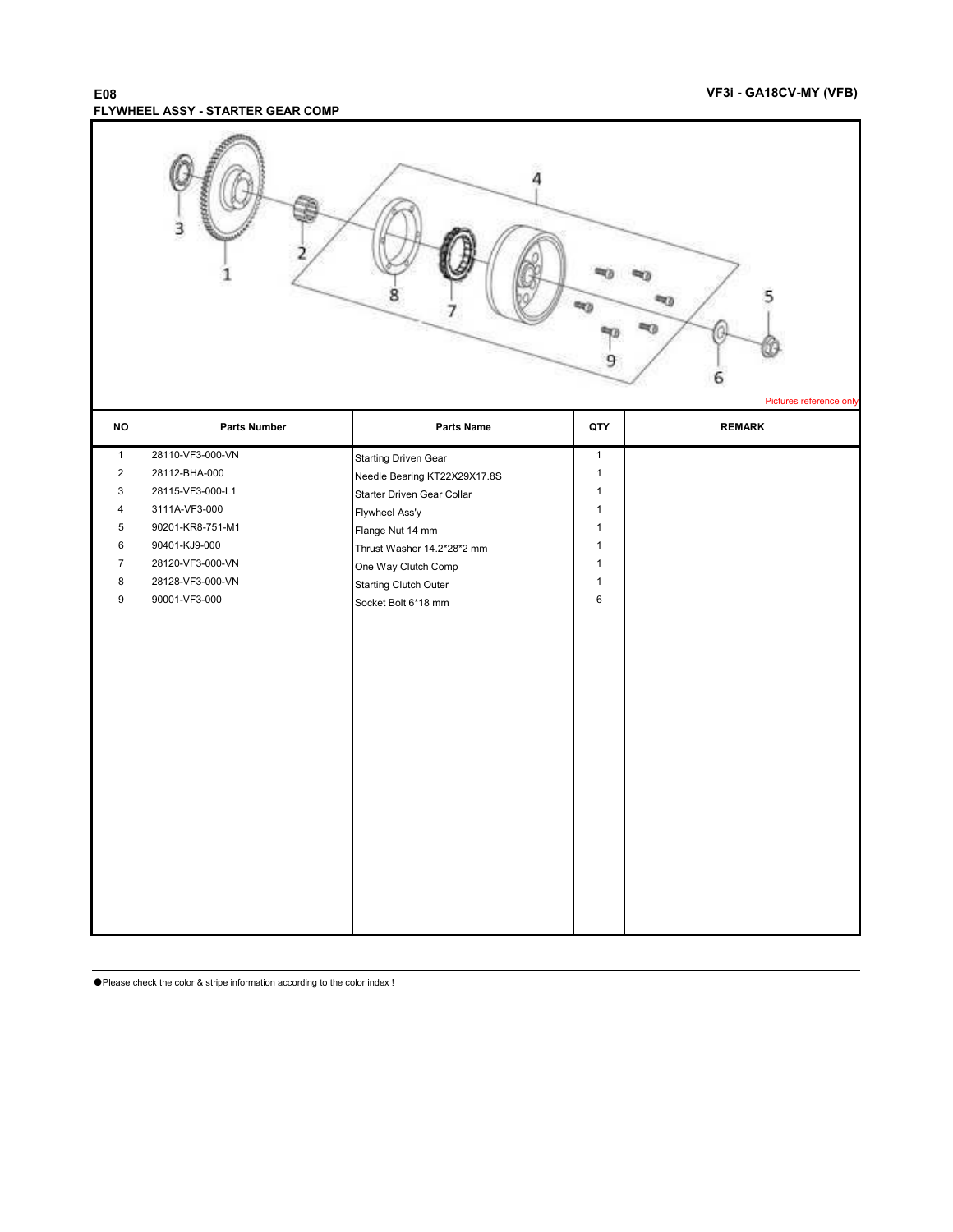#### **E09 VF3i - GA18CV-MY (VFB) R. CRANK CASE COVER - OIL LEVEL GAUGE**

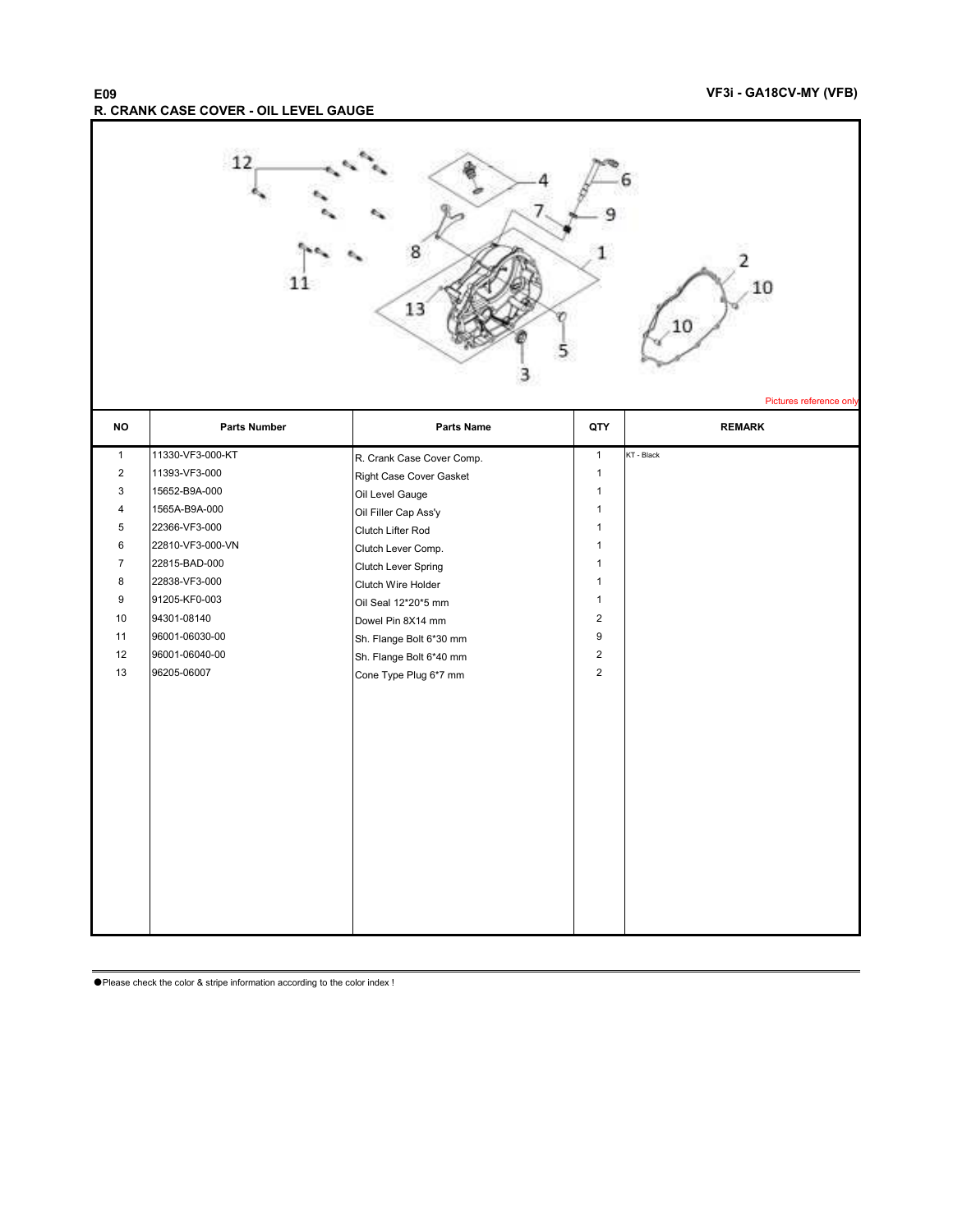## **OIL PUMP ASSY**

### **E10 VF3i - GA18CV-MY (VFB)**

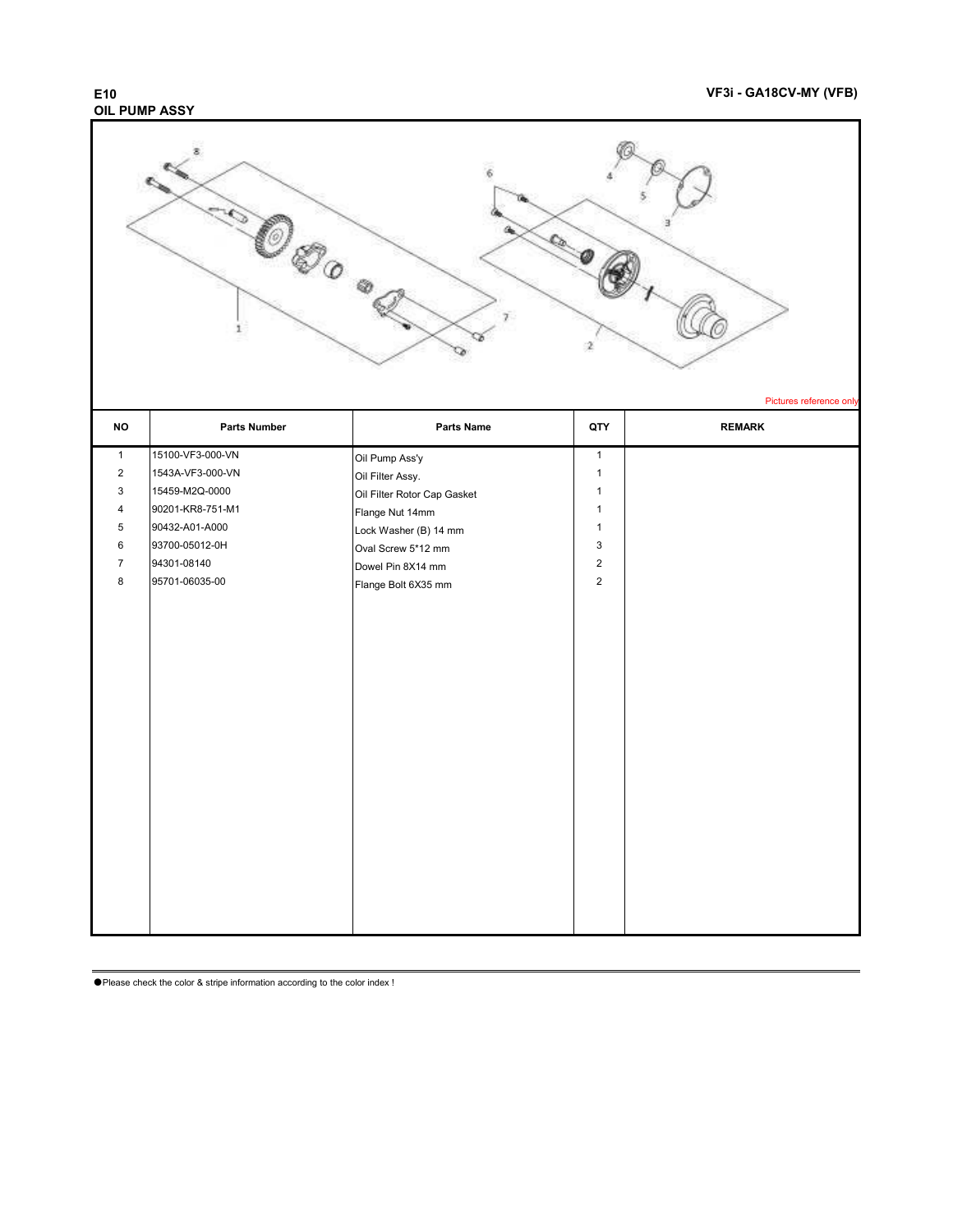## **CLUTCH CENTER ASSY**

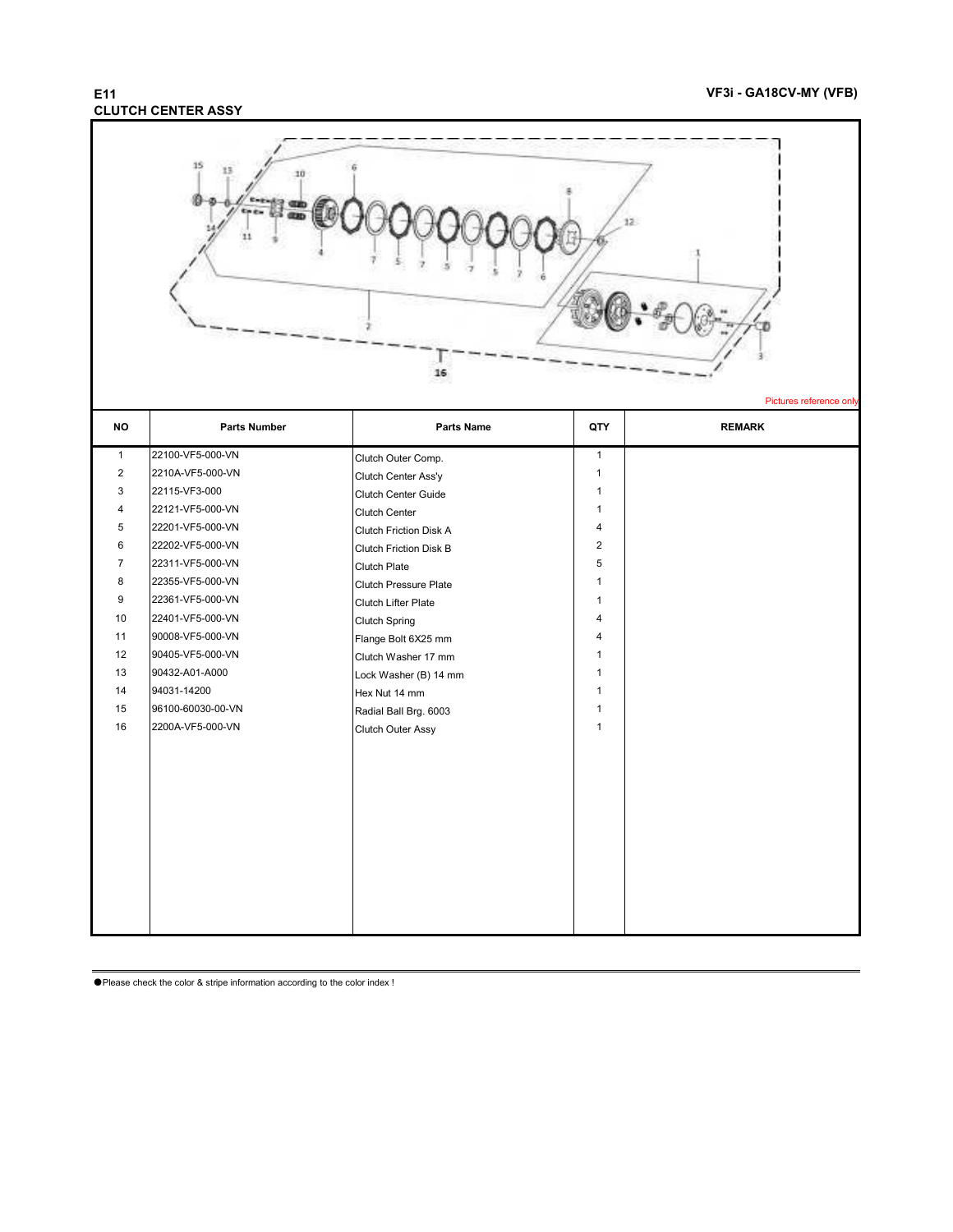## **CRANK SHAFT - PISTON**

| $\bar{\Sigma}$<br>11<br>10<br>10<br>13<br>Pictures reference only                                                                              |                                                                                                                                                                                |                                                                                                                                                                                                                                |                                                                                                                                                                  |               |  |
|------------------------------------------------------------------------------------------------------------------------------------------------|--------------------------------------------------------------------------------------------------------------------------------------------------------------------------------|--------------------------------------------------------------------------------------------------------------------------------------------------------------------------------------------------------------------------------|------------------------------------------------------------------------------------------------------------------------------------------------------------------|---------------|--|
| <b>NO</b>                                                                                                                                      | <b>Parts Number</b>                                                                                                                                                            | Parts Name                                                                                                                                                                                                                     | QTY                                                                                                                                                              | <b>REMARK</b> |  |
| $\mathbf{1}$<br>$\overline{2}$<br>$\ensuremath{\mathsf{3}}$<br>$\overline{4}$<br>$\overline{5}$<br>$\,6\,$<br>$\overline{7}$<br>10<br>11<br>13 | 13000-VF5-000-VN<br>13010-VF3-000<br>13101-VF3-000<br>13111-M4Q-0000<br>13411-VF3-000-VN<br>23121-VF5-000-VN<br>94601-15000<br>90702-BHA-000<br>91001-F6A-300<br>91002-H9A-000 | Crank Shaft Comp.<br>Piston Ring Set<br>Piston<br>Piston Pin<br>Balance Drive Gear, (41T)<br>Primary Drive Gear<br>Piston Pin Clip 15 mm<br>Woodruff Key 25*14*4.6 mm<br>Radial Ball Brg. Csb207C3<br>Radial Ball Brg. Tmb3/28 | $\mathbf{1}$<br>$\mathbf{1}$<br>$\mathbf{1}$<br>$\mathbf{1}$<br>$\mathbf{1}$<br>$\mathbf{1}$<br>$\overline{2}$<br>$\overline{2}$<br>$\mathbf{1}$<br>$\mathbf{1}$ |               |  |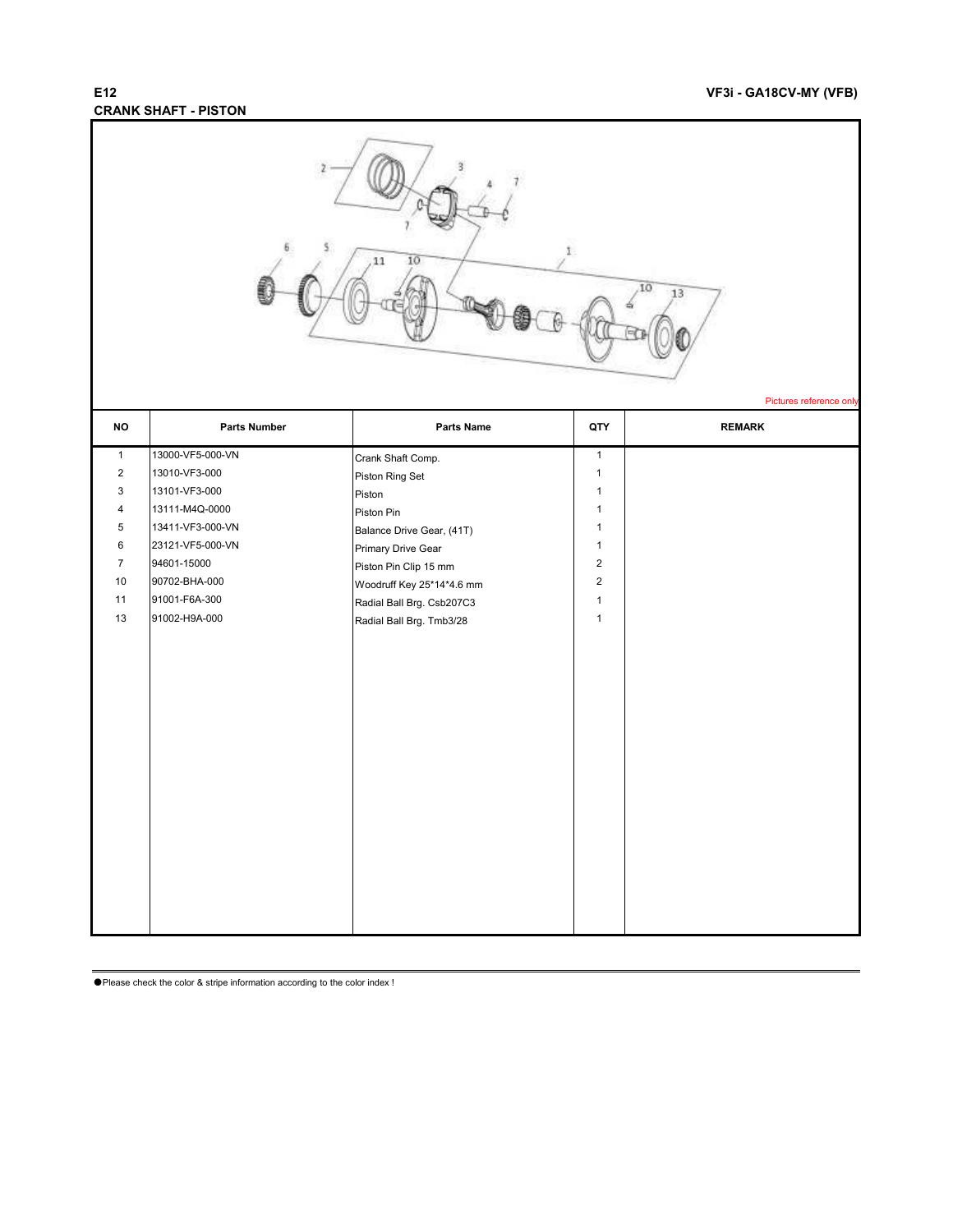## **GEAR SHIFT DRUM**

### **E13 VF3i - GA18CV-MY (VFB)**



| <b>NO</b>      | <b>Parts Number</b> | <b>Parts Name</b>            | QTY            | <b>REMARK</b> |
|----------------|---------------------|------------------------------|----------------|---------------|
| $\mathbf{1}$   | 24211-VF3-000-VN    | R. Gear Shift Fork           | $\mathbf{1}$   |               |
| 2              | 24212-VF3-000-VN    | Center Gear Shift Fork       | 1              |               |
| 3              | 24213-VF3-000-VN    | L. Gear Shift Fork           | 1              |               |
| 4              | 24241-VF5-000-VN    | L. Gear Shift Fork Shaft     | 1              |               |
| 5              | 24242-VF5-000-VN    | R. Gear Shift Fork Shaft     | 1              |               |
| 6              | 24243-VF5-000-VN    | Center Gear Shift Fork Shaft | 1              |               |
| $\overline{7}$ | 24301-VF3-000-VN    | Gear Shift Drum              | 1              |               |
| 8              | 24319-VF3-000       | Gear Indication Drill Spr.   | $\mathbf{1}$   |               |
| 9              | 24323-VF3-000       | <b>Gear Indication Drill</b> | 1              |               |
| 10             | 24410-VF3-000-VN    | Shift Cam Plate Comp.        | 1              |               |
| 11             | 24430-VF3-000-VN    | Shift Drum Sopper Comp.      | 1              |               |
| 12             | 24435-BAD-000       | Shift Drum Stopper Spring    | 1              |               |
| 13             | 2461A-VF3-000-VN    | Gear Shift Spindle Ass'Y     | 1              |               |
| 14             | 90023-VF3-000       | Stopper Arm Pivot Bolt       | 1              |               |
| 15             | 90479-X01-0000      | Washer                       | 1              |               |
| 16             | 92101-06020-0H      | Hex Bolt 6*20 mm             | $\mathbf{1}$   |               |
| 17             | 96220-30085         | Roller 3*8.5 mm              | $\overline{2}$ |               |
|                |                     |                              |                |               |
|                |                     |                              |                |               |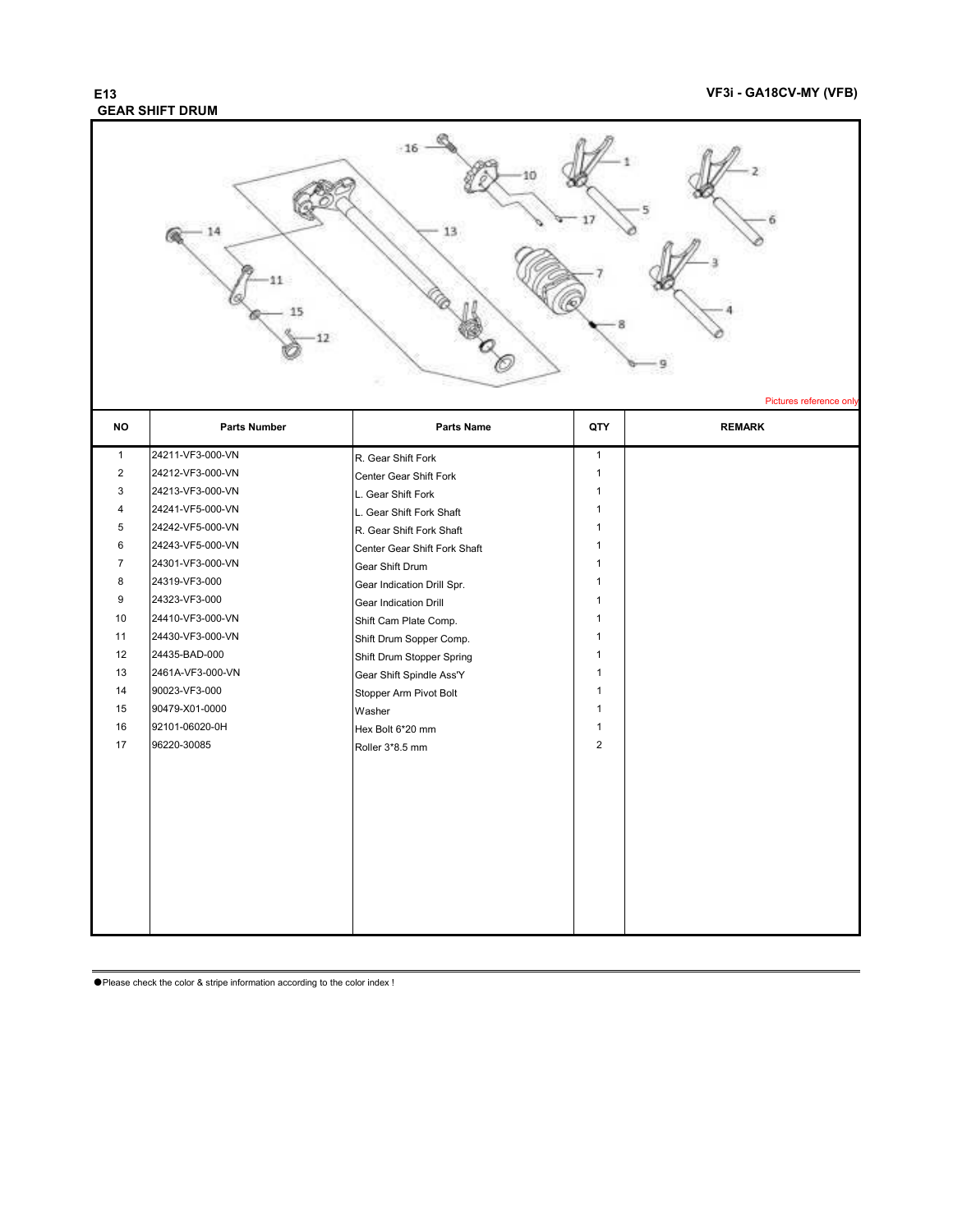### **E14 VF3i - GA18CV-MY (VFB) MAIN SHAFT ASS'Y - COUNTER SHAFT ASSY**



Pictures reference on

| <b>NO</b>    | <b>Parts Number</b> | Parts Name                 | QTY            | <b>REMARK</b> |
|--------------|---------------------|----------------------------|----------------|---------------|
| $\mathbf{1}$ | 11133-VF5-300       | Oil Orifice 6*7 mm         | $\mathbf{1}$   |               |
| 2            | 23210-VF5-000-VN    | Main Shaft Comp.           | $\mathbf{1}$   |               |
| 3            | 2321A-VF5-000-VN    | Main Shaft Ass'y           | $\mathbf{1}$   |               |
| 5            | 2322A-VF5-000-VN    | Counter Shaft Ass'y        | $\mathbf{1}$   |               |
| 6            | 23426-VF5-000-VN    | C-1 Gear Comp.             | 1              |               |
| 7            | 23441-VF5-000-VN    | M-2 Gear                   | 1              |               |
| 8            | 23451-VF5-000-VN    | C-2 Gear                   | 1              |               |
| 9            | 23461-VF5-000-VN    | M3 & M4 Gear               | $\mathbf{1}$   |               |
| 10           | 23471-VF5-000-VN    | C-3 Gear                   | 1              |               |
| 11           | 23491-VF5-000-VN    | C-4 Gear                   | $\mathbf{1}$   |               |
| 12           | 23501-VF5-000-VN    | M-5 Gear                   | $\mathbf{1}$   |               |
| 13           | 23502-VF5-000-VN    | M6 Collar                  | $\mathbf{1}$   |               |
| 14           | 23511-VF5-000-VN    | C-5 Gear                   | 1              |               |
| 15           | 23521-VF5-000-VN    | M-6 Gear                   | $\mathbf{1}$   |               |
| 16           | 23531-VF5-000-VN    | C-6 Gear                   | $\mathbf{1}$   |               |
| 17           | 23801-BHA-000       | Drive Sprocket 15T         | 1              |               |
| 18           | 23811-KR3-600       | Drive Spr. Fixing Plate    | $\mathbf{1}$   |               |
| 19           | 90084-041-000A      | Drive Sprocket Fixing Bolt | $\overline{2}$ |               |
| 20           | 90404-VF5-000-VN    | Thrust Washer 17.2*23*1 mm | 1              |               |
| 21           | 90406-VF5-000-VN    | Thrust Washer 22.2*26*1 mm | 1              |               |
| 22           | 90452-VF5-000-VN    | Thrust Washer 16 mm        | $\mathbf{1}$   |               |
| 23           | 90453-VF5-000-VN    | Spline Washer              | $\mathbf{1}$   |               |
| 24           | 90455-VF5-000-VN    | Spline Washer              | 3              |               |
| 25           | 90603-VF5-000-VN    | Ex. Circlip                | 5              |               |
|              |                     |                            |                |               |
|              |                     |                            |                |               |
|              |                     |                            |                |               |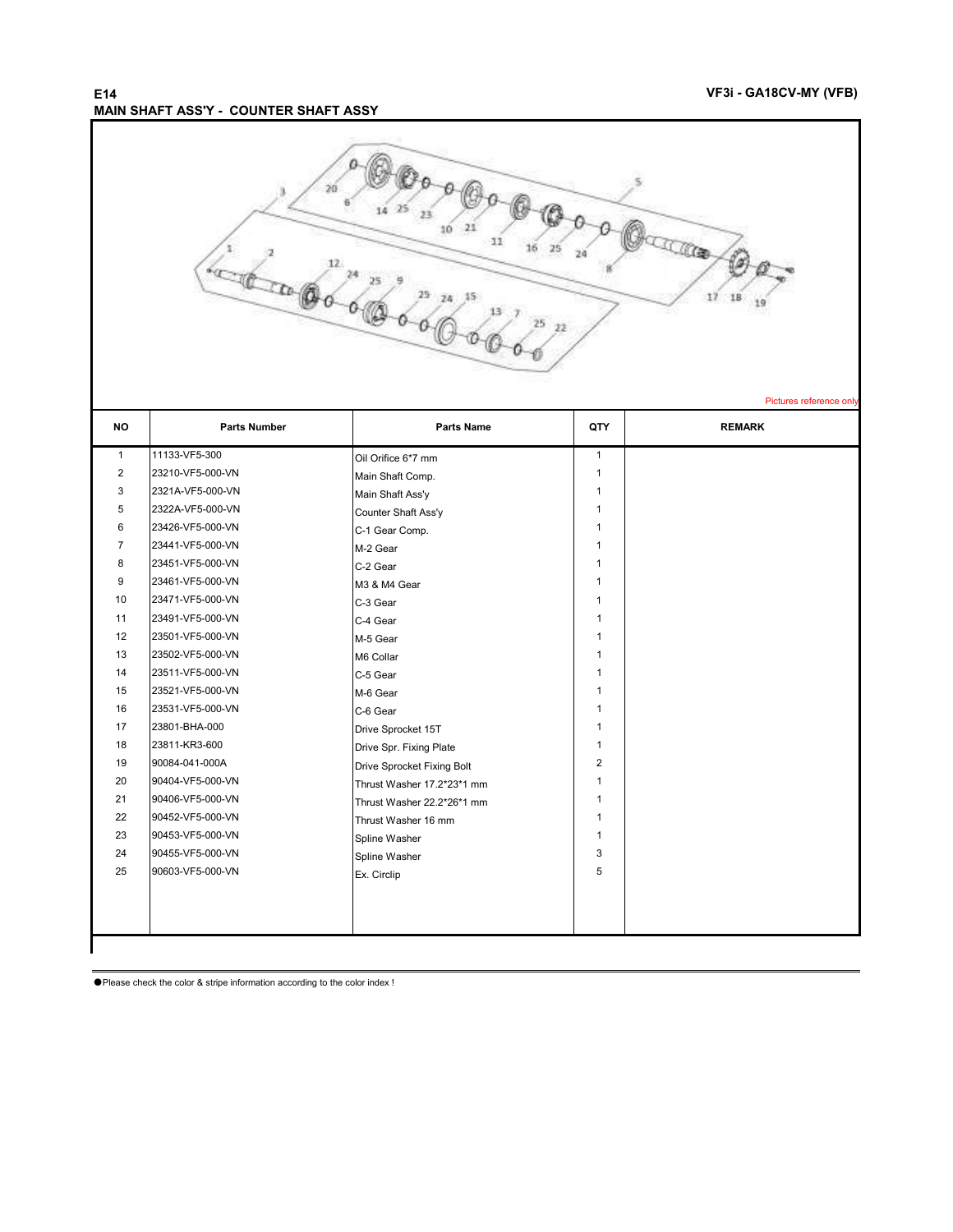### **E15 VF3i - GA18CV-MY (VFB) BALANCE DRIVER GEAR ASSY**

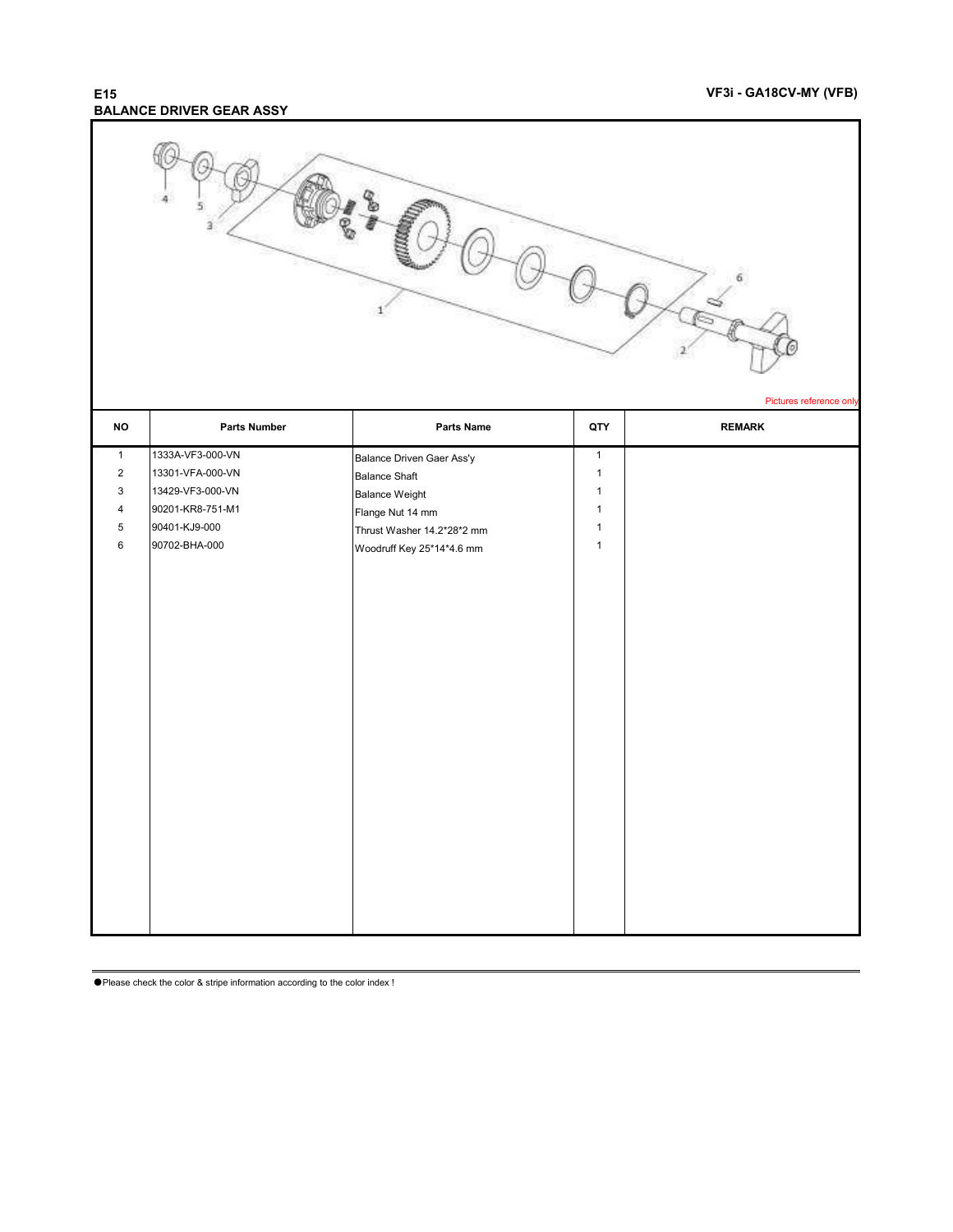## **R. CRANK CASE COMP**



| $\mathbf{1}$   | 11100-VF3-000-SP  | Right Crank Case Comp.          | $\mathbf{1}$   |  |
|----------------|-------------------|---------------------------------|----------------|--|
| $\overline{c}$ | 11191-VF3-000     | Crank Case Gasket               | $\mathbf{1}$   |  |
| 3              | 1236A-M9T-000     | Tappet Adjusting Hole Cap Ass'y | 1              |  |
| 4              | 15421-H66-0000-VN | Oil Filter Screen               | 1              |  |
| 5              | 15426-M9Q-000     | Oil Fillter Screen Spring       | $\mathbf{1}$   |  |
| 6              | 24652-VF3-000     | Shift Arm Stopper Pin           | 1              |  |
| 7              | 90031-L1N-000-L1  | Cyl. Stud Bolt A                | $\overline{2}$ |  |
| 8              | 90302-M9Q-0000    | Washer Bolt 5X12 mm             | $\overline{2}$ |  |
| 9              | 90401-B9D-000-L1  | Washer 6.2*18*1.6 mm            | 4              |  |
| 10             | 91002-VF3-000     | Radial Ball Brg. Csb202         | 1              |  |
| 11             | 91008-BAA-000     | Radial Ball Bearing 6804        | 1              |  |
| 12             | 94301-08140       | Dowel Pin 8X14 mm               | 2              |  |
| 13             | 96001-06016-00    | Sh. Flange Bolt 6*16 mm         | 4              |  |
| 14             | 96001-06065-00    | Sh Flange Bolt 6*65 mm          | $\overline{2}$ |  |
| 15             | 96100-60040-10-VN | Radial Ball Bearing 6004        | 1              |  |
| 16             | 96140-62030-00-VN | Radial Ball Bearing 6203Z       | 1              |  |
| 17             | 11107-VF3-300-K1  | Oil Orifice A                   | 1              |  |
| 18             | 11109-H68-0000-VN | Magnet                          | 1              |  |
| 19             | 91302-M9Q-000     | O-Ring 30.8 mm                  | $\mathbf{1}$   |  |
| 20             | 96205-04005       | Cone Type Plug 4*5 mm           | 1              |  |
| 21             | 96205-06007       | Cone Type Plug 6*7 mm           | 1              |  |
| 22             | 96205-08006       | Cone Type Plug 8*6 mm           | 1              |  |
|                |                   |                                 |                |  |
|                |                   |                                 |                |  |
|                |                   |                                 |                |  |
|                |                   |                                 |                |  |
|                |                   |                                 |                |  |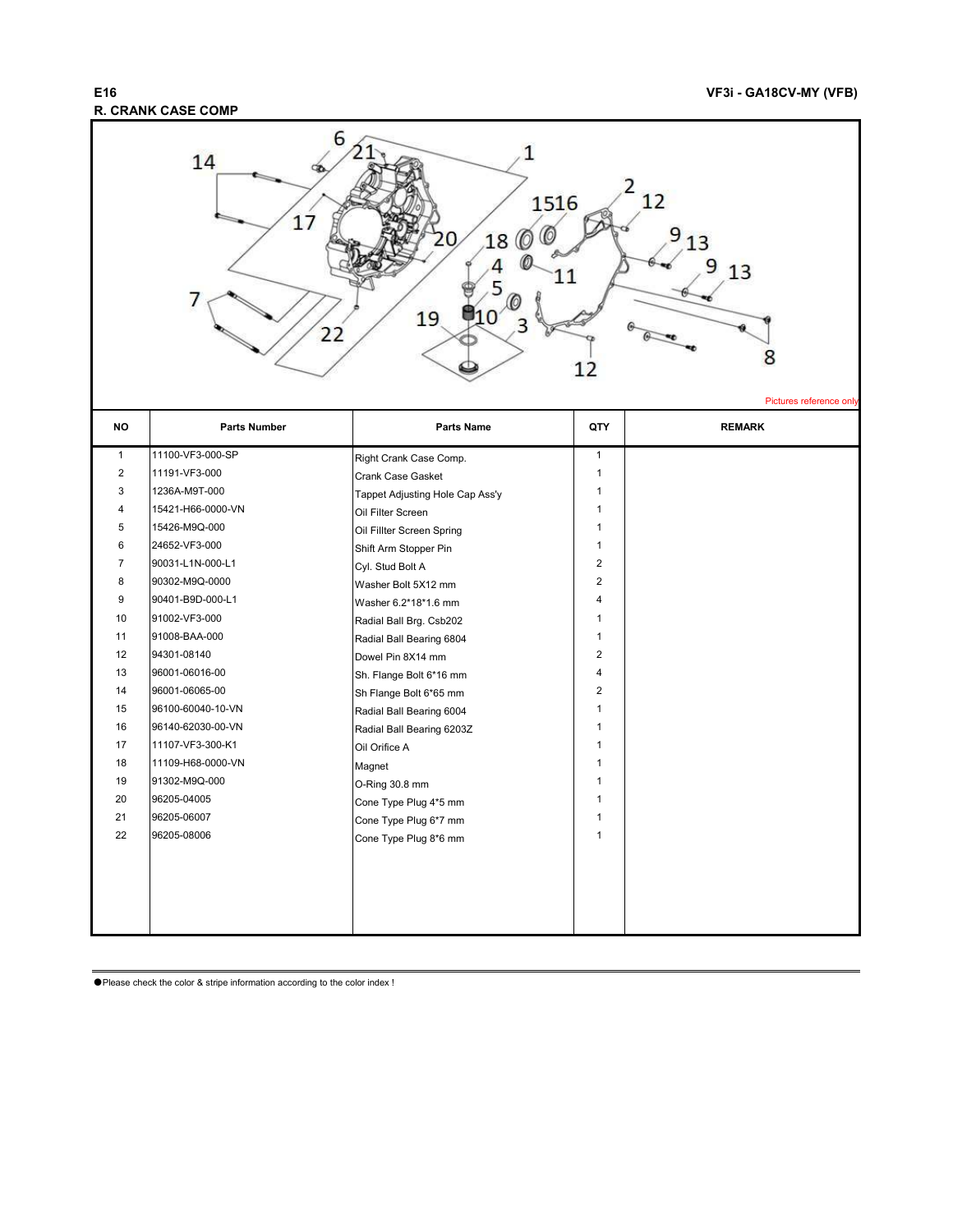## **L. CRANK CASE COMP**

### **E17 VF3i - GA18CV-MY (VFB)**

|                |                     |                           |                | x<br>10<br>13<br>Pictures reference only |
|----------------|---------------------|---------------------------|----------------|------------------------------------------|
| <b>NO</b>      | <b>Parts Number</b> | <b>Parts Name</b>         | QTY            | <b>REMARK</b>                            |
| $\mathbf{1}$   | 11200-VF3-000-SP    | L. Crank Case Comp.       | $\mathbf{1}$   |                                          |
| $\overline{c}$ | 14151-VF3-000       | Cam Chain Setting Plate   | $\overline{c}$ |                                          |
| 3              | 35759-VF3-000-VN    | Change Switch Ass'y       | $\mathbf{1}$   |                                          |
| 4              | 90031-HE1-000-L1    | Cylinder Stud Bolt A      | $\overline{2}$ |                                          |
| 5              | 91001-H6B-300       | Radial Ball Brg. 63/22    | $\mathbf{1}$   |                                          |
| 6              | 91002-BAA-000       | Needle Brg. NK16*24*16 mm | 1              |                                          |
| $\overline{7}$ | 91002-VF3-000       | Radial Ball Brg. CSB202   | $\mathbf{1}$   |                                          |
| 8              | 91201-B06-000       | Oil Seal 20X34X7 mm       | $\mathbf{1}$   |                                          |
| 9              | 91201-M36-000-L1    | Oil Seal 14*24*6 mm       | $\mathbf{1}$   |                                          |
| 10             | 93891-04016-08      | Washer Screw 4X16 mm      | $\overline{2}$ |                                          |
| 11             | 96001-06012-00      | Sh. Flange Bolt 6*12 mm   | $\mathbf{1}$   |                                          |
| 12             | 96001-06045-08      | Sh. Flange Bolt 6*45 mm   | 9              |                                          |
| 13             | 96001-06065-00      | Sh Flange Bolt 6*65 mm    | 3              |                                          |
| 14             | 96001-06080-00      | Sh. Flange Bolt 6*80 mm   | $\mathbf{1}$   |                                          |
|                |                     |                           |                |                                          |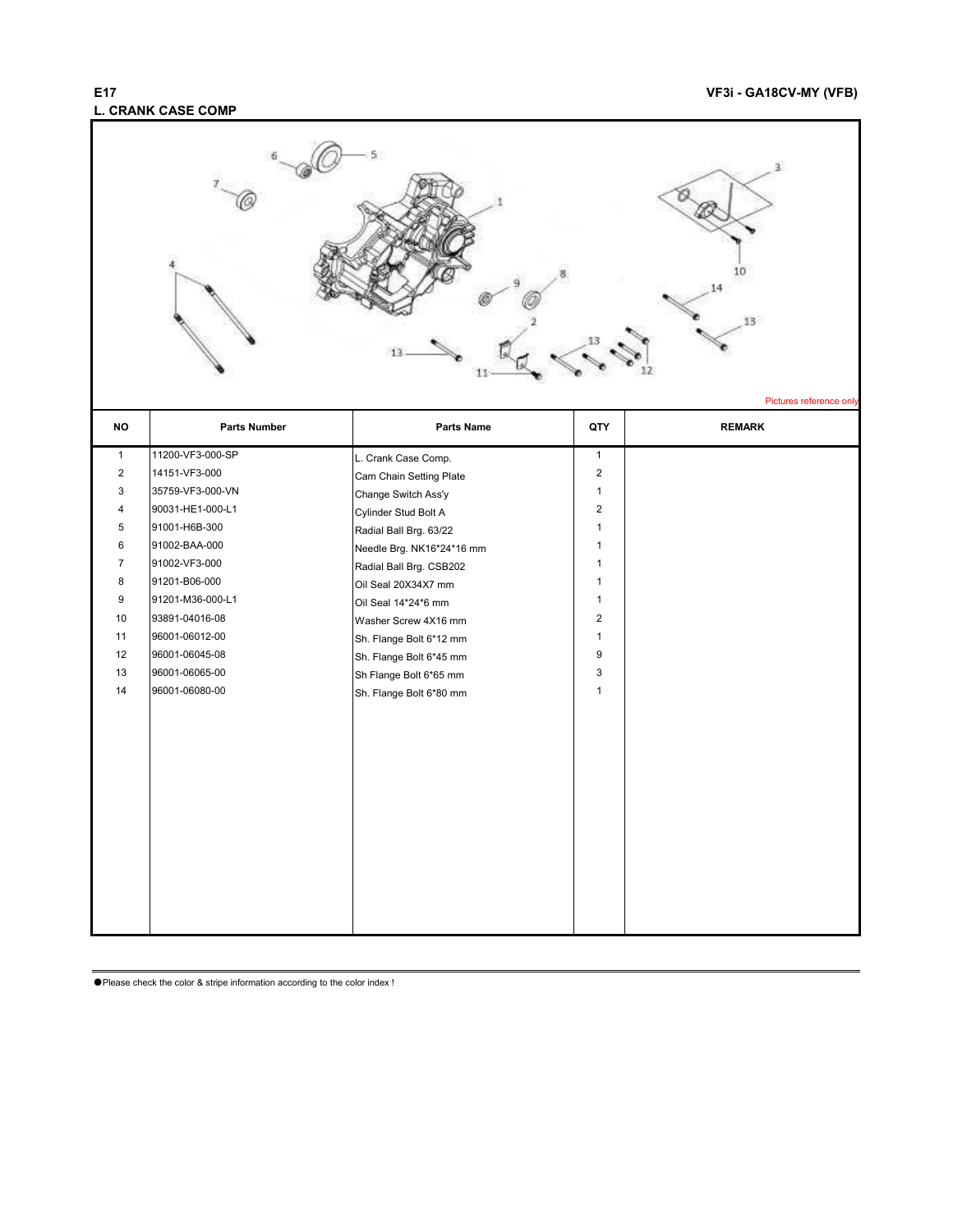## **THROTTLE BODY ASSY**

| 12<br>10<br>Pictures reference only |                     |                                           |                |               |
|-------------------------------------|---------------------|-------------------------------------------|----------------|---------------|
| <b>NO</b>                           | <b>Parts Number</b> | Parts Name                                | QTY            | <b>REMARK</b> |
| $\mathbf{1}$                        | 06414-FZK-000-L1    | Fuel Injector                             | $\mathbf{1}$   |               |
| $\overline{2}$                      | 06415-AVA-000-L1    | O-Ring                                    | $\mathbf{1}$   |               |
| 3                                   | 06416-HNS-000       | Seal-Ring                                 | $\mathbf{1}$   |               |
| 4                                   | 16201-VF3-000       | <b>Insulator Gasket</b>                   | $\sqrt{2}$     |               |
| 5                                   | 16211-VF3-000       | Insulator                                 | $\mathbf{1}$   |               |
| 6                                   | 16401-VFA-000-01    | Throttle Body Ass'y                       | $\mathbf{1}$   |               |
| $\boldsymbol{7}$                    | 17110-VF3-000       | Inlet Pipe                                | $\mathbf{1}$   |               |
| 8                                   | 17120-VF3-000-VN    | Fuel Injector Cap                         | $\mathbf{1}$   |               |
| 9                                   | 94050-06000         | Flange Nut 6Mm                            | $\overline{2}$ |               |
| 10                                  | 96001-06016-00      | Sh. Flange Bolt 6*16 mm                   | $\overline{2}$ |               |
| 11                                  | 96001-06025-07      | Sh. Flange Bolt 6*20 mm                   | $\mathbf{1}$   |               |
| 12                                  | 1640A-VF3-0000      | Throttle Position Sensor Service Part Set | $\mathbf{1}$   |               |
|                                     |                     |                                           |                |               |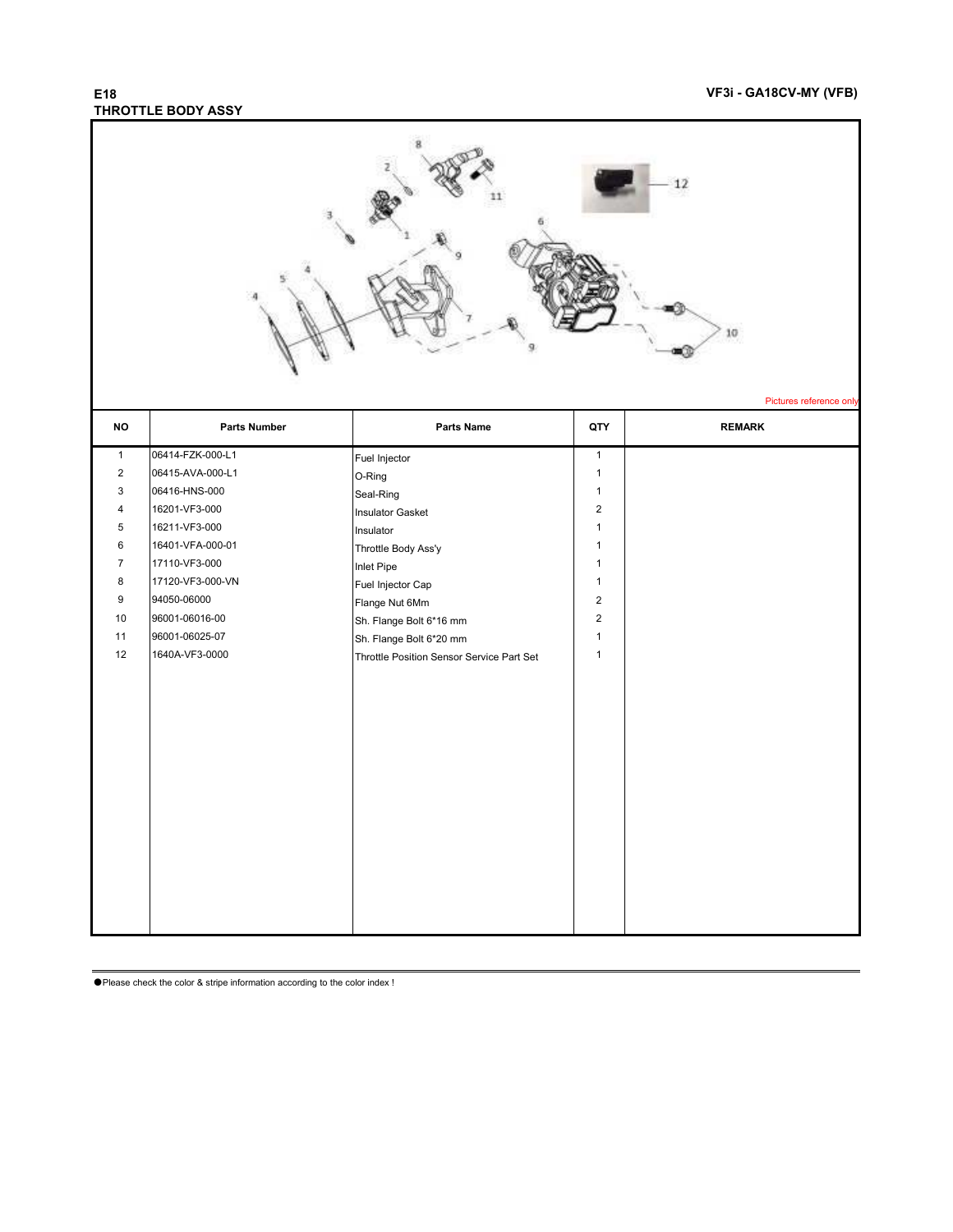## **START MOTOR ASSY**

|                           | 5<br>τ.             |                               | $\mathbf 1$    | $\overline{3}$<br>2<br>Pictures reference only |
|---------------------------|---------------------|-------------------------------|----------------|------------------------------------------------|
| $\mathsf{NO}$             | <b>Parts Number</b> | <b>Parts Name</b>             | QTY            | <b>REMARK</b>                                  |
| $\mathbf{1}$              | 28100-VF3-000-VN    | Starting Reduction Gear Comp. | $\mathbf{1}$   |                                                |
| $\sqrt{2}$                | 28102-BAA-000       | Start Reduction Gear Shaft    | $\mathbf{1}$   |                                                |
| $\ensuremath{\mathsf{3}}$ | 28133-VF3-000       | Starting Reduction Collar     | $\mathbf{1}$   |                                                |
| $\pmb{4}$                 | 31200-VF3-000       | Start Motor Ass'y             | $\mathbf{1}$   |                                                |
| $\,$ 5 $\,$               | 96001-06025-07      | Sh. Flange Bolt 6*25 mm       | $\overline{2}$ |                                                |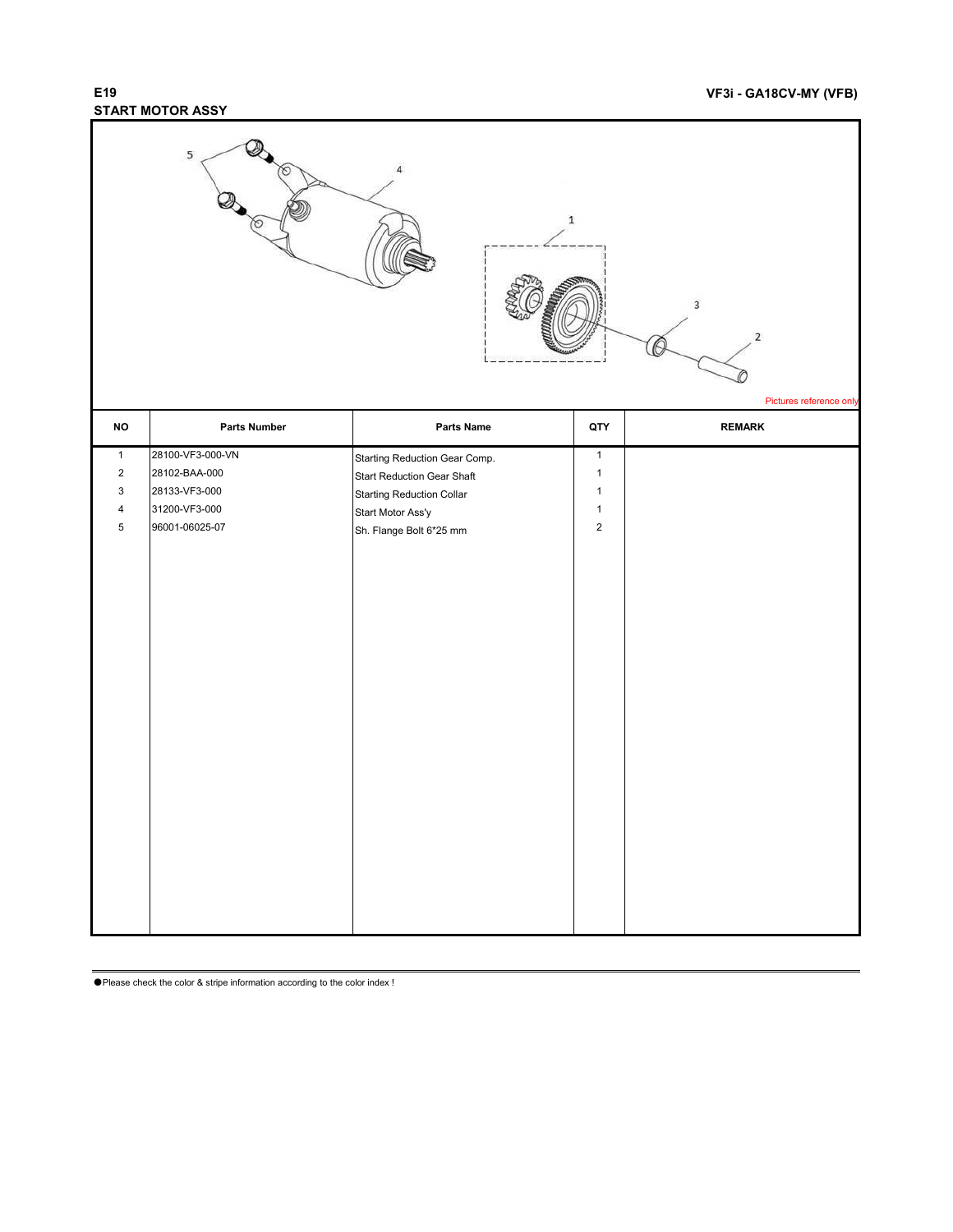#### **F01 VF3i - GA18CV-MY (VFB) FR. HANDLE COVER - HAED LIGHT ASSY**



Pictures reference on

| <b>NO</b>      | <b>Parts Number</b> | <b>Parts Name</b>                 | QTY            | <b>REMARK</b>                  |
|----------------|---------------------|-----------------------------------|----------------|--------------------------------|
| $\overline{2}$ | 53204-VF3-000-TR    | <b>Meter Cover</b>                | $\mathbf{1}$   | TR - Red (for KRU)             |
| $\overline{2}$ | 53204-VF3-000-DH    | Meter Cover                       | $\mathbf{1}$   | DH - Blue (for BKA)            |
| 2              | 53204-VF3-000-YO    | Meter Cover                       | $\mathbf{1}$   | YO - Gold (for KYO)            |
| 4              | 53205-VF3-000-KT    | Fr. Handle Cover                  | $\mathbf{1}$   | KT - Black (for KRU, BKA, KYO) |
| 5              | 33100-VF3-000-VN    | Head Light Ass'y                  | $\mathbf{1}$   |                                |
| 5.1            | 34901-X06-0000      | Head Light Bulb (Hs1 12V 35W/35W) | $\mathbf{1}$   |                                |
| 5.2            | 33101-VF3-000-VN    | <b>Head Ligh Lens</b>             | $\mathbf{1}$   |                                |
| 6              | 93903-34320         | Tapping Screw 4*12 mm             | $\overline{4}$ |                                |
| 7              | 90302-SA4-003B      | Nut Spring 4 mm                   | 11             |                                |
| 9              | 53206-VF3-000       | Rr. Handle Cover                  | $\mathbf{1}$   |                                |
| 10             | 93903-35220         | Tapping Screw 5*12 mm             | 6              |                                |
| 11             | 93891-05014-07      | Washer Screw 5X14 mm              | $\mathbf{1}$   |                                |
| 12             | 93903-44480         | Tapping Screw 4*16 mm             | 10             |                                |
| 13             | 37200-VF3-000-K2    | Speedometer Assy                  | $\mathbf{1}$   |                                |
| 14             | 32161-T15-000       | Wire Band 250 mm                  | 1              |                                |
| 15             | 44830-VCB-0000      | Speedometer Cable Comp.           | 1              |                                |
| 17             | 35160-KAS-0000      | Start Sw. Unit                    | $\mathbf{1}$   |                                |
| 18             | 35170-M9Q-0001      | Dimmer . Passing Sw. Unit         | $\mathbf{1}$   |                                |
| 19             | 35200-M9Q-000       | Winker Sw. Unit                   | $\mathbf{1}$   |                                |
| 20             | 35180-KAS-0000      | Horn Sw.Unit                      | $\mathbf{1}$   |                                |
| 21             | 33107-A7A-000       | <b>Head Light Plate</b>           | $\overline{2}$ |                                |
| 22             | 53207-A3M-0001      | Lighting Sw. Cap                  | $\mathbf{1}$   |                                |
|                |                     |                                   |                |                                |
|                |                     |                                   |                |                                |
|                |                     |                                   |                |                                |
|                |                     |                                   |                |                                |
|                |                     |                                   |                |                                |
|                |                     |                                   |                |                                |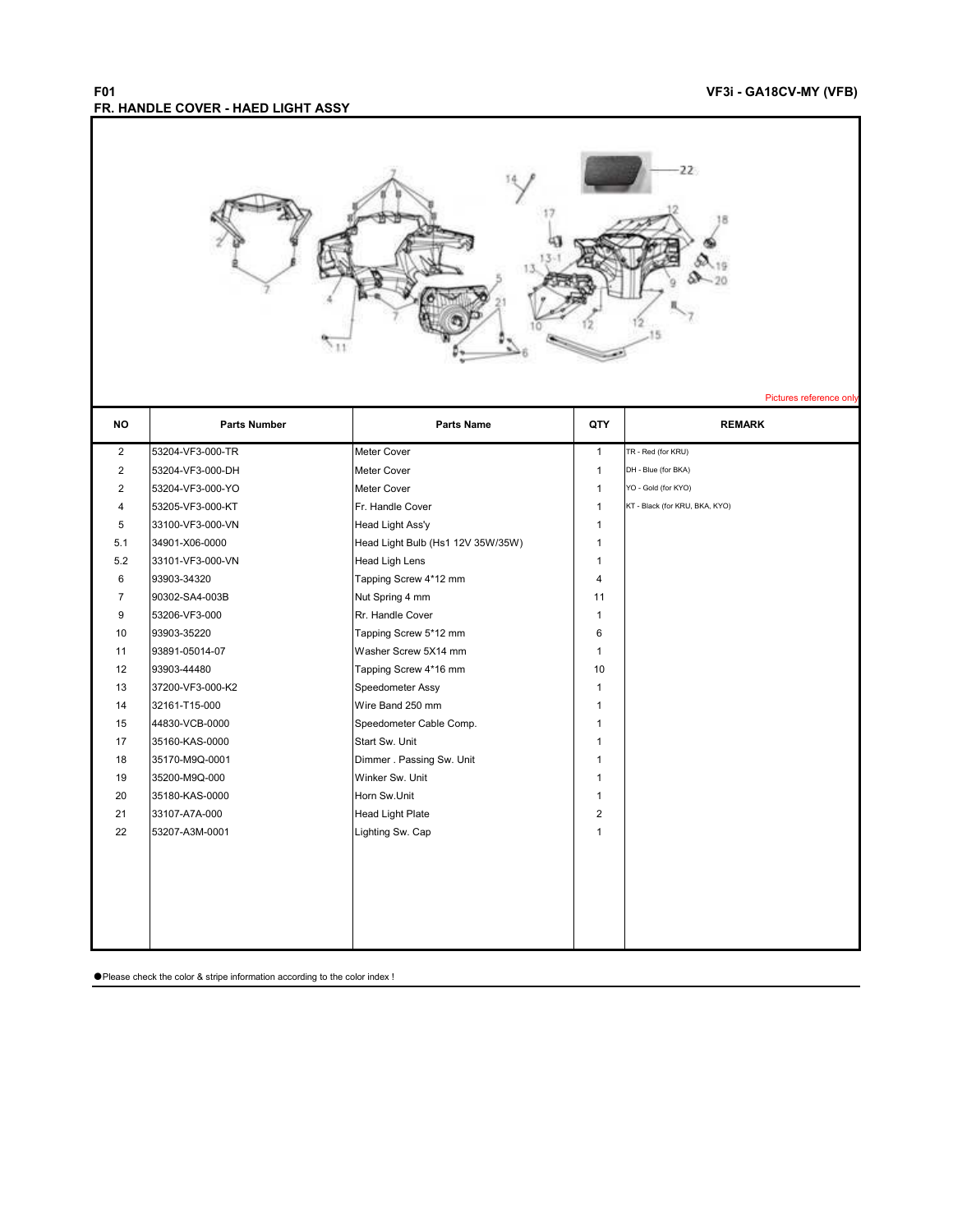### **F02 VF3i - GA18CV-MY (VFB) HANDLE PIPE COMP - FR. BRAKE ASSY**



Pictures reference o

| <b>NO</b>      | <b>Parts Number</b> | Parts Name              | QTY            | <b>REMARK</b> |
|----------------|---------------------|-------------------------|----------------|---------------|
| $\mathbf{1}$   | 4550A-VF3-000-VN    | Fr. Brake Ass'y         | $\mathbf{1}$   |               |
| 2              | 45100-VF3-000-VN    | Fr. Caliper Ass'y       | $\mathbf{1}$   |               |
| 2.1            | 45105-VA1-0000      | Pad Comp. A             | 1              |               |
| 3              | 45500-VBA-0001-VN   | Fr. M/C Ass'y           | $\mathbf{1}$   |               |
| 3.1            | 53176-VF3-0000-SE   | R. Strg. Handle Lever   | 1              |               |
| 4              | 90145-MS9-611       | Oil Bolt 10*22 mm       | $\overline{2}$ |               |
| 5              | 90545-300-000       | Oil Bolt Washer         | 4              |               |
| 6              | 35342-M3G-0000      | Fr. Stop Sw. Cord Comp. | $\mathbf{1}$   |               |
| $\overline{7}$ | 96700-06012-08      | Socket Bolt 6X12 mm     | 4              |               |
| 8              | 45126-VBA-0001-VN   | Fr. Brk. Hose Ass'y     | $\mathbf{1}$   |               |
| 9              | 90105-HTA-000-L1    | Flange Bolt 8X35 mm     | $\overline{2}$ |               |
| 10             | 53100-VF3-000       | Handle Pipe Comp.       | $\mathbf{1}$   |               |
| 11             | 93903-35220         | Tapping Screw 5*12 mm   | $\overline{2}$ |               |
| 12             | 53125-M9Q-000       | Hndl. Setting Collar    | $\mathbf{1}$   |               |
| 13             | 94050-10070         | Flange Nut 10 mm        | $\mathbf{1}$   |               |
| 14             | 90106-VT3-0002-L1   | Flange Bolt 10X50 mm    | $\mathbf{1}$   |               |
| 15             | 38300-AZA-000-L1    | Elec. Winker Relay Assy | $\mathbf{1}$   |               |
| 16             | 17910-VF3-000       | Throttle Cable Comp.    | $\mathbf{1}$   |               |
| 17             | 53104-VF3-900       | Handle Pipe Wt. Ass'y   | $\mathbf{1}$   |               |
| 18             | 53140-XPA-0001-VN   | R. Handle Grip          | $\mathbf{1}$   |               |
| 19             | 53166-XPA-0001-VN   | L. Handle Grip          | $\mathbf{1}$   |               |
| 20             | 53167-H09-9001-L1   | Throt. Und. Housing     | $\mathbf{1}$   |               |
| 21             | 53168-H09-0001      | Up Throt Housing        | $\mathbf{1}$   |               |
| 22             | 93500-05022-00      | Pan Screw 5*22 mm       | $\mathbf{1}$   |               |
| 23             | 93903-44480         | Tapping Screw 4*16 mm   | $\mathbf{1}$   |               |
| 24             | 53178-VF3-0000-SE   | L Strg. Handle Lever    | $\mathbf{1}$   |               |
| 25             | 22870-VF3-000       | Clutch Cable Comp.      | 1              |               |
| 26             | 32161-T15-000       | Wire Band 250           | $\mathbf{1}$   |               |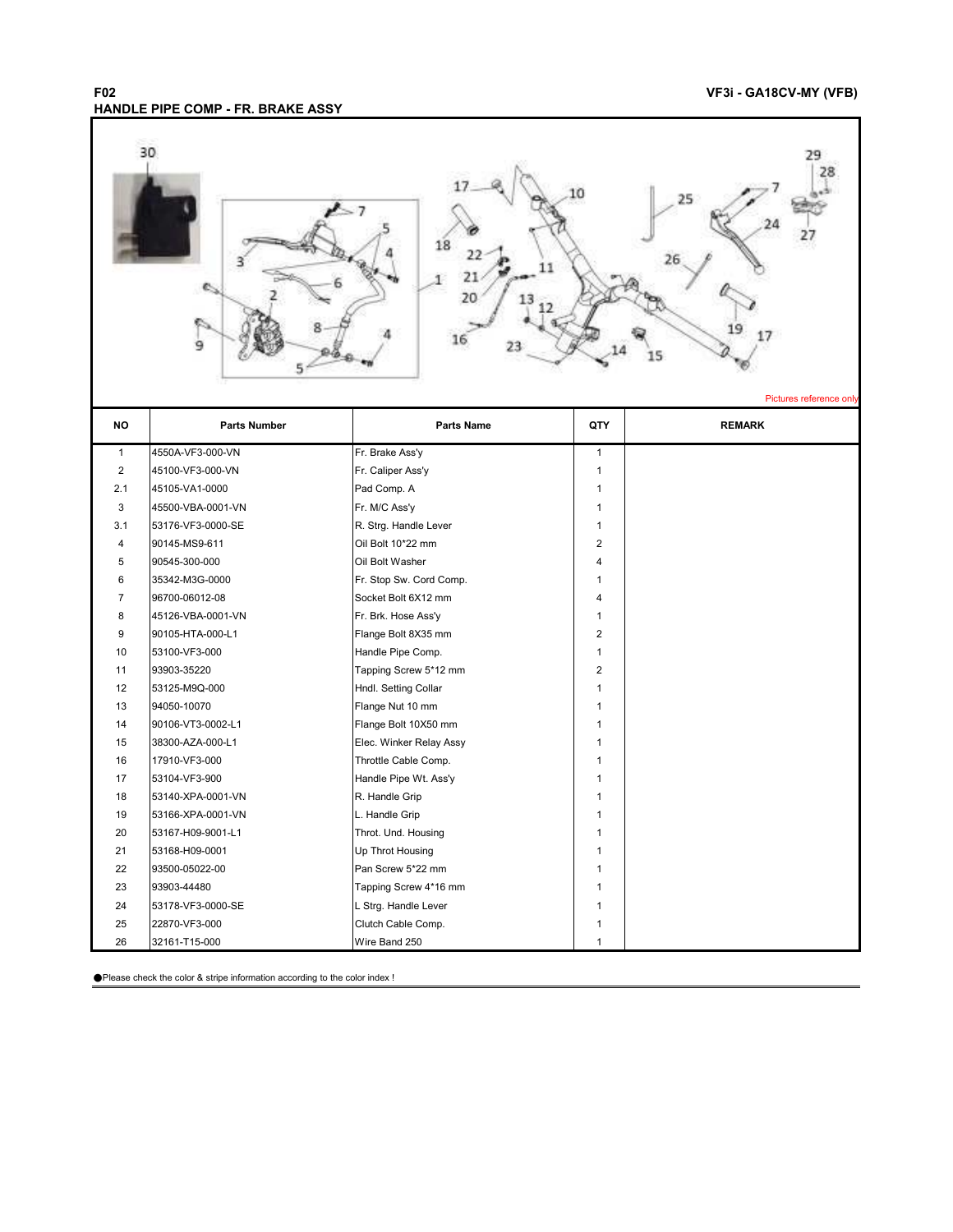#### **F02 VF3i - GA18CV-MY (VFB) HANDLE PIPE COMP - FR. BRAKE ASSY**

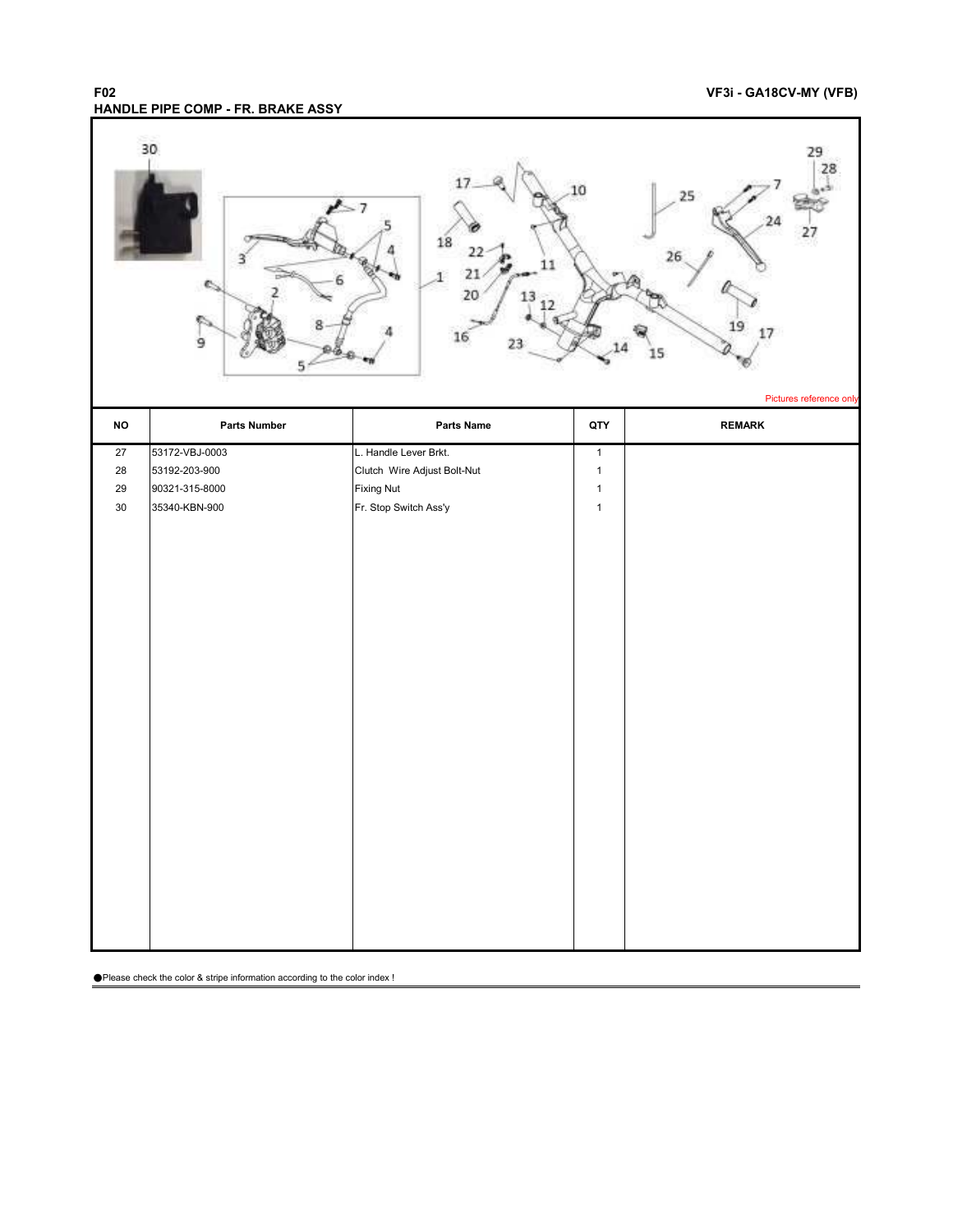### **F03 VF3i - GA18CV-MY (VFB) FR. FENDER ASSY - FR. R. CUSHION ASSY**

|                | 23                               |                                                 |                         | 27<br>Pictures reference only |
|----------------|----------------------------------|-------------------------------------------------|-------------------------|-------------------------------|
| NO             | <b>Parts Number</b>              | Parts Name                                      | QTY                     | <b>REMARK</b>                 |
| $\overline{c}$ | 51400-VF3-000                    | R. Fr. Cushion Ass'y                            | $\mathbf{1}$            |                               |
| $\mathsf 3$    | 51500-VF3-000                    | L. Fr. Cushion Ass'y                            | $\mathbf{1}$            |                               |
| 4              | 5320B-VF3-0002                   | Strg. Stem Comp. Set                            | 1                       |                               |
| 8              | 45157-VF3-000                    | Brake Hose Clamper A                            | $\mathbf{1}$            |                               |
| 9              | 94050-06080                      | Flange Nut 6 mm                                 | 2                       |                               |
| 10             | 90110-VVC-0000                   | Special Screw 6*16 mm                           | $\overline{c}$          |                               |
| 11             | 53212-M9Q-0000                   | Cone Race (Strg. Bottom)                        | $\mathbf{1}$            |                               |
| 12             | 53214-M9Q-0000                   | Strg. Dust Seal                                 | $\mathbf{1}$            |                               |
| 13             | 53215-M9Q-0000                   | Strg. Dust Seal Washer                          | $\mathbf{1}$            |                               |
| 15             | 45451-N02-000                    | Wire Grommet                                    | $\mathbf{1}$            |                               |
| 17             | 61100-VF3-000-RKT                | Fr. Fender                                      | $\mathbf{1}$            | RKT - Red (for KRU)           |
| 17             | 61100-VF3-000-DEK                | Fr. Fender                                      | $\mathbf{1}$            | DEK - Blue (for BKA)          |
| 17             | 61100-VF3-000-YKT                | Fr. Fender                                      | $\mathbf{1}$            | YKT - Gold (for KYO)          |
| 18             | 33741-F62-100                    | Rr. Reflex Reflector                            | $\overline{2}$          |                               |
| 19             | 45156-VBA-0000                   | <b>Brake Hose Clamp</b>                         | $\mathbf{1}$            |                               |
| 20             | 45157-VA1-0001                   | Brake Hose Clamper B                            | $\mathbf{1}$            |                               |
| 21             | 44301-VT5-0000                   | Fr. Wheel Axle                                  | $\mathbf{1}$            |                               |
| 22<br>23       | 90306-SB1-0000<br>95801-10050-07 | Self-Lock Nut 12 mm                             | 1<br>4                  |                               |
| 24             | 96001-06010-07                   | Flange Bolt 10X50 mm<br>Sh. Flange Bolt 6*10 mm | $\overline{c}$          |                               |
| 25             | 90111-M8Q-0000                   | Flange Bolt 6 mm                                | $\overline{2}$          |                               |
| 26             | 95801-06010-08                   | Flange Bolt 6*10 mm                             | $\mathbf{1}$            |                               |
| $27\,$         | 51403-APA-000                    | Oil Seal                                        | $\overline{\mathbf{c}}$ |                               |
| 28             | 51404-APA-000                    | Dust Seal                                       | $\overline{2}$          |                               |
|                |                                  |                                                 |                         |                               |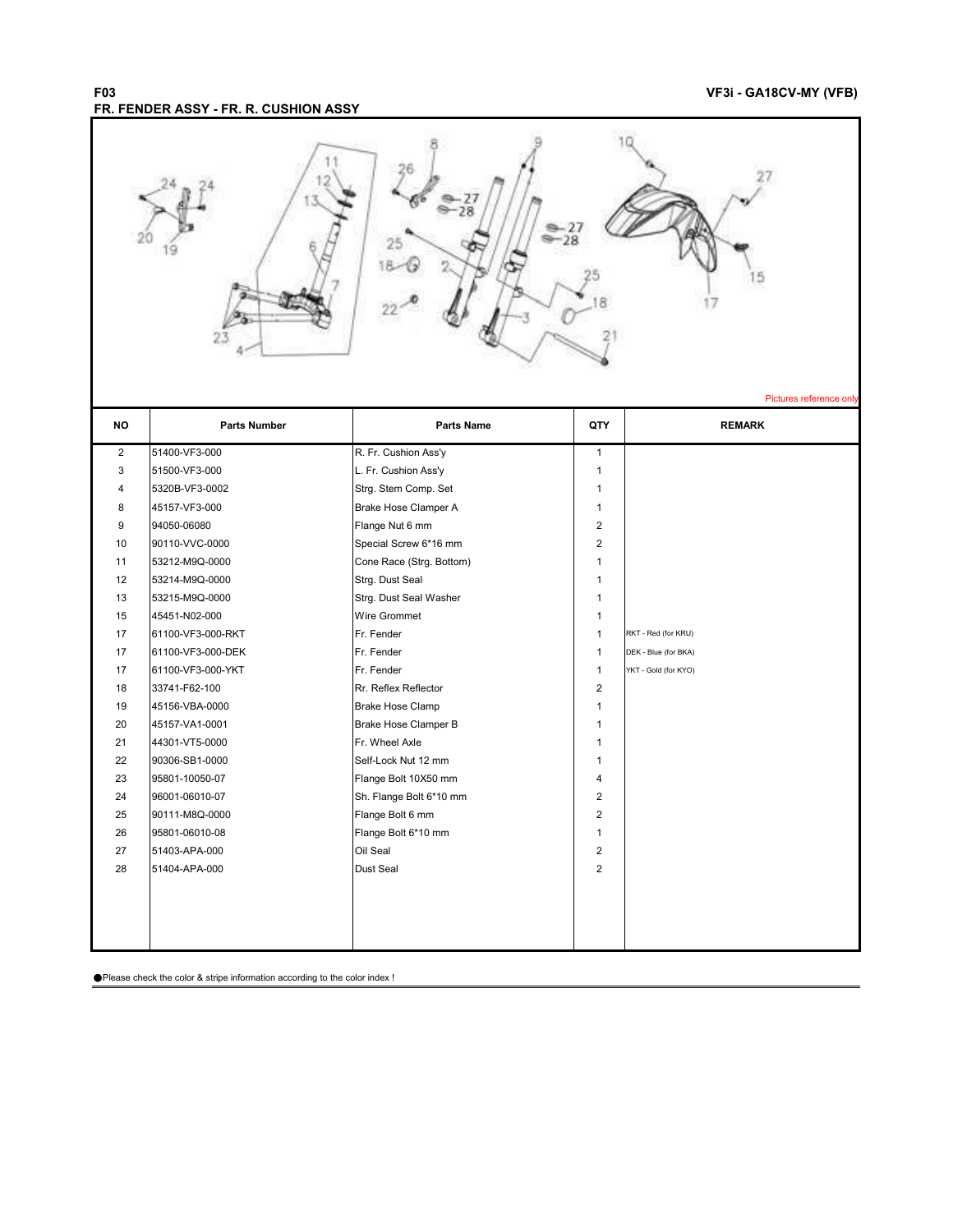### **F04 VF3i - GA18CV-MY (VFB) FR. WHEEL CAST - SPEEDOMETER GEAR BOX**

Г

 $\overline{\phantom{a}}$ 

| 12<br>21<br>13<br>11<br>10<br>6<br>Pictures reference only |                                    |                                                    |                              |               |
|------------------------------------------------------------|------------------------------------|----------------------------------------------------|------------------------------|---------------|
| <b>NO</b>                                                  | <b>Parts Number</b>                | Parts Name                                         | QTY                          | <b>REMARK</b> |
| $\overline{2}$                                             | 42753-VVA-0000                     | Rim Valve                                          | $\mathbf{1}$                 |               |
| 3                                                          | 44620-VA1-0000                     | Fr. Axle Dist Collar                               | $\mathbf{1}$                 |               |
| 4                                                          | 44680-VA1-0000                     | <b>Gear Box Retainer</b>                           | $\mathbf{1}$                 |               |
| $\,$ 5 $\,$                                                | 44701-VF3-000-T0-VN                | Fr. Wheel Cast                                     | $\mathbf{1}$                 |               |
| $\,6\,$                                                    | 44710-VF3-000                      | Fr. Tubeless Tire Ass'Y                            | $\mathbf{1}$                 |               |
| $\overline{7}$                                             | 45121-VF3-000-VN                   | Fr. Brake Disk                                     | $\mathbf{1}$                 |               |
| 8                                                          | 90106-N02-0002                     | Fr. Disk Bolt                                      | 5                            |               |
| 9                                                          | 91252-030-003                      | Oil Seal 23X37X7 mm                                | $\mathbf{1}$                 |               |
| 10                                                         | 91258-410-0061-L1                  | Dust Seal 40X50X5 mm                               | $\mathbf{1}$                 |               |
| 11<br>12                                                   | 96150-63010-10-VN<br>44311-VF3-000 | Radial Bearing Ball 6301UU<br>Fr Wheel Side Collar | $\overline{2}$               |               |
| 13                                                         | 44800-VA1-0001                     | Speedometer Gear Box Ass'y                         | $\mathbf{1}$<br>$\mathbf{1}$ |               |
| 21                                                         | 93891-05022-07                     | Washer Screw 5X20 mm                               | $\mathbf{1}$                 |               |
|                                                            |                                    |                                                    |                              |               |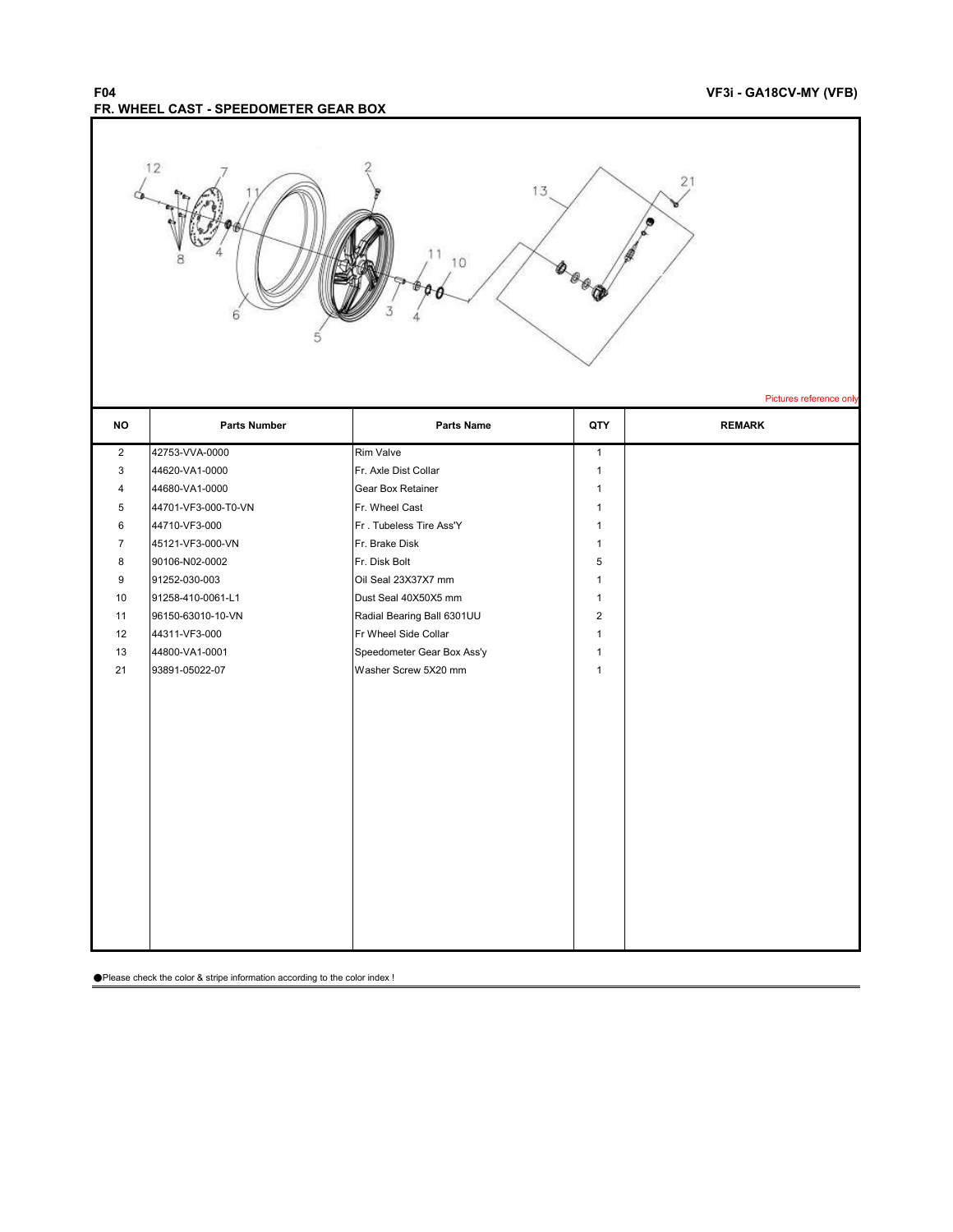### **F05 VF3i - GA18CV-MY (VFB) MIAN PIPE COVER ASSY - MIRROR ASSY**

|                | 10<br>12<br>13<br>10<br>9<br>Pictures reference only |                          |              |                                |  |
|----------------|------------------------------------------------------|--------------------------|--------------|--------------------------------|--|
| <b>NO</b>      | <b>Parts Number</b>                                  | Parts Name               | QTY          | <b>REMARK</b>                  |  |
| $\overline{2}$ | 64101-VF3-000                                        | Main Pipe Cover          | $\mathbf{1}$ |                                |  |
| 3              | 90302-SA4-003B                                       | Nut Spring 4Mm           | 4            |                                |  |
| 4              | 64303-VF3-000-KT                                     | R. Main Pipe Inner Cover | $\mathbf{1}$ | KT - Black (for KRU, BKA, KYO) |  |
| $\mathbf 5$    | 64304-VF3-000-KT                                     | L. Main Pipe Inner Cover | $\mathbf{1}$ | KT - Black (for KRU, BKA, KYO) |  |
| $\,6\,$        | 83611-VF3-000-VN                                     | L. Side Cover Grille     | $\mathbf{1}$ |                                |  |
| $\overline{7}$ | 83510-VF3-000-KT                                     | R. Side Cover            | $\mathbf{1}$ | KT - Black (for KRU, BKA, KYO) |  |
| 8              | 83610-VF3-000-KT                                     | L. Side Cover            | $\mathbf{1}$ | KT - Black (for KRU, BKA, KYO) |  |
| 9              | 93903-44480                                          | Tapping Screw 4*12 mm    | 6            |                                |  |
| 10             | 93903-44480                                          | Tapping Screw 4*12 mm    | 10           |                                |  |
| 11             | 90110-G22-0001                                       | Special Screw 6*14 mm    | $\mathbf{1}$ |                                |  |
| 12             | 88110-VE1-0000                                       | R. Back Mirror Ass'y     | $\mathbf{1}$ |                                |  |
| 13             | 88120-VE1-0000                                       | L. Back Mirror Ass'y     | $\mathbf{1}$ |                                |  |
| 14             | 64102-VF3-000                                        | Main Pipe Joint Cap      | $\mathbf{1}$ |                                |  |
| 19             | 83511-VF3-000-VN                                     | R. Side Cover Grille     | $\mathbf{1}$ |                                |  |
| 20             | 93903-34320                                          | Tapping Screw 4*12 mm    | 4            |                                |  |
|                |                                                      |                          |              |                                |  |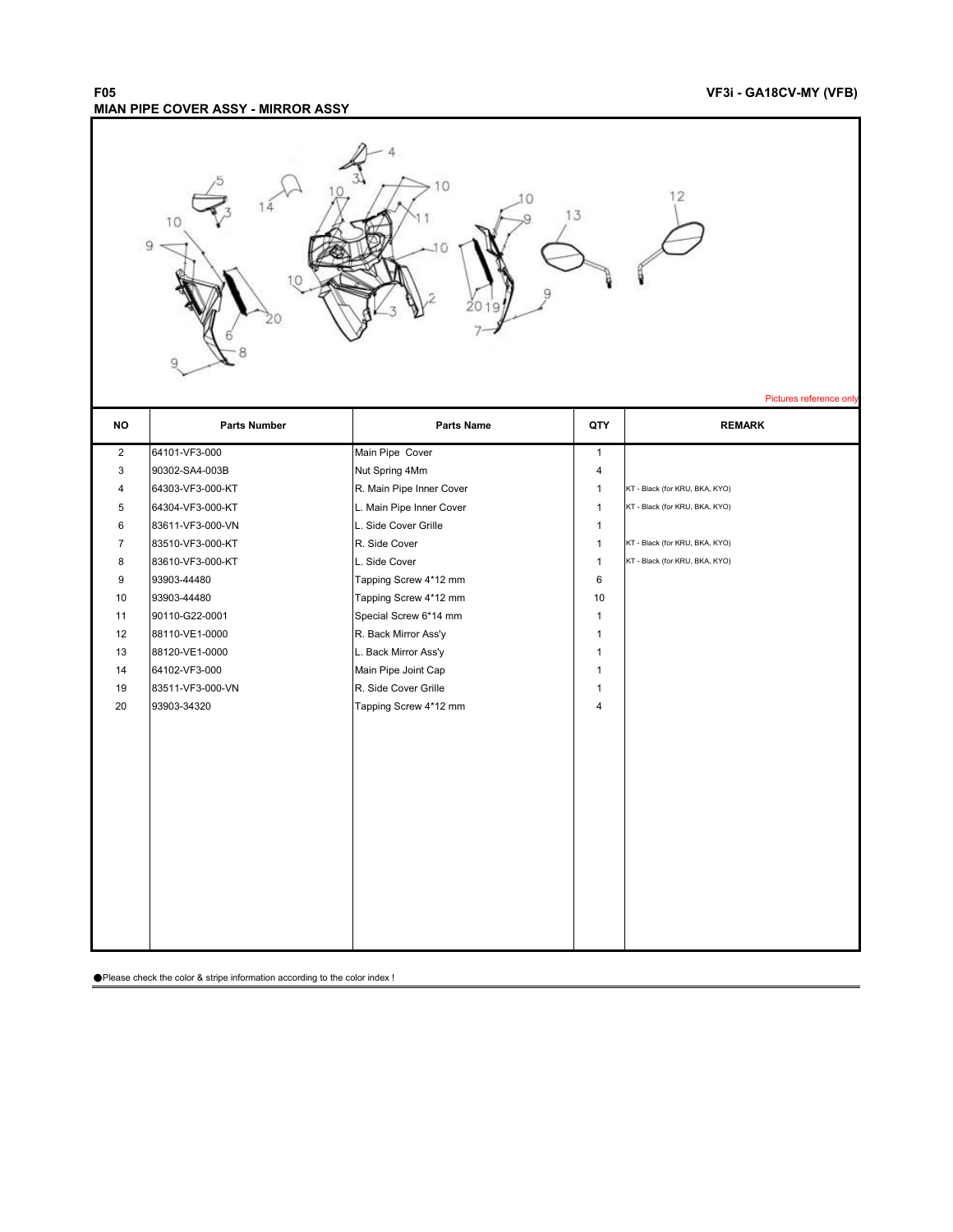### **F06 VF3i - GA18CV-MY (VFB) R. FR. COVER - L. FR. COVER**

| 16<br>16<br>16<br>16<br>Pictures reference only |                     |                       |                |                                |
|-------------------------------------------------|---------------------|-----------------------|----------------|--------------------------------|
| NO                                              | <b>Parts Number</b> | Parts Name            | QTY            | <b>REMARK</b>                  |
| $\mathbf{1}$                                    | 64301-VF3-000-KT    | R. Fr. Cover          | $\mathbf{1}$   | KT - Black (for KRU, BKA, KYO) |
| $\overline{c}$                                  | 64302-VF3-000-KT    | L. Fr. Cover          | $\mathbf{1}$   | KT - Black (for KRU, BKA, KYO) |
| 3                                               | 90302-SA4-003B      | Nut Spring 4 mm       | 15             |                                |
| 4                                               | 64500-VF3-000       | Fr. Under Spoiler     | $\mathbf{1}$   |                                |
| 5                                               | 64311-VF3-000-KT    | Fr. Garnish           | $\mathbf{1}$   | KT - Black (for KRU, BKA, KYO) |
| 6                                               | 93903-44480         | Tapping Screw 4*16 mm | $\overline{7}$ |                                |
| $\overline{7}$                                  | 33400-VF3-000-VN    | Fr. R. Winker Ass'y   | $\mathbf{1}$   |                                |
| 8                                               | 33450-VF3-000-VN    | Fr. L. Winker Ass'y   | $\mathbf{1}$   |                                |
| 9                                               | 64310-VF3-000-KT    | Fr. Top Cover         | $\mathbf{1}$   | KT - Black (for KRU, BKA, KYO) |
| 10                                              | 87554-AZA-000       | SYM LOGO (40 AL)      | $\mathbf{1}$   |                                |
| 16                                              | 93903-34320         | Tapping Screw 4*12 mm | 12             |                                |
| 18                                              | 94592-A5W-0000      | Cable Clamp (1/4")    | $\overline{2}$ |                                |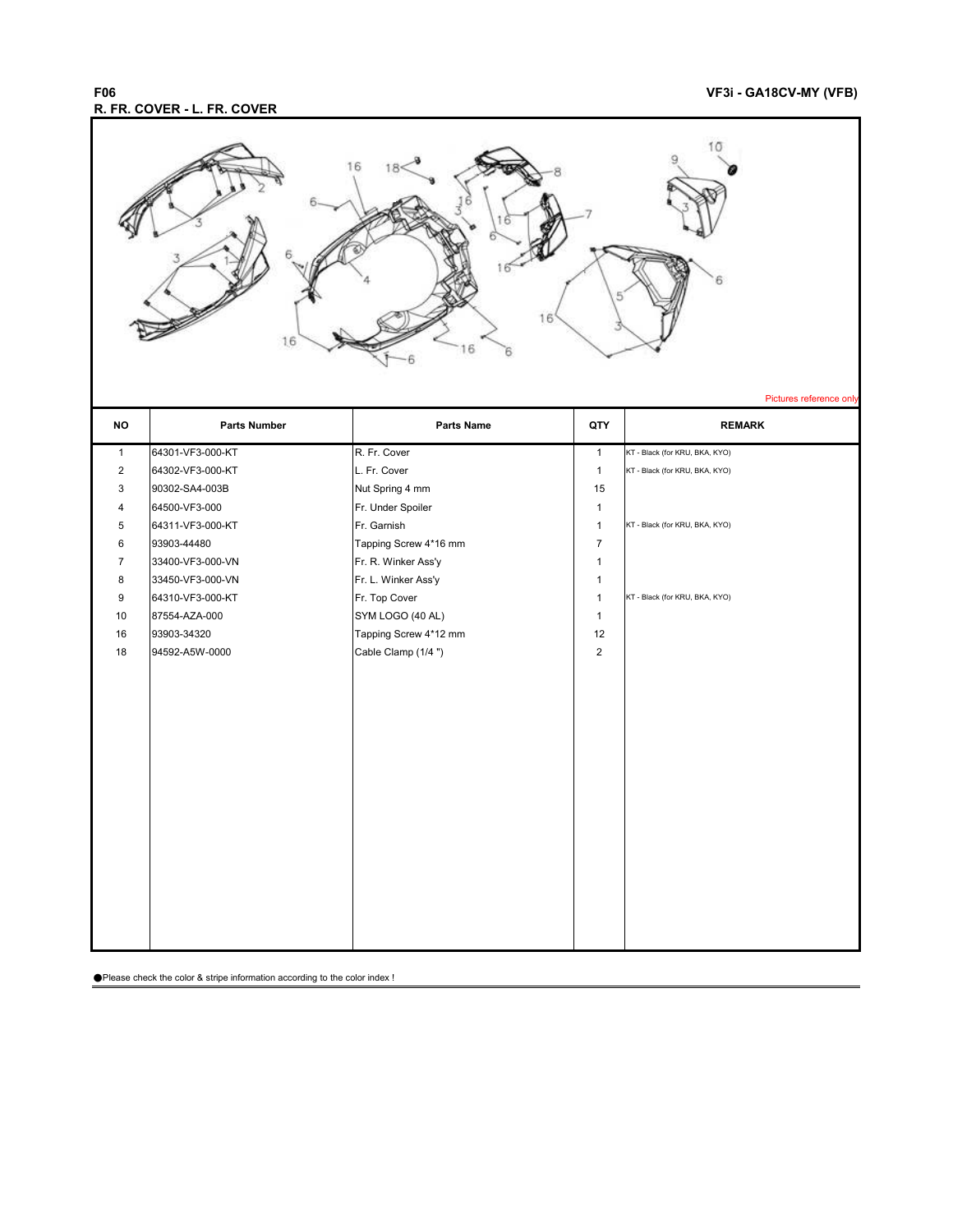### **F07 VF3i - GA18CV-MY (VFB) RADIATOR SET - UNDER SPOILER**

|           | 19                               |                                                   |                              | Pictures reference only |
|-----------|----------------------------------|---------------------------------------------------|------------------------------|-------------------------|
| <b>NO</b> | <b>Parts Number</b>              | <b>Parts Name</b>                                 | QTY                          | <b>REMARK</b>           |
| 3         | 19010-VF3-000                    | Radiator Comp.                                    | $\mathbf{1}$                 |                         |
| 4         | 96001-06012-07                   | Sh. Flange Bolt 6*12 mm                           | 4                            |                         |
| 5         | 19020-VF3-000                    | Shroud Ass'y                                      | $\mathbf{1}$                 |                         |
| 6         | 19501-VF3-000                    | Radiator Inlet Water Hose                         | $\mathbf{1}$                 |                         |
| 7         | 19503-VF3-000                    | Radiator Outlet Water Hose                        | $\mathbf{1}$                 |                         |
| 8         | 19505-VF3-000                    | Tube Clamp D23                                    | $\overline{2}$               |                         |
| 10        | 19101-VF3-000-VN                 | Reserve Tank                                      | $\mathbf{1}$                 |                         |
| 11        | 19104-M9Q-000                    | Reserve Tank Cap                                  | $\mathbf{1}$                 |                         |
| 12        | 19507-VF3-000                    | Res. Tank Water Tube A                            | $\mathbf{1}$                 |                         |
| 13        | 19509-VF3-000                    | Res. Tank Water Tube B                            | $\mathbf{1}$                 |                         |
| 14        | 50267-VF3-000                    | Reserve Tank Stay B                               | $\mathbf{1}$                 |                         |
| 15        | 50261-VF3-000                    | Under Spoilder Stay A                             | $\mathbf{1}$                 |                         |
| 17        | 64300-VF3-000-KU                 | Under Spoiler                                     | $\mathbf{1}$                 |                         |
| 18        | 93401-06016-07                   | Washer Bolt 6*16 mm                               | 3                            |                         |
| 19        | 93404-06022-07                   | Washer Bolt 6X22 mm                               | $\overline{\mathbf{c}}$      |                         |
| 20        | 95002-02130                      | Tube Clip B12.5 mm                                | 3                            |                         |
| 21        | 95801-06016-08                   | Flange Bolt 6*16 mm                               | $\overline{2}$               |                         |
| 22<br>23  | 50350-VF3-000-VN                 | R. Eng. Hanger Protector<br>Special Screw 6*14 mm | $\mathbf{1}$<br>$\mathbf{1}$ |                         |
| 24        | 90110-G22-0001<br>90302-SA4-003B | Nut Spring 4 mm                                   | $\mathbf{1}$                 |                         |
| 25        | 90112-M8Q-0000-VN                | Flange Bolt 6 mm                                  | 3                            |                         |
| 26        | 32161-T15-000                    | Wire Band 250 mm                                  | $\overline{2}$               |                         |
| 27        | 93891-06012-07                   | Washer Screw 6X12 mm                              | $\mathbf{1}$                 |                         |
|           |                                  |                                                   |                              |                         |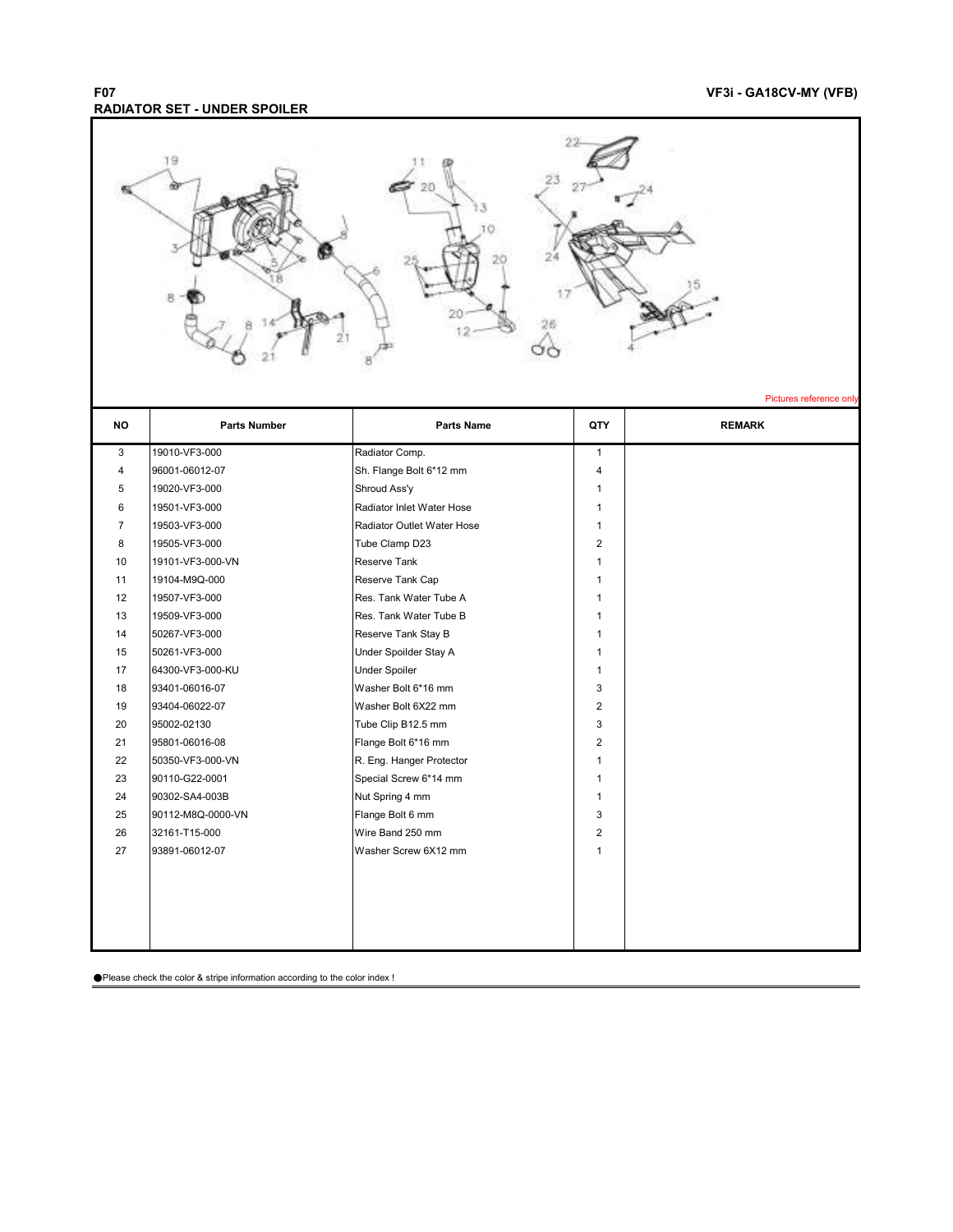#### **F08 VF3i - GA18CV-MY (VFB) R. L. BODY COVER - RR. CARRIER**

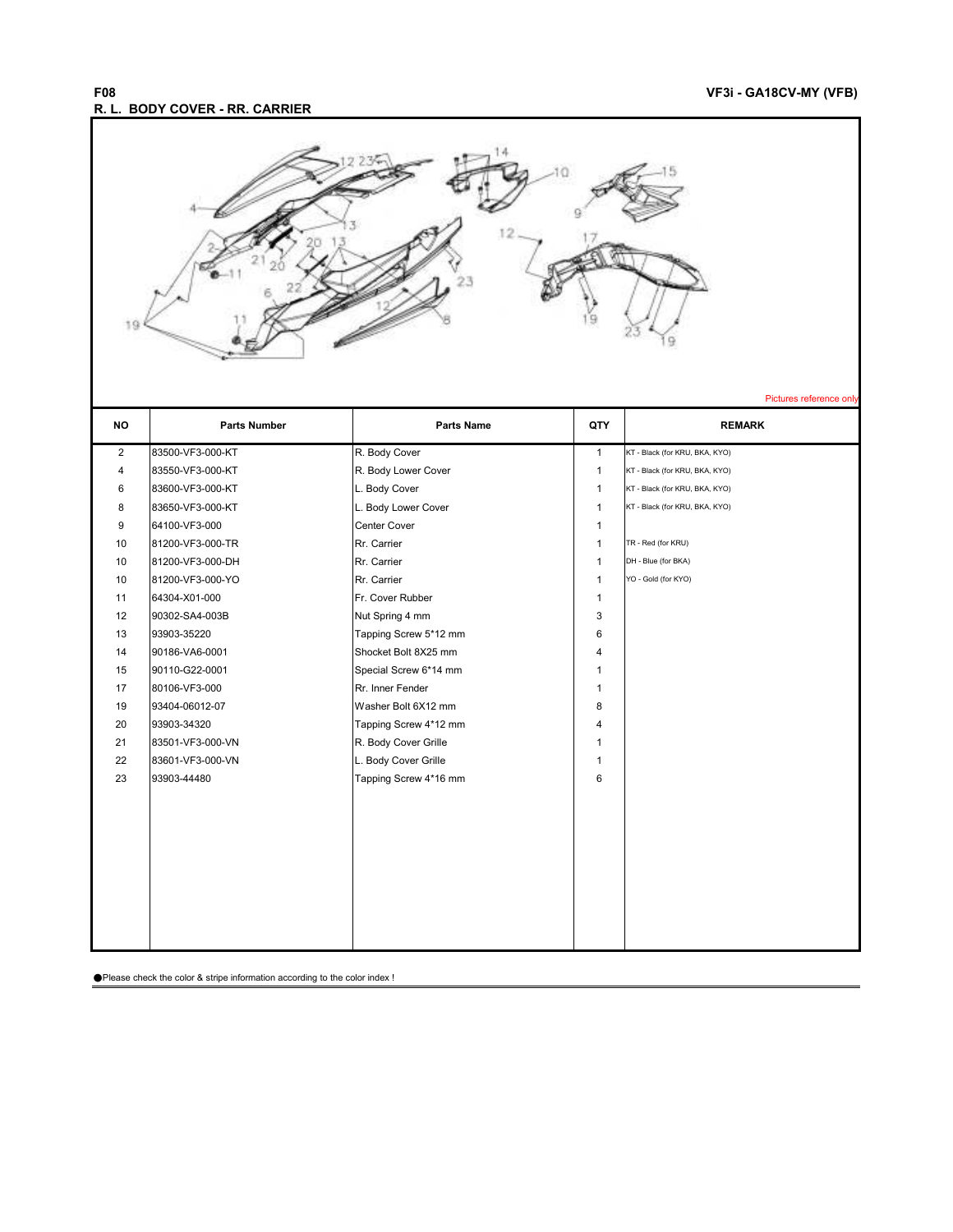### **F09 VF3i - GA18CV-MY (VFB) FUEL TANK ASSY - FUEL PUMP ASSY**

| $-18$<br>5<br>19 |  |
|------------------|--|
| 7                |  |

Pictures reference on

| <b>NO</b>      | <b>Parts Number</b> | Parts Name                         | QTY                     | <b>REMARK</b> |
|----------------|---------------------|------------------------------------|-------------------------|---------------|
| $\overline{2}$ | 17500-VF3-000       | Fuel Tank Comp.                    | $\mathbf{1}$            |               |
| 3              | 17502-VE1-0000      | Fuel Pump Stay A                   | $\mathbf{1}$            |               |
| 4              | 17503-VE1-0000      | Fuel Pump Stay B                   | $\mathbf{1}$            |               |
| 5              | 37801-X01-0001      | <b>Base Packing</b>                | $\mathbf{1}$            |               |
| 6              | 37800-VF3-000       | Fuel Unit Ass'y                    | $\mathbf{1}$            |               |
| $\overline{7}$ | 16700-FSA-0002      | Fuel Pump Ass'y                    | $\mathbf{1}$            |               |
| 7.1            | 16711-VE1-0000      | <b>Fuel Filter</b>                 | $\mathbf{1}$            |               |
| 8              | 93892-05012-08      | Washer Screw 5*12 mm               | $\mathbf{1}$            |               |
| 9              | 90116-VVE-0001      | Fuel Unit Bolt                     | 6                       |               |
| 10             | 80107-VE1-0000      | <b>Fuel Tank Collar</b>            | $\overline{\mathbf{4}}$ |               |
| 11             | 80108-VE1-0000      | <b>Fuel Tank Rubber</b>            | 4                       |               |
| 10             | 94050-06080         | Flange Nut 6 mm                    | 4                       |               |
| 13             | 81219-VB1-0000      | <b>Washing Motor Caution Label</b> | 1                       |               |
| 14             | 17501-VE1-0002      | Fuel Tank Top Cover                | $\mathbf{1}$            |               |
| 15             | 17508-VF3-000       | <b>Fuel Hose</b>                   | $\mathbf{1}$            |               |
| 17             | 17620-VA3-0000      | Fuel Filler Cap Ass'y              | $\mathbf{1}$            |               |
| 18             | 90118-T15-900       | Washer Screw 5*14 mm               | $\mathbf{1}$            |               |
| 19             | 19505-F81-000       | Hose Clamp                         | $\overline{2}$          |               |
| 20             | 17504-VF3-0000      | <b>Fuel Tank Cover</b>             | $\mathbf{1}$            |               |
|                |                     |                                    |                         |               |
|                |                     |                                    |                         |               |
|                |                     |                                    |                         |               |
|                |                     |                                    |                         |               |
|                |                     |                                    |                         |               |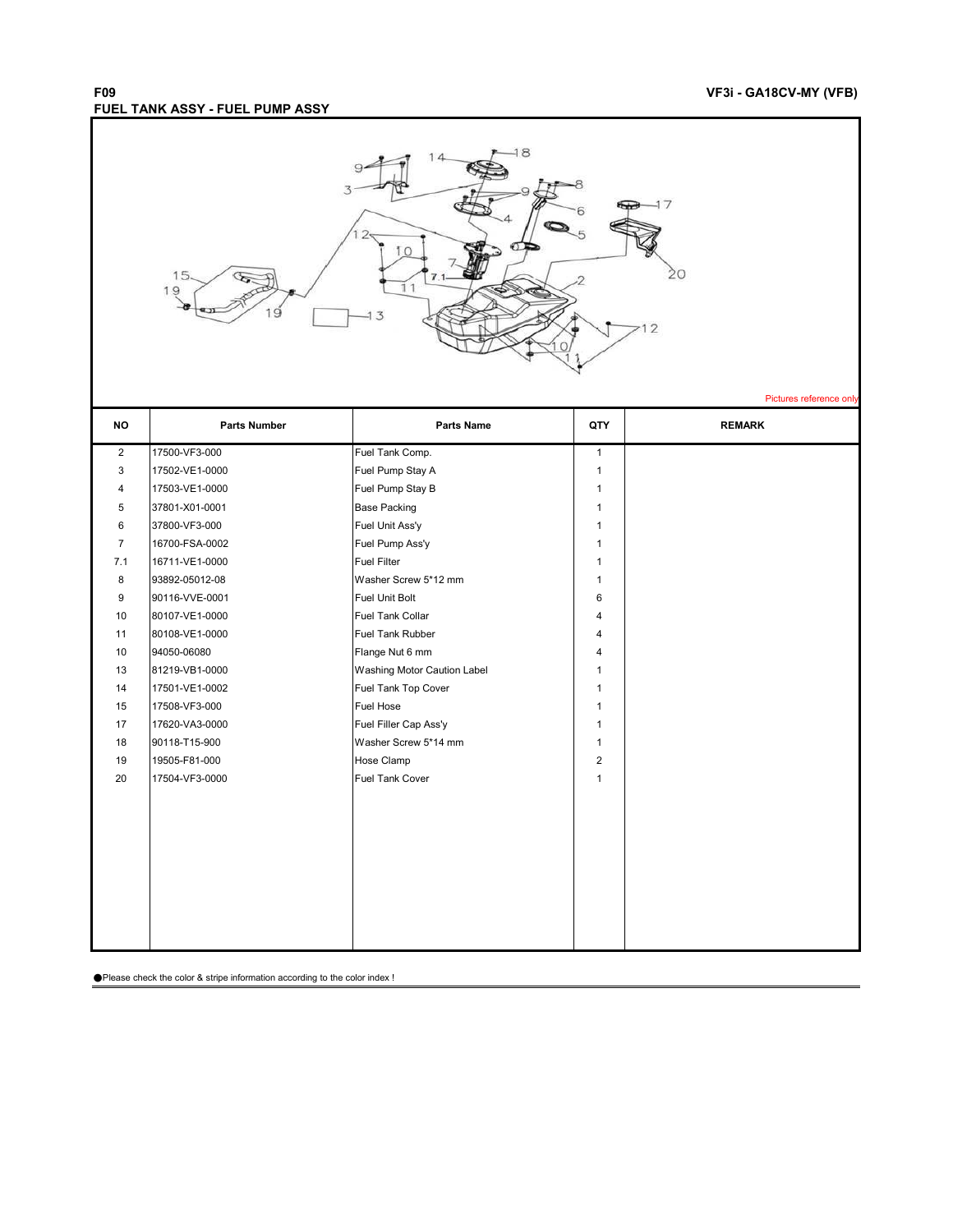## **DOUBLE SEAT COMP - KEY SET**

### **F10 VF3i - GA18CV-MY (VFB)**



| <b>NO</b>      | <b>Parts Number</b> | <b>Parts Name</b>           | QTY            | <b>REMARK</b> |
|----------------|---------------------|-----------------------------|----------------|---------------|
| $\mathbf{1}$   | 77200-VF3-900       | Double Seat Comp.           | $\mathbf{1}$   |               |
| 2              | 77206-N01-0000      | Seat Stpr Rubber            | 6              |               |
| 4              | 95801-06012-07      | Flange Bolt 6X12 mm         | $\overline{2}$ |               |
| 5              | 77201-T36-0000      | Seat Hinge                  | 1              |               |
| 6              | 90105-T36-000       | Hinge Pin                   | 1              |               |
| $\overline{7}$ | 94050-05080         | Flange Nut 5 mm             | 2              |               |
| 8              | 77110-VF3-000       | Seat Hinge Stay             | $\mathbf{1}$   |               |
| 9              | 77226-M3F-0000      | Damp Rubber                 | $\mathbf{1}$   |               |
| 10             | 95801-06012-07      | Flange Bolt 6X12 mm         | 6              |               |
| 11             | 99001-10140-0A      | Spanner 10*14 (2 End)       | 1              |               |
| 12             | 89102-VWA-0000      | Drive Plus Minus 2          | $\mathbf{1}$   |               |
| 13             | 89216-A02-0100      | Spring Plug Virench         | 1              |               |
| 14             | 35010-VF3-000       | Key Set                     | 1              |               |
| 20             | 77235-VF3-000       | Seat Catch Comp.            | 1              |               |
| 25             | 77234-VT5-0000      | Seat Lock Spring            | 1              |               |
| 27             | 95801-06018-07      | Flange Bolt 6*18 mm         | $\overline{2}$ |               |
| 28             | 50324-VF3-000       | <b>Battery Band</b>         | 1              |               |
| 29             | 83619-VF3-000       | <b>Battery Band Sponge</b>  | 1              |               |
| 30             | AC-YTX7A-BS(HW)     | Battery Assy (YTX7A-Bs)     | $\mathbf{1}$   |               |
| 32             | 50327-VF3-000       | <b>Battery Case</b>         | 1              |               |
| 33             | 83619-VF3-000       | <b>Battery Band Sponge</b>  | 1              |               |
| 34             | 50325-VF3-000       | Battery Case Stay Comp.     | 1              |               |
| 35             | 95801-06016-08      | Flange Bolt 6*16 mm         | 1              |               |
| 36             | 32100-VF3-000       | <b>Wire Harness</b>         | $\mathbf{1}$   |               |
| 37             | 93891-05008-08      | Screw Washer 5*8 mm         | 1              |               |
| 38             | 77245-VF3-000       | Seat Lock Cable             | 1              |               |
| 39             | 93892-05012-08      | Washer Screw 5*12 mm        | $\mathbf{1}$   |               |
| 40             | 80102-VF3-000       | <b>Battery Cover</b>        | 1              |               |
| 41             | 90110-G22-0001      | Special Screw 6*14 mm       | 1              |               |
| 42             | 3380A-VF3-000       | Lighting Control Unit Ass'y | $\mathbf{1}$   |               |

Pictures reference on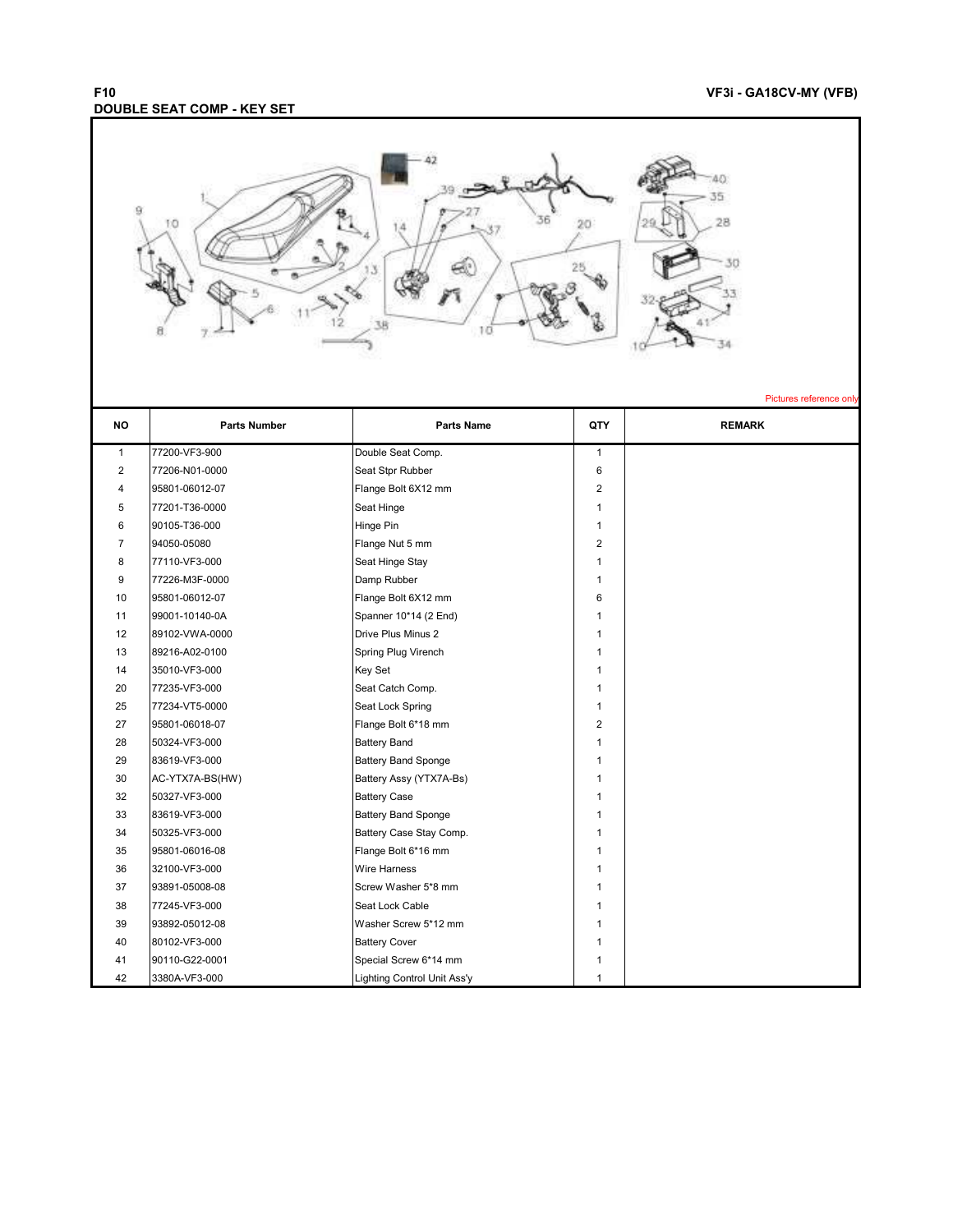Pictures reference on

### **F11 VF3i - GA18CV-MY (VFB) RR. TIRE TUBELESS - RR. FORK COMP**



| <b>NO</b>      | <b>Parts Number</b> | <b>Parts Name</b>                       | QTY            | <b>REMARK</b> |
|----------------|---------------------|-----------------------------------------|----------------|---------------|
| 3              | 52100-VF3-000       | Rr. Fork Comp.                          | $\mathbf{1}$   |               |
| 4              | 52147-KK3-8300      | Rear Fork Rubber Bush                   | $\overline{2}$ |               |
| 5              | 42301-VF3-000       | Rr. Wheel Axle                          | $\mathbf{1}$   |               |
| 6              | 94101-16000         | Plain Washer 16 mm                      | $\overline{2}$ |               |
| $\overline{7}$ | 90304-B7A-000       | Rr. Axle U Nut 16 mm                    | $\mathbf{1}$   |               |
| 8              | 52105-VF3-000       | Rr. Brake Brkt.                         | 1              |               |
| 9              | 42313-B7A-000       | Rr. Rh Wheel Side Collar                | $\mathbf{1}$   |               |
| 11             | 42701-VF3-000-VN    | Rr. Wheel Cast                          | 1              |               |
| 12             | 42710-VE5-0000      | Rr. Tubeless Tire Ass'y (120 / 70 - 17) | $\mathbf{1}$   |               |
| 13             | 96150-63030-10      | Ball Bearing 6303 (UU)                  | 2              |               |
| 14             | 42620-B7A-000       | <b>Distance Collar</b>                  | $\mathbf{1}$   |               |
| 15             | 94101-VF3-000       | Plain Washer 14 mm                      | $\overline{2}$ |               |
| 16             | 43121-VF3-000-VN    | Rr. Brake Disk                          | $\mathbf{1}$   |               |
| 17             | 90106-N02-0002      | Fr. Disk Bolt                           | 5              |               |
| 18             | 42753-VVA-0000      | <b>Rim Valve</b>                        | $\mathbf{1}$   |               |
| 19             | 42653-B8G-000       | O-Ring 52.7X2.5 mm                      | $\mathbf{1}$   |               |
| 20             | 41241-B8G-000-A     | Rr. Wheel Damper                        | 4              |               |
| 22             | 42610-VF3-000       | Final Driven Flange                     | 1              |               |
| 23             | 90305-BD2-000-K1    | U Nut 10 mm                             | 4              |               |
| 24             | 41201-VF3-000       | Final Driven Sprocket                   | 1              |               |
| 25             | 90110-BD2-000       | Stud Bolt 10X23 mm                      | $\overline{4}$ |               |
| 26             | 96150-60050-10-VN   | Radial Ball Bearing 6005 (UU)           | $\mathbf{1}$   |               |
| 27             | 90522-B8G-000       | Tongued Washer 1.2 mm                   | $\overline{2}$ |               |
| 28             | 91252-B8G-000       | Oil Seal 30X47X7 mm                     | $\overline{2}$ |               |
| 29             | 42301-VF3-000       | Rear Axle Sleeve                        | $\overline{2}$ |               |
| 30             | 42304-B7A-000       | Rr. Lh Wheel Side Collar                | $\mathbf{1}$   |               |
|                |                     |                                         |                |               |
|                |                     |                                         |                |               |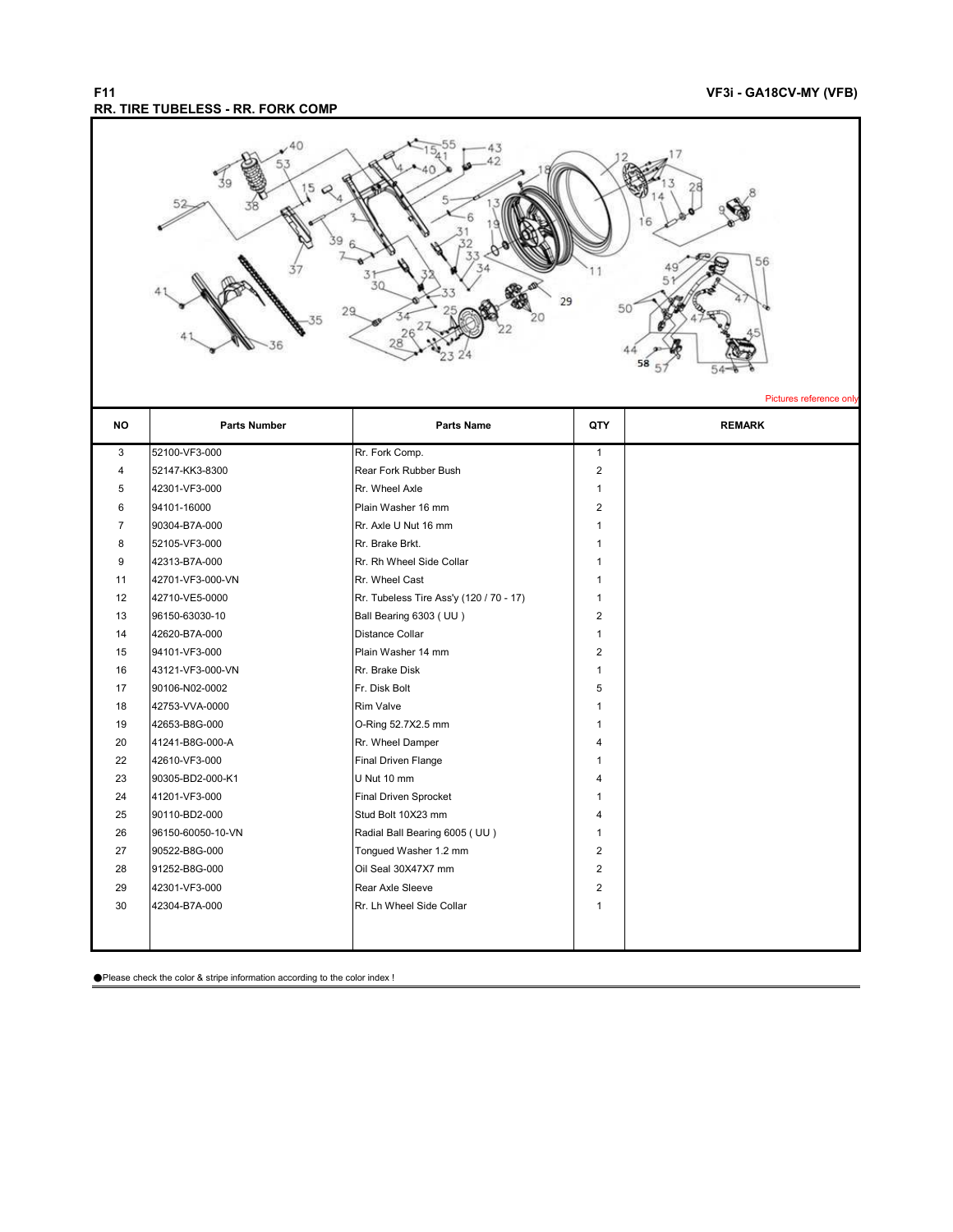#### **F11 VF3i - GA18CV-MY (VFB) RR. TIRE TUBELESS - RR. FORK COMP**

Pictures reference on



31 40543-VF3-000 Chain Adjuster 2 32 40546-VF3-000-SV Rr. Fork End Cap 2 33 94050-08000 Flange Nut 8 mm 2 34 94001-08000-0S Hex Nut 8 mm 35 40530-VF3-000 Driver Chain Sym 428H (124L) 40530-VF3-000 36 40510-VF3-000 Chain Cover 1 37 40591-VF3-000 Chain Slider 1 38 52400-VF3-000 Rr. Cushion Ass'y 1 39 95801-10065-07 Flange Bolt 10X65 mm 2 40 94050-10070 **Flange Nut 10 mm** 41 93404-06012-07 Washer Bolt 6X12 mm 3 42 43127-VF3-000 Rr. Brake Hose Clamp 43 96001-06010-07 Flange Bolt 6X12 mm 2 44 4650A-VF3-000-VN Foot Master Cylinder Set 1 45 43100-VF3-000-VN Rr. Caliper Ass'y 1 47 90145-MS9-611 Oil Bolt 10\*22 mm 2 49 94050-05080 **Flange Nut 5 mm** 1 50 95801-08032-07 Flange Bolt 8\*32 mmn 2 51 50282-VF3-000 Brake Fluid Cup Brkt. 52 90121-B9A-000 Rr Fork Pivot Bolt 1 53 94111-14800 Spr. Washer 14 mm 1 54 90106-B7A-000 Flange Bolt 8X25 mm 2 55 90305-GE8-003 U Nut 14 mm 1 56 95801-06016-07 Flange Bolt 6\*16 mm 1 57 50351-VF3-000 Foot Master Cylinder Stay Comp. 58 95801-06012-07 Flange Bolt 6\*12mm 2 **NO Parts Number Parts Name QTY REMARK**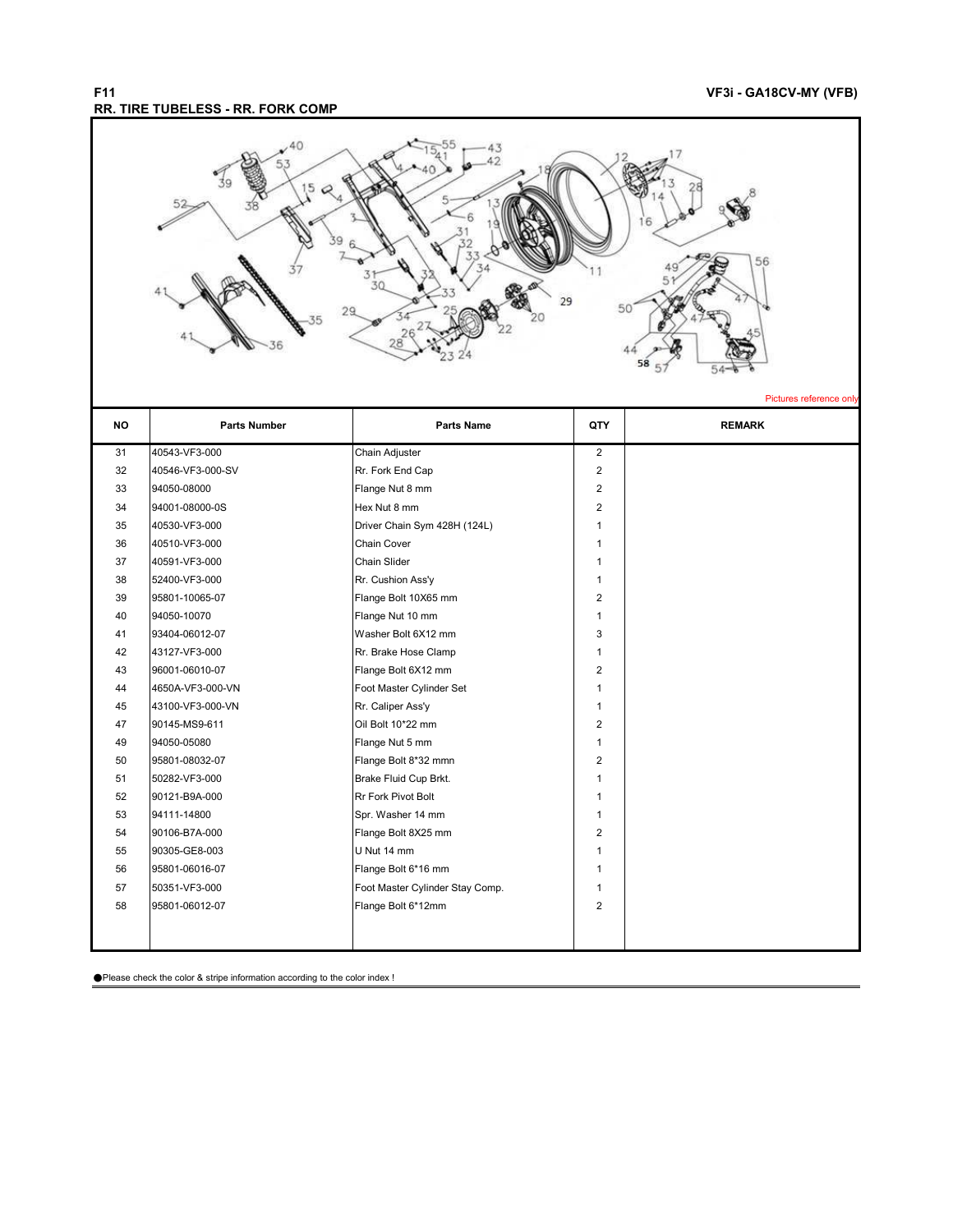#### **F12 VF3i - GA18CV-MY (VFB) TAIL LIGHT ASSY - RR. FENDER**

|                | 13                  |                       |                | 10<br>Pictures reference only |
|----------------|---------------------|-----------------------|----------------|-------------------------------|
| <b>NO</b>      | <b>Parts Number</b> | <b>Parts Name</b>     | QTY            | <b>REMARK</b>                 |
| $\overline{2}$ | 33741-VT5-0000      | Rr. Reflex Reflector  | $\mathbf{1}$   |                               |
| 3              | 94050-05080         | Flange Nut 5 mm       | $\mathbf{1}$   |                               |
| 4              | 94592-A5W-0000      | Cable Clamp (1/4)     | $\mathbf{1}$   |                               |
| 5              | 80100-VF3-000       | Rr. Fender            | $\mathbf{1}$   |                               |
| 6              | 93903-34320         | Tapping Screw 4*12 mm | 4              |                               |
| $\overline{7}$ | 33740-BDA-000       | License Light Ass'y   | $\mathbf{1}$   |                               |
| 8              | 94050-04080         | Flange Nut 4 mm       | $\overline{2}$ |                               |
| 9              | 33600-VF3-000-VN    | Rr. R Winker Ass'y    | $\mathbf{1}$   |                               |
| 10             | 33650-VF3-000-VN    | Rr.L Winker Ass'y     | $\mathbf{1}$   |                               |
| 11             | 50162-VF3-000       | Rr. Fender Brkt.      | $\mathbf{1}$   |                               |
| 12             | 94050-10080         | Flange Nut 10 mm      | $\overline{2}$ |                               |
| 13             | 33700-VF3-000-VN    | Tail Light Ass'y      | $\mathbf{1}$   |                               |
| 14             | 93903-34480         | Tapping Screw 4*16 mm | 4              |                               |
| 15             | 93404-06012-07      | Washer Bolt 6X12 mm   | $\mathbf{1}$   |                               |
| 16             | 93903-44480         | Tapping Screw 4*16 mm | $\mathbf{1}$   |                               |
| 17             | 90110-G22-0001      | Special Screw 6*14 mm | $\overline{2}$ |                               |
| 18             | 90302-SA4-003B      | Nut Spring 4 mm       | $\overline{4}$ |                               |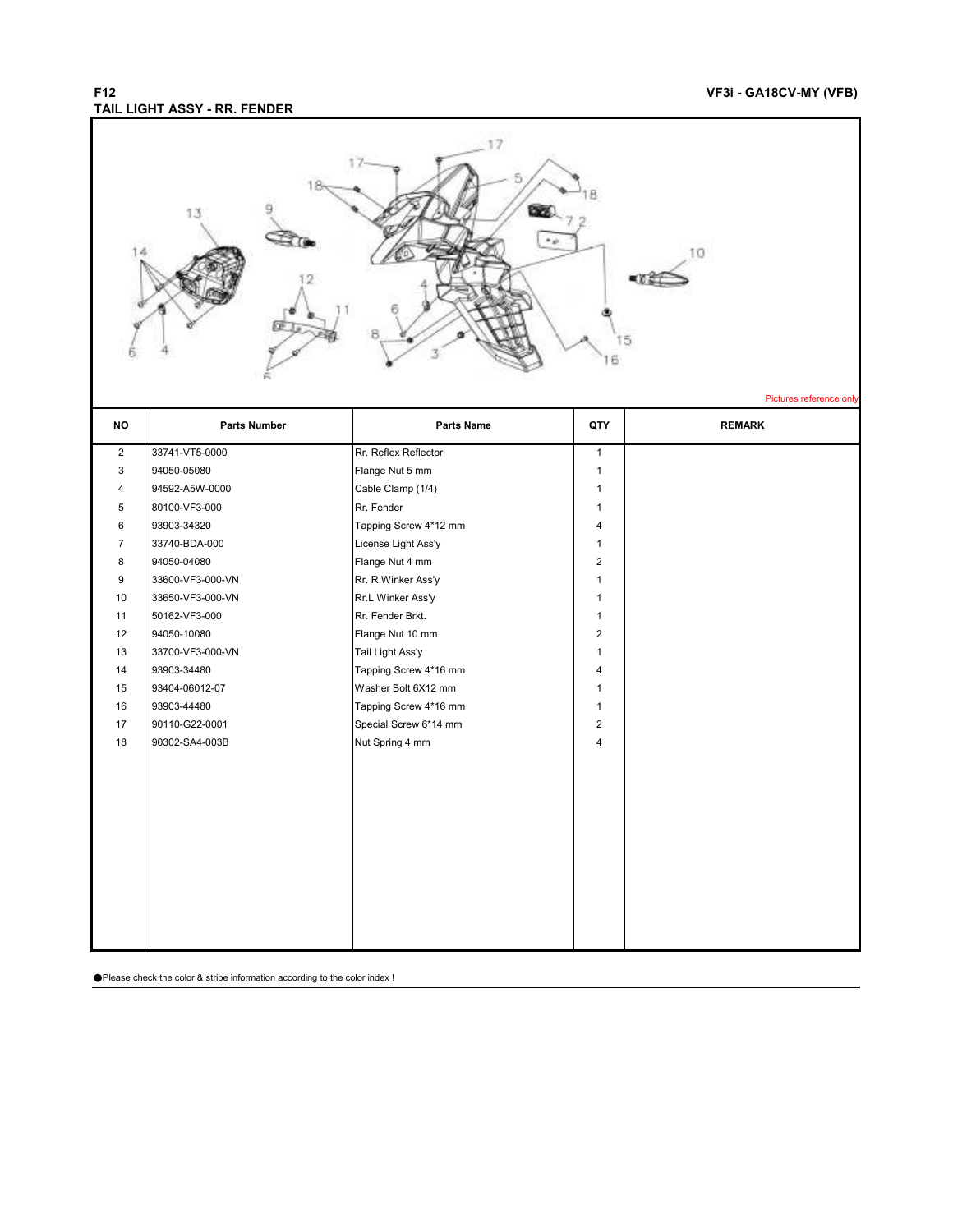## **STEP BAR SET**

### **F13 VF3i - GA18CV-MY (VFB)**

|                |                     | 13<br>O                  |                | 12<br>Pictures reference only                            |
|----------------|---------------------|--------------------------|----------------|----------------------------------------------------------|
| <b>NO</b>      | <b>Parts Number</b> | Parts Name               | QTY            | <b>REMARK</b>                                            |
| $\mathbf{1}$   | 24700-VF3-900       | Gear Change Pedal        | $\mathbf{1}$   | <b>Black</b>                                             |
| $\overline{2}$ | 24781-N01-0000      | Change Pedal Rubber      | $\mathbf{1}$   |                                                          |
| 3              | 50505-VF3-000       | Stand Stopper Rubber     | $\mathbf{1}$   |                                                          |
| 4              | 95014-72102         | Side Stand Spg.B         | $\mathbf{1}$   |                                                          |
| 5              | 5061A-VF3-000       | Step Bar Assy            | $\mathbf{1}$   | includes 50626-VF3-000 & 50627-VF3-000 (Item F13-13, 14) |
| 6              | 50661-VBA-0000      | Step Rubber              | $\sqrt{2}$     |                                                          |
| $\overline{7}$ | 50819-VBA-0000      | Step Rubber Stopper Stay | $\overline{2}$ |                                                          |
| 8              | 92501-06020-0G      | Hex Cap Bolt 6*20        | $\overline{2}$ |                                                          |
| 9              | 93401-08020-08      | Washer Blot 8*20         | $\overline{4}$ |                                                          |
| 10             | 93500-06010-0G      | Pan Screw 6*10           | 2              |                                                          |
| 11             | 94111-08800         | Spring Washer 8 Mm       | $\overline{4}$ |                                                          |
| 12             | 96001-06020         | Sh. Flange Bolt 6*20 mm  | $\mathbf{1}$   |                                                          |
| 13             | 50626-VF3-000       | R. Fr.Step Bar A'ssy     | $\mathbf{1}$   |                                                          |
| 14             | 50627-VF3-000       | L. Fr.Step Bar A'ssy     | $\mathbf{1}$   |                                                          |
|                |                     |                          |                |                                                          |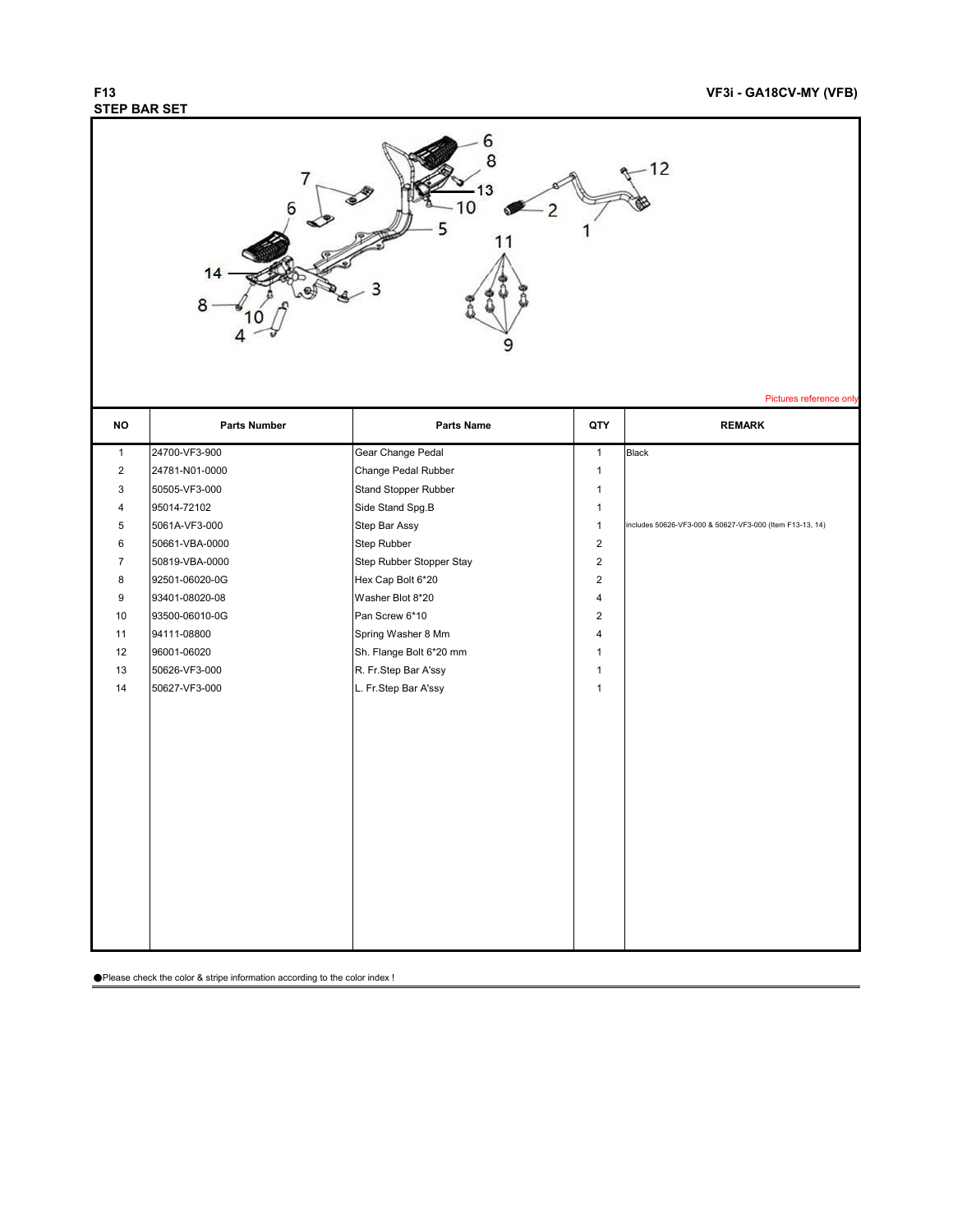

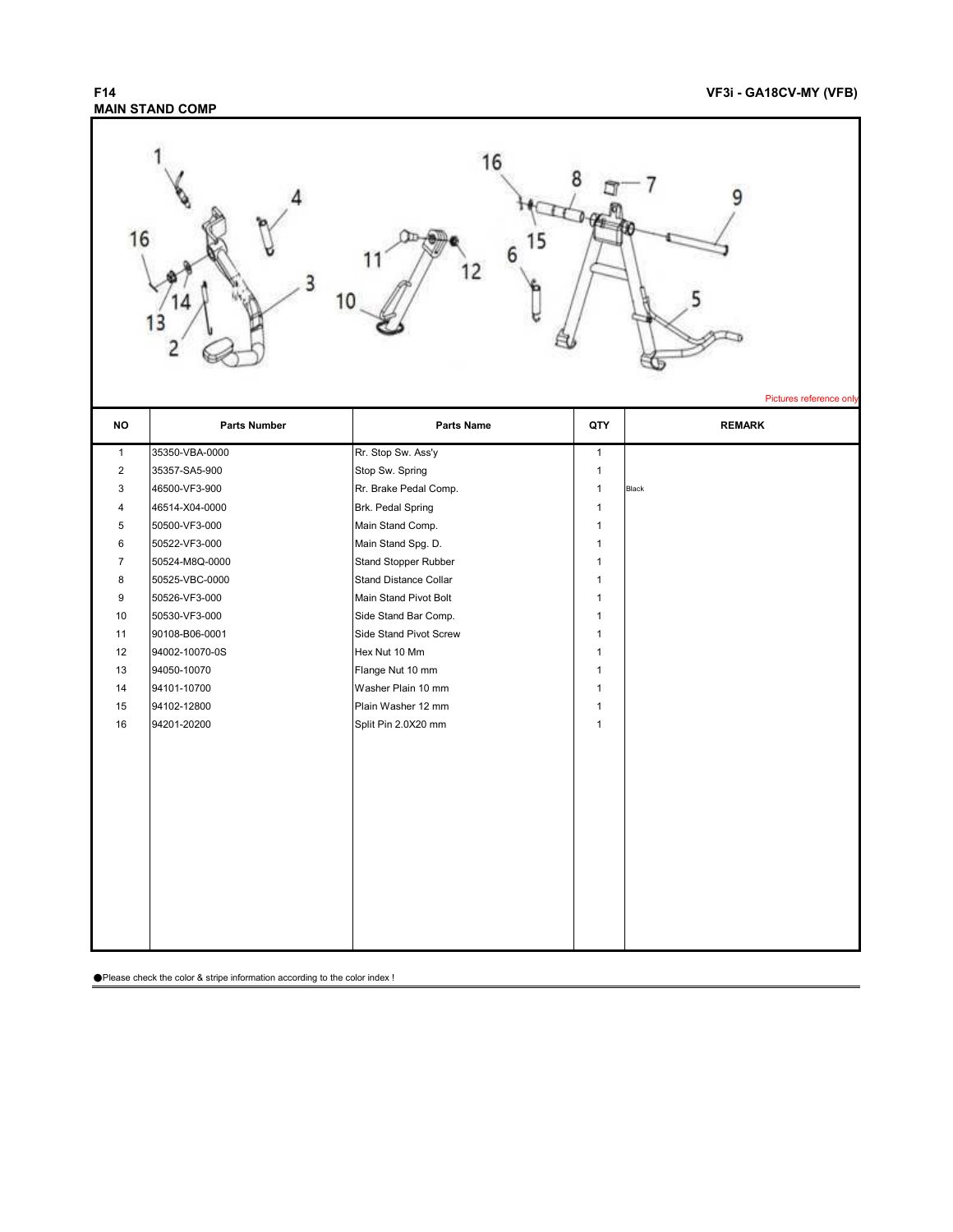## **STEP HOLDER ASSY**

| 16             | ū<br>10                       | 5.5                                    | ìБ                          | Ð<br>16<br>Pictures reference only |
|----------------|-------------------------------|----------------------------------------|-----------------------------|------------------------------------|
| <b>NO</b>      | <b>Parts Number</b>           | Parts Name                             | QTY                         | <b>REMARK</b>                      |
| $\overline{2}$ | 50650-VF3-000-KT              | R. Step Holder                         | $\mathbf{1}$                | KT - Black (for KRU, BKA, KYO)     |
| 4              | 50750-VF3-000-KT              | L. Step Holder                         | $\mathbf{1}$                | KT - Black (for KRU, BKA, KYO)     |
| 5              | 50715-VF3-000                 | R. Pillion Step Bar                    | $\mathbf{1}$                |                                    |
| $\,6\,$        | 50716-VF3-000                 | L. Pillion Step Bar                    | $\mathbf{1}$                |                                    |
| $\overline{7}$ | 50719-VE1-0001                | R. Thrust Plate                        | $\mathbf{1}$                |                                    |
| 8              | 50819-VE1-0001                | L. Thrust Plate                        | $\mathbf{1}$                |                                    |
| 9              | 50722-B9A-000                 | Step Pin                               | $\overline{2}$              |                                    |
| 10             | 96211-08000                   | Steel Ball 8 #                         | $\sqrt{2}$                  |                                    |
| 11             | 50703-R02-000                 | <b>Stop Spring</b>                     | $\sqrt{2}$                  |                                    |
| 12             | 94101-06000                   | Plain Washer                           | $\overline{c}$              |                                    |
| 13             | 94201-16200                   | Split Pin 1.6*20 mm                    | $\sqrt{2}$                  |                                    |
| 14             | 18422-LYD-300                 | Muf. Mounting Rubber Bush              | $\mathbf{1}$                |                                    |
| 15<br>16       | 94050-08000<br>95801-08032-07 | Flange Nut 8 mm<br>Flange Bolt 8*32 mm | $\mathbf{1}$<br>$\mathbf 5$ |                                    |
|                |                               |                                        |                             |                                    |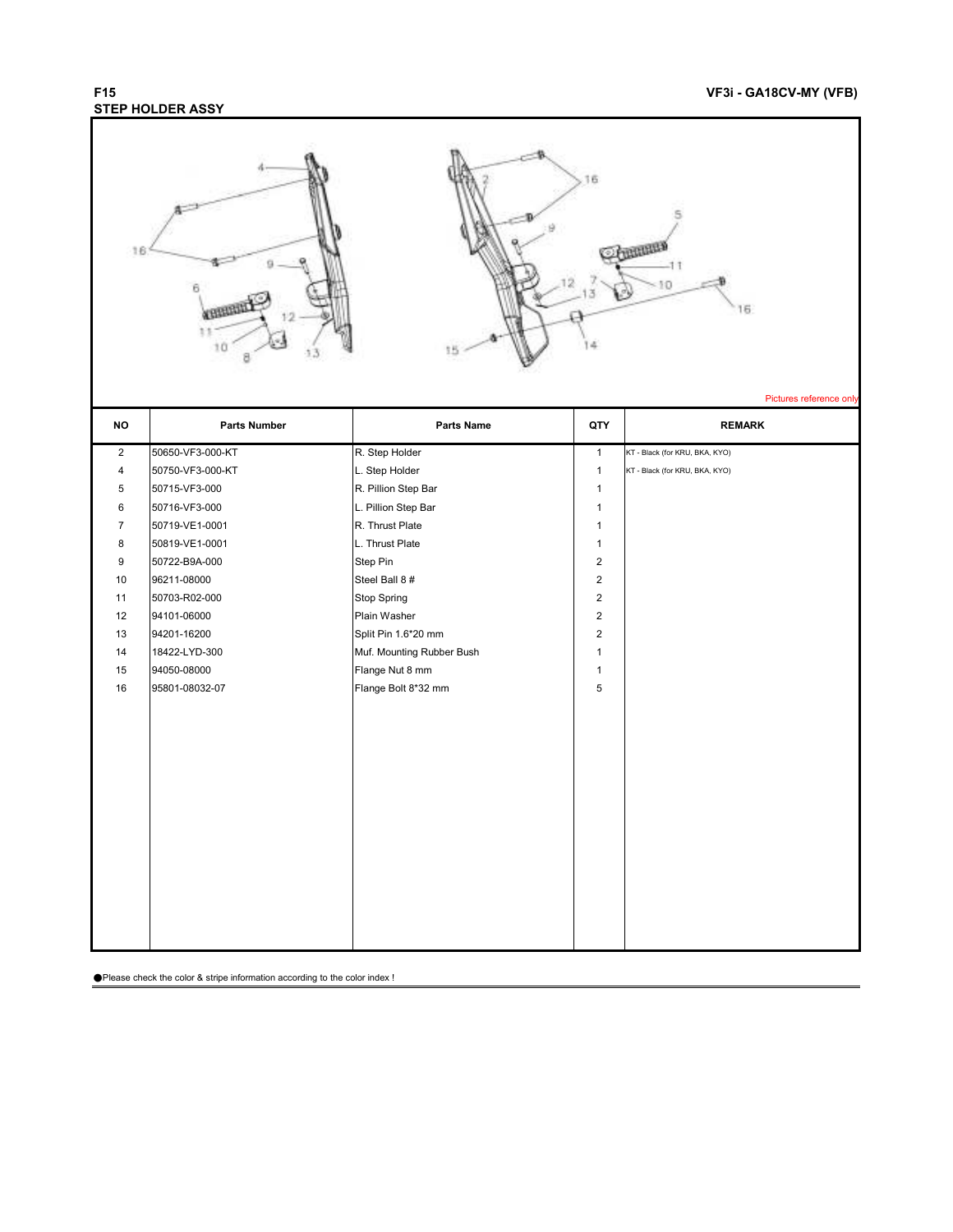

| טוי            | <b>Faits Number</b> | <b>Fails</b> Natile                  | uli            | <b>NEWANN</b> |
|----------------|---------------------|--------------------------------------|----------------|---------------|
| $\mathbf{1}$   | 50100-VF3-000-KC    | Frame Body Comp.                     | $\mathbf{1}$   |               |
| 2              | 50302-M9Q-0000      | Ball Race(Strg. Bot.)                | 1              |               |
| 3              | 50301-M9Q-0002      | Strg. Up Race Ball                   | $\mathbf{1}$   |               |
| 4              | 50304-AAA-000       | lower steel balls and retainer ass'y | $\mathbf{1}$   |               |
| 5              | 50303-AAA-000       | up steel balls and retainer ass'y    | 1              |               |
| 6              | 53211-M9Q-0000      | Strg Top Cone Race                   | $\mathbf{1}$   |               |
| $\overline{7}$ | 50306-M9Q-0000      | Strg. Stem Lock Nut                  | 1              |               |
| 8              | 77226-M3F-0000      | Damp Rubber                          | 4              |               |
| 10             | 50262-VF3-000       | Under Spoilder Stay B                | 1              |               |
| 11             | 50266-VF3-000       | Reserve Tank Stay A                  | 1              |               |
| 12             | 50145-VF3-000       | Fr. Top Cover Stay A                 | $\mathbf{1}$   |               |
| 13             | 31600-VWH-0000      | Reg. Rec. Comp.                      | 1              |               |
| 14             | 94050-06080         | Flange Nut 6 mm                      | 4              |               |
| 15             | 94050-10070         | Flange Nut 10 mm                     | 6              |               |
| 16             | 50328-VF3-000       | R. Main Pipe Patch                   | $\mathbf{1}$   |               |
| 17             | 3051A-VF3-000       | Ign. Coil Ass'y                      | 1              |               |
| 18             | 3585A-VF3-000       | Start Mag. Sw. Set                   | 1              |               |
| 19             | 31700-M46-000       | Silicon Rectifier Comp.              | $\mathbf{1}$   |               |
| 20             | 93891-05022-07      | Washer Screw 5X22 mm                 | $\overline{2}$ |               |
| 21             | 95801-10090-07      | Flange Bolt 10X90 mm                 | 3              |               |
| 22             | 95801-10110-07      | Flange Bolt 10X110 mm                | $\overline{2}$ |               |
| 23             | 94101-10700         | Washer Plain 10 mm                   | $\overline{2}$ |               |
| 24             | 94050-10070         | Flange Nut 10 mm                     | $\mathbf{1}$   |               |
| 25             | 50199-VF3-000       | Sub Pipe B Comp.                     | 1              |               |
| 26             | 95801-06012-07      | Flange Bolt 6X12 mm                  | 8              |               |
| 27             | 35859-M9Q-000       | Start Mag .Sw.Nut                    | 1              |               |
|                |                     |                                      |                |               |
|                |                     |                                      |                |               |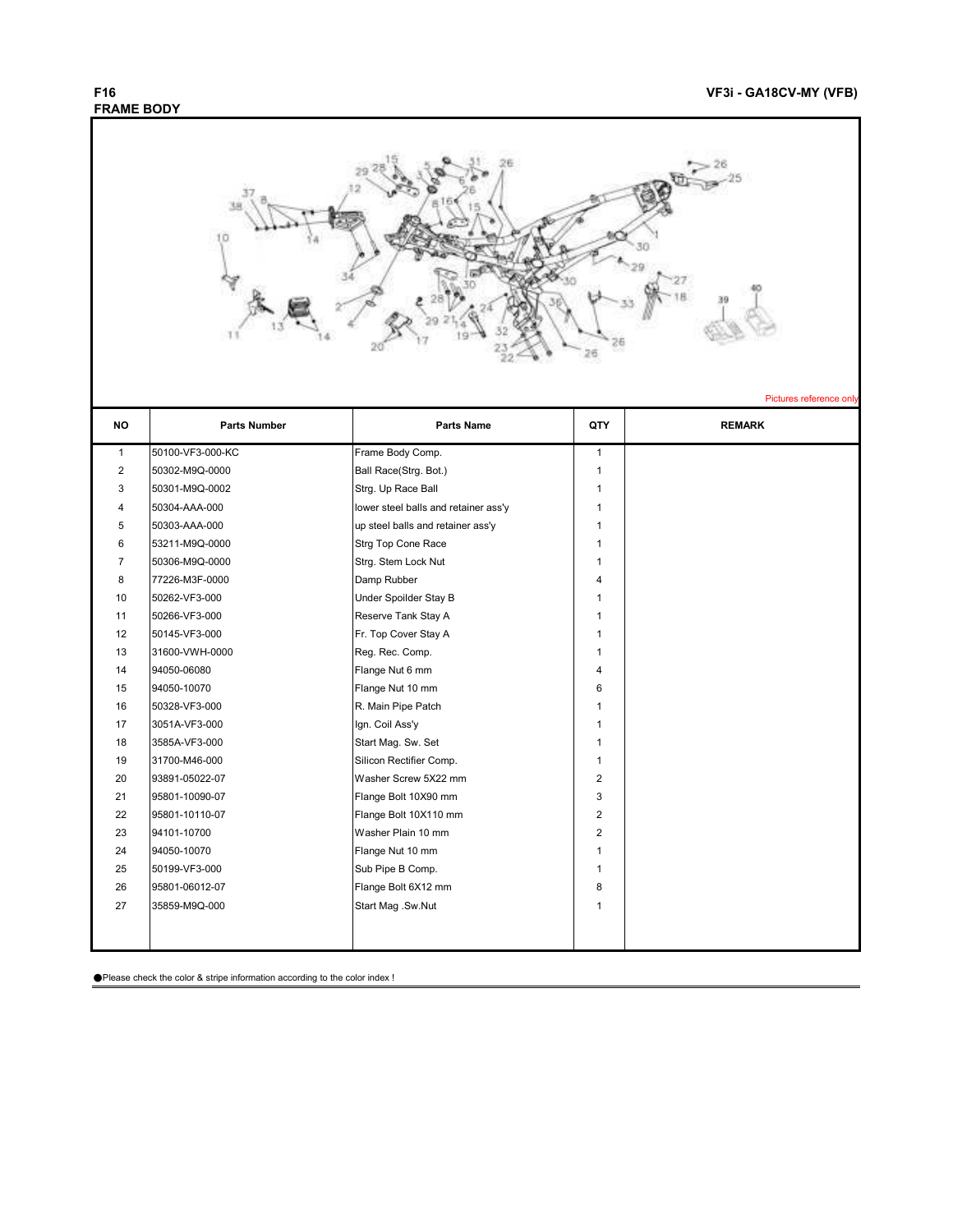## **FRAME BODY**

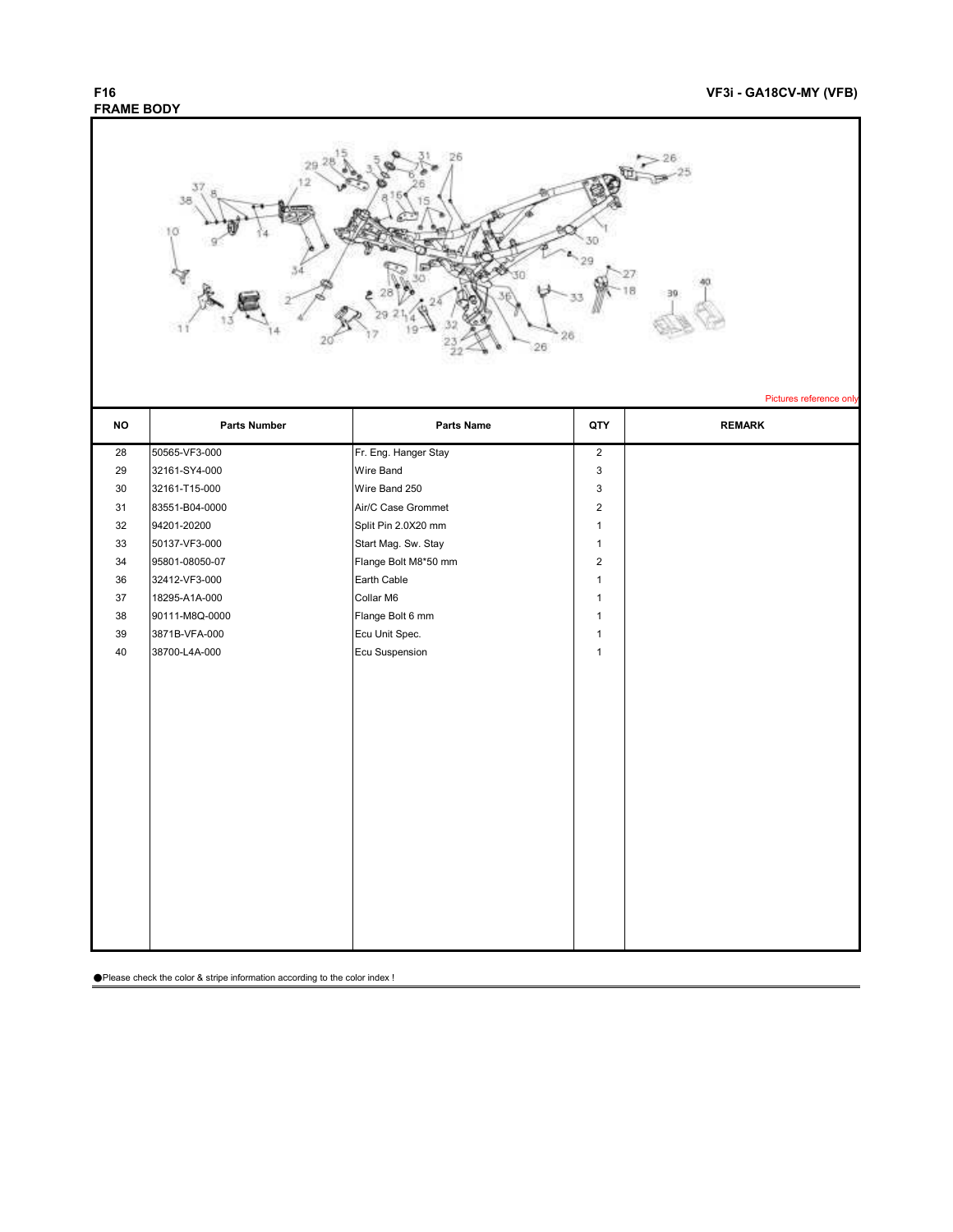## **AIR CLEANER ASSY**

### **F17 VF3i - GA18CV-MY (VFB)**

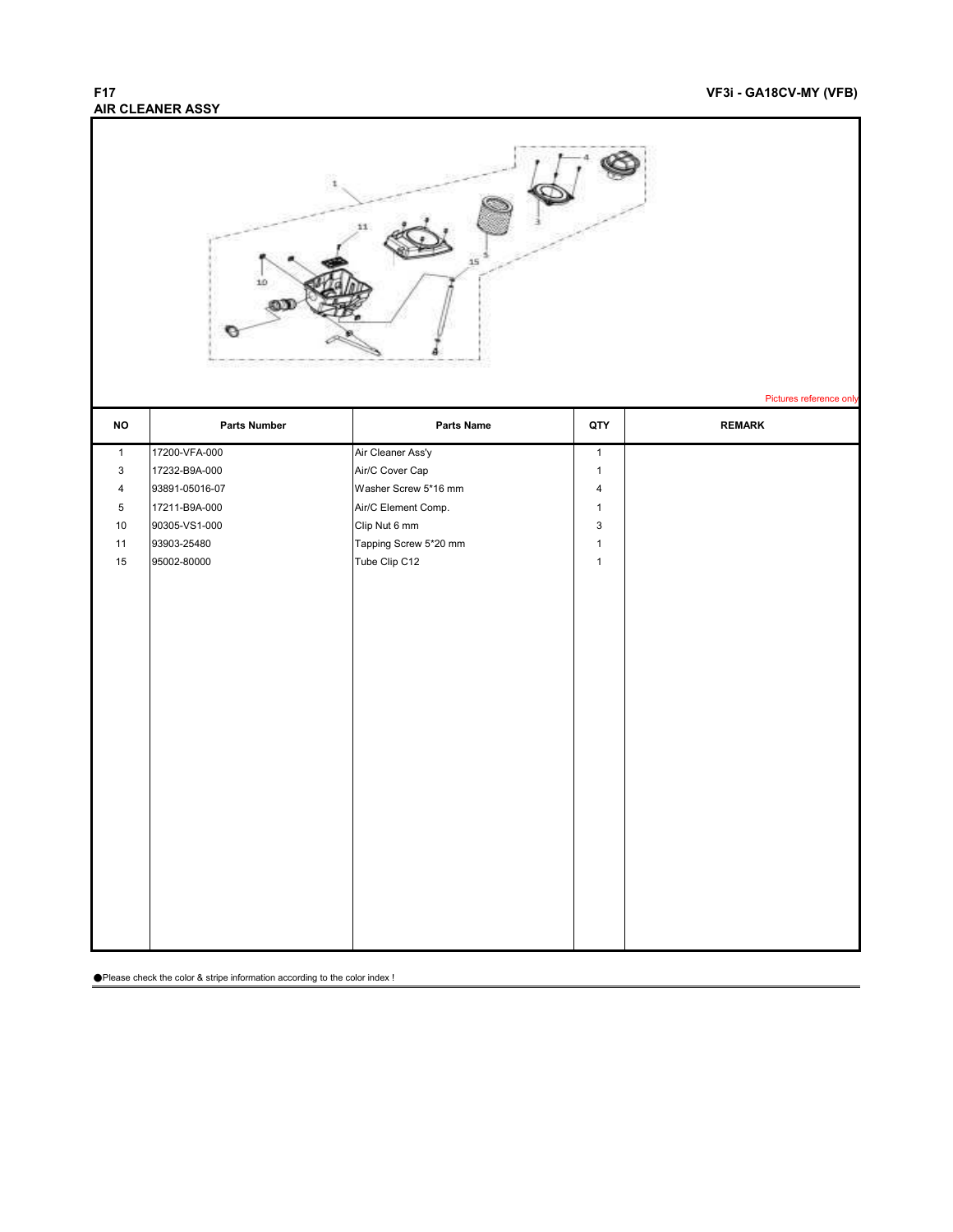## **EXH. MUFFLER ASSY**

### **F18 VF3i - GA18CV-MY (VFB)**

|                | $11\,$              |                       |                | Pictures reference only         |
|----------------|---------------------|-----------------------|----------------|---------------------------------|
| <b>NO</b>      | <b>Parts Number</b> | <b>Parts Name</b>     | QTY            | <b>REMARK</b>                   |
| $\mathbf{1}$   | 18000-VF3-900-PH    | Exh. Muffler Ass'y    | $\mathbf{1}$   |                                 |
| $\overline{2}$ | 18291-H9A-000       | Ex. Pipe Gasket       | $\mathbf{1}$   |                                 |
| 3              | 18292-F86-000       | Protector Packing A   | 4              |                                 |
| 4              | 18293-F3E-000       | Protector Packing B   | 4              |                                 |
| 5              | 18295-A1A-000       | Collar M6             | 4              |                                 |
| 8              | 18318-VF3-000-KKT   | Muffler Protector     | $\mathbf{1}$   | KKT - Black (for KRU, BKA, KYO) |
| 10             | 18321-L1A-000       | Protector Rubber      | $\overline{4}$ |                                 |
| 11             | 90043-XB1-000       | Cap Nut 8 mm          | $\overline{2}$ |                                 |
| 12             | 90107-V02-000       | Plain Washer 6 mm     | $\overline{4}$ |                                 |
| 13             | 90116-L4A-000       | Special Bolt M6*22 mm | $\overline{4}$ |                                 |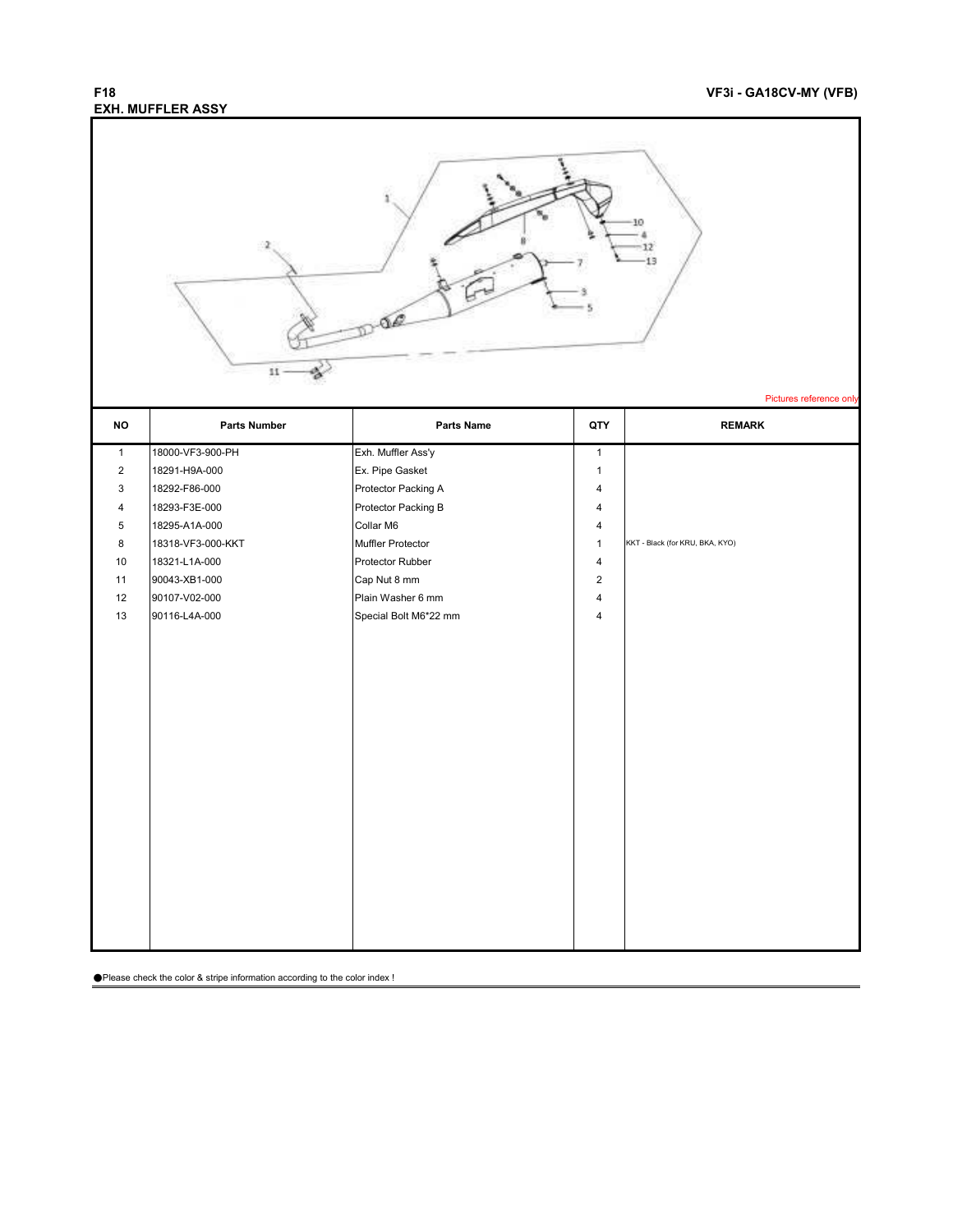#### **F19 VF3i - GA18CV-MY (VFB) STRIPE (MATTE BLACK/RED)**

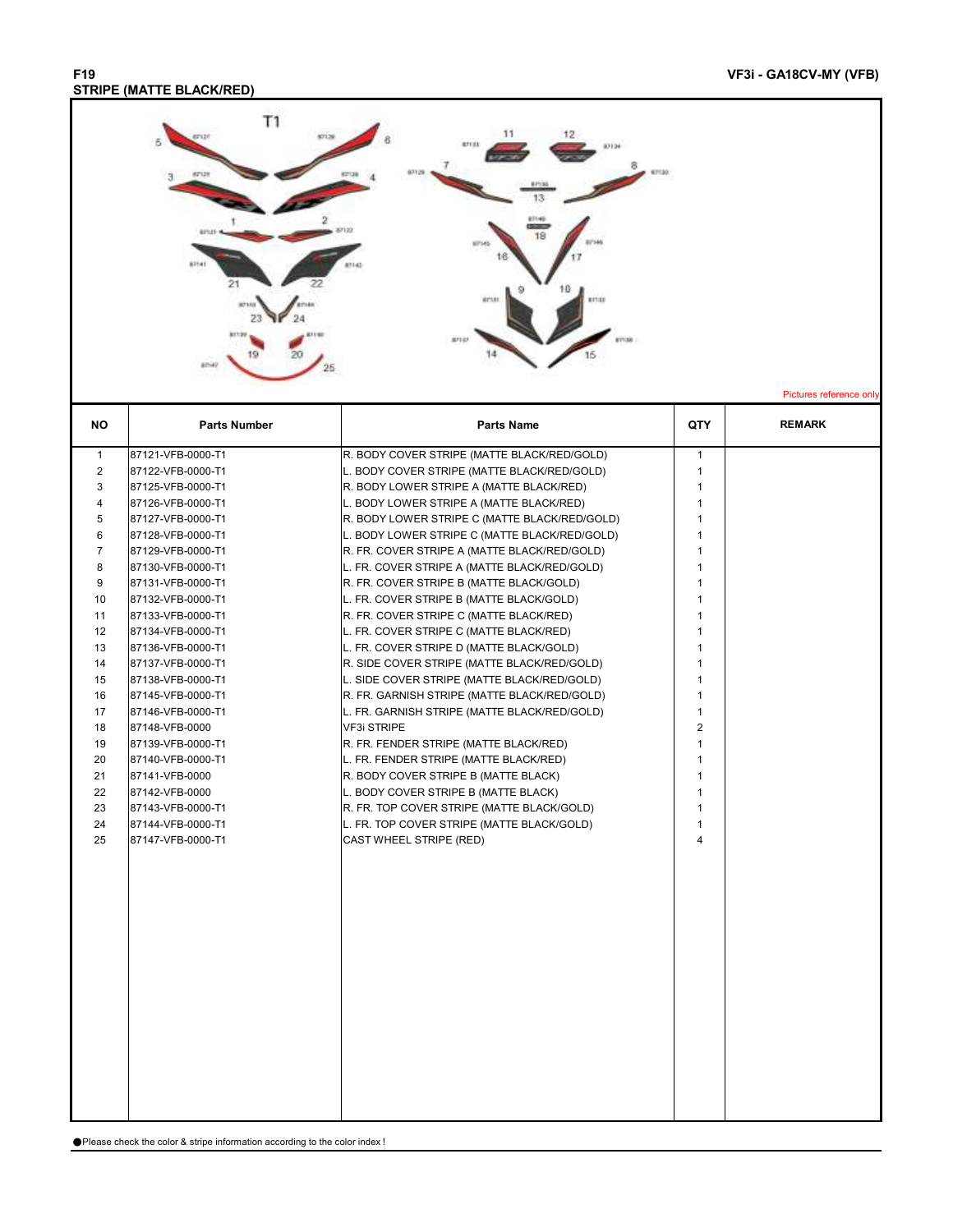#### **F19 VF3i - GA18CV-MY (VFB) STRIPE (MATTE BLACK/BLUE)**